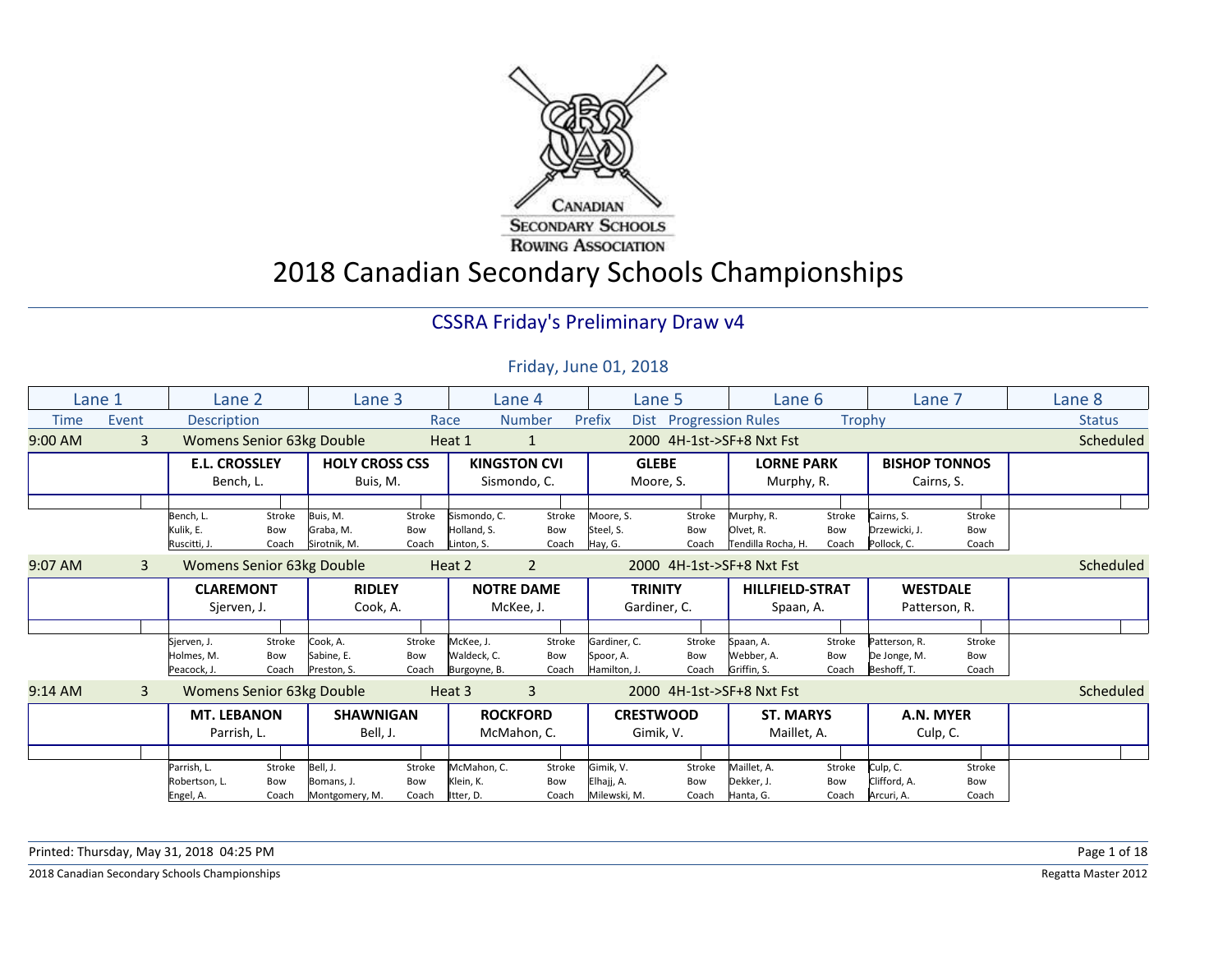Friday, June 01, 2018

|             | Lane 1         | Lane 2                        |                | Lane 3                            |                |                         | Lane 4                | Lane 5                           |                | Lane 6                        |                | Lane 7               |                | Lane 8               |                |
|-------------|----------------|-------------------------------|----------------|-----------------------------------|----------------|-------------------------|-----------------------|----------------------------------|----------------|-------------------------------|----------------|----------------------|----------------|----------------------|----------------|
| <b>Time</b> | Event          | <b>Description</b>            |                |                                   |                | Race                    | <b>Number</b>         | Prefix                           |                | <b>Dist</b> Progression Rules | Trophy         |                      |                |                      | <b>Status</b>  |
| 9:21 AM     | $\overline{3}$ | Womens Senior 63kg Double     |                |                                   |                | Heat 4                  | $\overline{4}$        |                                  |                | 2000 4H-1st->SF+8 Nxt Fst     |                |                      |                |                      | Scheduled      |
|             |                | <b>ORANGEVILLE</b>            |                | <b>SALINE</b>                     |                | <b>GRIMSBY</b>          |                       | <b>BISHOP STRACHAN</b>           |                | <b>BRENTWOOD</b>              |                | <b>SKYLINE</b>       |                |                      |                |
|             |                | Magee, K.                     |                | Fancher, S.                       |                |                         | Frolick, I.           | Graham, C.                       |                | Varma, A.                     |                | Ross, H.             |                |                      |                |
|             |                |                               |                |                                   |                |                         |                       |                                  |                |                               |                |                      |                |                      |                |
|             |                | Magee, K.                     | Stroke         | Fancher, S.                       | Stroke         | Frolick. I.             | Stroke                | Graham, C.                       | Stroke         | Varma, A.                     | Stroke         | Ross, H.             | Stroke         |                      |                |
|             |                | Grant, L.                     | Bow            | Bergren, M.                       | Bow            | Humphrey, G.            | Bow                   | Freeman, A.                      | Bow            | Moen, L.                      | Bow            | Soluk, S.            | Bow            |                      |                |
|             |                | Stone, B.                     | Coach          | Christie, F.                      | Coach          | Fisher, M.              | Coach                 | Wilson, I.                       | Coach          | Braithwaite, M.               | Coach          | Boisvert, M.         | Coach          |                      |                |
| 9:28 AM     | 5.             | Womens Junior Cox Four        |                |                                   |                | Heat 1                  | 5                     |                                  |                | 2000 4H-1st->SF+8 Nxt Fst     |                |                      |                |                      | Scheduled      |
|             |                | <b>EDEN</b>                   |                | <b>T. ROOSEVELT</b>               |                |                         | <b>HOLY CROSS CSS</b> | <b>NOTRE DAME</b>                |                | <b>MOUNT ST. MARY</b>         |                | <b>ROCKFORD</b>      |                | <b>SAINT FRANCIS</b> |                |
|             |                | Willerton, K.                 |                | Wiejacha, M.                      |                |                         | Wiley, A.             | Bilsborough, V.                  |                | Johnston, T.                  |                | Cocuzza, C.          |                | Shanahan, K.         |                |
|             |                |                               |                |                                   |                |                         |                       |                                  |                |                               |                |                      |                |                      |                |
|             |                | Suggett, E.                   | Cox            | McGowen, C.                       | Cox            | Nash, P.                | Cox                   | Duerden, J.                      | Cox            | Hammar, M.                    | Cox            | Gaynor, E.           | Cox            | McLaughlin, M.       | Cox            |
|             |                | Willerton, K.                 | Stroke         | Wiejacha, M.                      | Stroke         | Wiley, A.               | Stroke                | Bilsborough, V.                  | Stroke         | Johnston, T.                  | Stroke         | Cocuzza, C.          | Stroke         | Shanahan, K.         | Stroke         |
|             |                | Campbell, D.                  | 3              | Moline, S.                        | 3              | Paul, M.                | 3                     | Cutler, A.                       | $\overline{3}$ | Bellanti, A.                  | 3              | Burmania, H.         | 3              | Gill, G.             | 3              |
|             |                | Schilstra, P.                 | $\overline{2}$ | Gutierrez, J.                     | $\overline{2}$ | Curvelo, A.             | $\overline{2}$        | Riley, E.                        | $\overline{2}$ | Hertz, A.                     | $\overline{2}$ | Myers, D.            | $\overline{2}$ | Jackson, T.          | $\overline{2}$ |
|             |                | Mullett Koop, E.              | Bow            | Stevens, E.                       | Bow            | Buis. A.                | Bow                   | Tremeer, E.                      | Bow            | Zajac, K.                     | Bow            | Laplante, E.         | Bow            | McQuay, G.           | Bow            |
|             |                | Bartel, P.                    | Coach          | Hickey, P.                        | Coach          | Sirotnik, M.            | Coach                 | Pelette, D.                      | Coach          | Nugent, K.                    | Coach          | Itter, D.            | Coach          | lannizzi, L.         | Coach          |
| 9:35 AM     | 5              | <b>Womens Junior Cox Four</b> |                |                                   |                | Heat 2                  | 6                     |                                  |                | 2000 4H-1st->SF+8 Nxt Fst     |                |                      |                |                      | Scheduled      |
|             |                | <b>SIMCOE</b>                 |                | <b>MERCYHURST PREP</b>            |                | <b>SHAWNIGAN</b>        |                       | <b>GLEBE</b>                     |                | <b>FH NORTHERN</b>            |                | <b>E.L. CROSSLEY</b> |                | <b>CHURCHILL</b>     |                |
|             |                | Unruh, M.                     |                | Rinke, E.                         |                |                         | Fulton, E.            | Loj, I.                          |                | Poltrock, M.                  |                | MacLeod, D.          |                | Kigab, N.            |                |
|             |                |                               |                |                                   |                |                         |                       |                                  |                |                               |                |                      |                |                      |                |
|             |                |                               |                |                                   |                |                         |                       |                                  |                |                               |                |                      |                |                      |                |
|             |                | Clark, B.                     | Cox            | Miraszek, C.                      | Cox            | Brigden, O.             | Cox                   | MacLeod. M.                      | Cox            | Shuster. M.                   | Cox            | Topliffe, S.         | Cox            | Chanhsavang, S.      | Cox            |
|             |                | Unruh, M.                     | Stroke         | Rinke, E.                         | Stroke         | Fulton, E.              | Stroke                | Loj, I.                          | Stroke         | Poltrock, M.                  | Stroke         | MacLeod, D.          | Stroke         | Kigab, N.            | Stroke         |
|             |                | Zakarian, M.                  | 3              | Surkala, R.                       | 3              | Hall, G.                | $\overline{3}$        | Elson, S.                        | 3              | Anastasiu, K.                 | 3              | Green, S.            | 3              | Gu, C.               | 3              |
|             |                | Granados, M.                  | $\overline{2}$ | Stuckey, A.                       | $\overline{2}$ | Brennan-Mccann, M. 2    |                       | Geoffrion, E.                    | $\overline{2}$ | Bruinius, E.                  | $\overline{2}$ | Oakes, M.            | $\overline{2}$ | Molano, L.           | $\overline{2}$ |
|             |                | Olsen, A.                     | Bow            | Brown, H.                         | Bow            | Lavin, N.               | Bow                   | James, Z.                        | Bow            | O'Kane, B.                    | Bow            | Schirru, A.          | Bow            | Simms, M.            | Bow            |
|             |                | Tope, T.                      | Coach          | Schroeck, R.                      | Coach          | Platt. J.               | Coach                 | Hay, G.                          | Coach          | Mankins, C.                   | Coach          | Ruscitti. J.         | Coach          | Stevenson, E.        | Coach          |
| 9:42 AM     | 5              | <b>Womens Junior Cox Four</b> |                |                                   |                | Heat 3                  | 7                     |                                  |                | 2000 4H-1st->SF+8 Nxt Fst     |                |                      |                |                      |                |
|             |                | <b>CITY HONORS</b>            |                | <b>ADAM SCOTT</b>                 |                | <b>BRANKSOME</b>        |                       | <b>SMUS</b>                      |                | <b>SKYLINE</b>                |                | <b>HAVERGAL</b>      |                |                      | Scheduled      |
|             |                | Ilecki, A.                    |                | Gordon-Mcintosh, S.               |                |                         | Brindamour, E.        | Rolfe, F.                        |                | Stevens, L.                   |                | McCurdy-Franks, E.   |                |                      |                |
|             |                |                               |                |                                   |                |                         |                       |                                  |                |                               |                |                      |                |                      |                |
|             |                | Hassett, K.                   | Cox            | Valliant-Fraser, A.               | Cox            | Adler, L.               | Cox                   | Chow, J.                         | Cox            | Hill, E.                      | Cox            | Gross, E.            | Cox            |                      |                |
|             |                | Ilecki, A.                    | Stroke         | Gordon-Mcintosh, S. Stroke        |                | Brindamour, E.          | Stroke                | Rolfe, F.                        | Stroke         | Stevens, L.                   | Stroke         | McCurdy-Franks, E.   | Stroke         |                      |                |
|             |                | Vealey, K.                    | 3              | Mowry, J.                         | 3              | Seljak, C.              | 3                     | Couchman, G.                     | 3              | Corriere, A.                  | 3              | Uleckas, S.          | 3              |                      |                |
|             |                | Vealey, I.                    | $\overline{2}$ | Davis, E.                         | $\overline{2}$ | Bredt, E.               | $\overline{2}$        | Look, H.                         | $\overline{2}$ | Plotner, C.                   | $\overline{2}$ | White, K.            | $\overline{2}$ |                      |                |
|             |                | Kaderbeck, E.                 | Bow            | Stibbards-Lyle, L.<br>Bullock, M. | Bow            | Kent, S.<br>Fleming, S. | Bow                   | Knesevic, B.<br>Walker Curry, S. | Bow            | Unsworth, E.                  | Bow            | Riad, J.             | Bow            |                      |                |

Printed: Thursday, May 31, 2018 04:25 PM Page 2 of 18

**2018 Canadian Secondary Schools Championships** Regatta Master 2012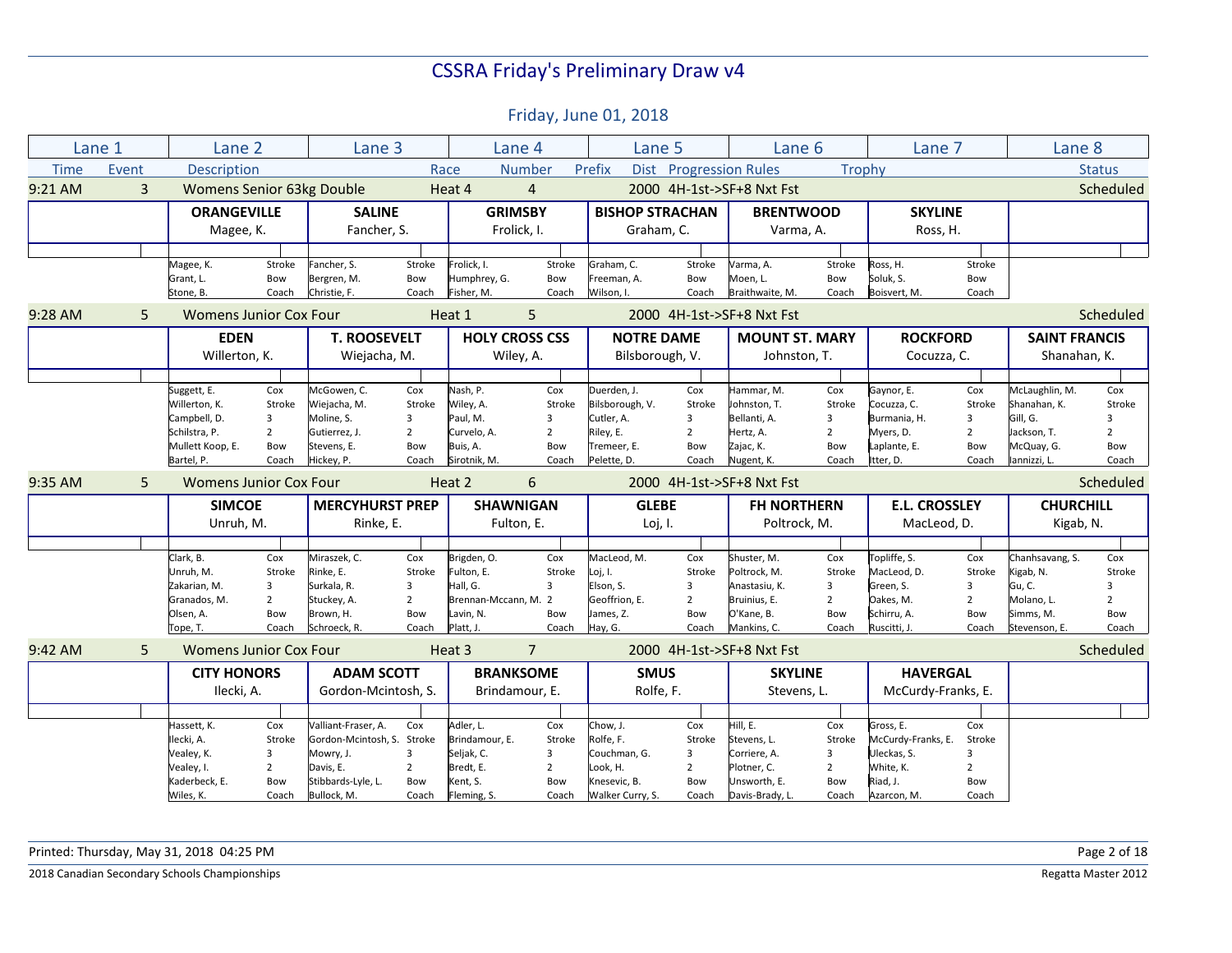| Lane 1      |                | Lane 2                |                               | Lane 3                        |                |                  | Lane 4                 | Lane 5               |                        | Lane 6                     |                | Lane 7                   |                | Lane 8        |
|-------------|----------------|-----------------------|-------------------------------|-------------------------------|----------------|------------------|------------------------|----------------------|------------------------|----------------------------|----------------|--------------------------|----------------|---------------|
| <b>Time</b> | Event          | <b>Description</b>    |                               |                               |                | Race             | <b>Number</b>          | Prefix               | Dist Progression Rules |                            | Trophy         |                          |                | <b>Status</b> |
| 9:49 AM     | 5              |                       | <b>Womens Junior Cox Four</b> |                               |                | Heat 4           | 8                      |                      |                        | 2000 4H-1st->SF+8 Nxt Fst  |                |                          |                | Scheduled     |
|             |                | <b>BISHOP TONNOS</b>  |                               | <b>BISHOP STRACHAN</b>        |                |                  | <b>GROSSE ILE</b>      | <b>DENIS MORRIS</b>  |                        | <b>TRINITY</b>             |                | <b>BRENTWOOD</b>         |                |               |
|             |                | Konstantinou, J.      |                               | Houslander, E.                |                |                  | Flessland, E.          | Wake, R.             |                        | Black, A.                  |                | Kruger, M.               |                |               |
|             |                |                       |                               |                               |                |                  |                        |                      |                        |                            |                |                          |                |               |
|             |                | Garton, J.            | Cox                           | Bradlow, J.                   | Cox            | Pettry, C.       | Cox                    | Trivieri, I.         | Cox                    | Brown, K.                  | Cox            | Taciuk-Cabrolier, M. Cox |                |               |
|             |                | Konstantinou, J.      | Stroke                        | Houslander, E.                | Stroke         | Flessland, E.    | Stroke                 | Wake, R.             | Stroke                 | Black, A.                  | Stroke         | Kruger, M.               | Stroke         |               |
|             |                | Serro, J.             | $\overline{3}$                | Offman, N.                    | 3              | Miller, M.       | 3                      | Richards, M.         | 3                      | Woodford, T.               | 3              | Jesse, S.                | 3              |               |
|             |                | Ferrari, A.           | $\overline{2}$                | Sokolowski, E.                | $\overline{2}$ | Kalata, C.       | $\overline{2}$         | Kaufman, V.          | $\overline{2}$         | Shearing, F.               | $\overline{2}$ | Madigan, B.              | $\overline{2}$ |               |
|             |                | Graham, T.            | Bow                           | White, P.                     | Bow            | Korte, S.        | Bow                    | Potashnyk, K.        | Bow                    | Northey, A.                | Bow            | McNeill, G.              | Bow            |               |
|             |                | Pollock, C.           | Coach                         | Wilson. I.                    | Coach          | Sitek, S.        | Coach                  | Morris, P.           | Coach                  | Hamilton, J.               | Coach          | Sage, D.                 | Coach          |               |
| $9:56$ AM   | $\overline{7}$ |                       | <b>Womens Junior Single</b>   |                               |                | Heat 1           | 9                      |                      |                        | 2000 4H-1st->SF+8 Nxt Fst  |                |                          |                | Scheduled     |
|             |                | <b>CENTENNIAL CVI</b> |                               | <b>KINGSTON CVI</b>           |                |                  | <b>DSBN ACADEMY</b>    | <b>HOLY CROSS SS</b> |                        | <b>BRENTWOOD</b>           |                | <b>SHAWNIGAN</b>         |                |               |
|             |                | Conrad, A.            |                               | Parsons-Sheldrake, N.         |                |                  | Conway, M.             | Leishman, K.         |                        | Snyder, C.                 |                | Lee, S.                  |                |               |
|             |                |                       |                               |                               |                |                  |                        |                      |                        |                            |                |                          |                |               |
|             |                | Conrad, A.            | Sculler                       | Parsons-Sheldrake, N. Sculler |                | Conway, M.       | Sculler                | Leishman, K.         | Sculler                | Snyder, C.                 | Sculler        | Lee, S.                  | Sculler        |               |
|             |                | Gray, I.              | Coach                         | Jodoin. B.                    | Coach          | Leclair, D.      | Coach                  | Hay, G.              | Coach                  | Braithwaite, M.            | Coach          | Platt, J.                | Coach          |               |
| 10:03 AM    | $7^{\circ}$    |                       | <b>Womens Junior Single</b>   |                               |                | Heat 2           | 10                     |                      |                        | 2000 4H-1st->SF+8 Nxt Fst  |                |                          |                | Scheduled     |
|             |                | <b>T.A. STEWART</b>   |                               | <b>E.L. CROSSLEY</b>          |                |                  | <b>ST. JOAN OF ARC</b> | <b>WALTER MURRAY</b> |                        | <b>MARY COLLEGE</b>        |                | <b>GRIMSBY</b>           |                |               |
|             |                | O'Farrell, G.         |                               | Oord, S.                      |                |                  | MacDonald, C.          | Matai, L.            |                        | Najjar, A.                 |                | Drennan, C.              |                |               |
|             |                |                       |                               |                               |                |                  |                        |                      |                        | <b>Fxcluded</b>            |                |                          |                |               |
|             |                | O'Farrell, G.         | Sculler                       | Oord, S.                      | Sculler        | MacDonald, C.    | Sculler                | Matai, L.            | Sculler                | Najjar, A.                 | Sculler        | Drennan, C.              | Sculler        |               |
|             |                | Lougheed, B.          | Coach                         | Ruscitti, J.                  | Coach          | Filo-Carroll, M. | Coach                  | Haver, J.            | Coach                  | Tendilla, H.               | Coach          | Fisher, M.               | Coach          |               |
| 10:10 AM    | $\overline{7}$ |                       | <b>Womens Junior Single</b>   |                               |                | Heat 3           | 11                     |                      |                        | 2000 4H-1st->SF+8 Nxt Fst  |                |                          |                | Scheduled     |
|             |                | <b>SENTINEL</b>       |                               | <b>J.F. ROSS CVI</b>          |                |                  | <b>PARRY SOUND</b>     | <b>ST. JOSEPHS</b>   |                        | <b>SUNCOAST</b>            |                | <b>TRAFALGAR</b>         |                |               |
|             |                | Paterson, E.          |                               | Harris, K.                    |                |                  | Burrows, K.            | McCauley, K.         |                        | Adams-Grimaldi, M.         |                | Burry, S.                |                |               |
|             |                |                       |                               |                               |                |                  |                        |                      |                        |                            |                |                          |                |               |
|             |                | Paterson, E.          | Sculler                       | Harris, K.                    | Sculler        | Burrows, K.      | Sculler                | McCauley, K.         | Sculler                | Adams-Grimaldi, M. Sculler |                | Burry, S.                | Sculler        |               |
|             |                | Grikis, L.            | Coach                         | Glista, A.                    | Coach          | Laforme, M.      | Coach                  | Penny, L.            | Coach                  | Elliott, B.                | Coach          | Durward, J.              | Coach          |               |
| 10:17 AM    | $\overline{7}$ |                       | <b>Womens Junior Single</b>   |                               |                | Heat 4           | 12                     |                      |                        | 2000 4H-1st->SF+8 Nxt Fst  |                |                          |                | Scheduled     |
|             |                | <b>LOYOLA</b>         |                               | <b>GAETAN-GERVAIS</b>         |                |                  | <b>WESTDALE</b>        | <b>WASHTENAW</b>     |                        | <b>GUELPH CVI</b>          |                | A.N. MYER                |                |               |
|             |                | Foksa, A.             |                               | Mayrand, J.                   |                |                  | Austin, R.             | Howell, R.           |                        | Tenyenhuis, E.             |                | Wang, M.                 |                |               |
|             |                |                       |                               |                               |                |                  |                        |                      |                        |                            |                |                          |                |               |
|             |                | Foksa, A.             | Sculler                       | Mayrand, J.                   | Sculler        | Austin, R.       | Sculler                | Howell, R.           | Sculler                | Tenyenhuis, E.             | Sculler        | Wang, M.                 | Sculler        |               |
|             |                | Tendilla, H.          | Coach                         | Tendilla, H.                  | Coach          | Beshoff, T.      | Coach                  | Bennett, K.          | Coach                  | Schachter, P.              | Coach          | Egger, J.                | Coach          |               |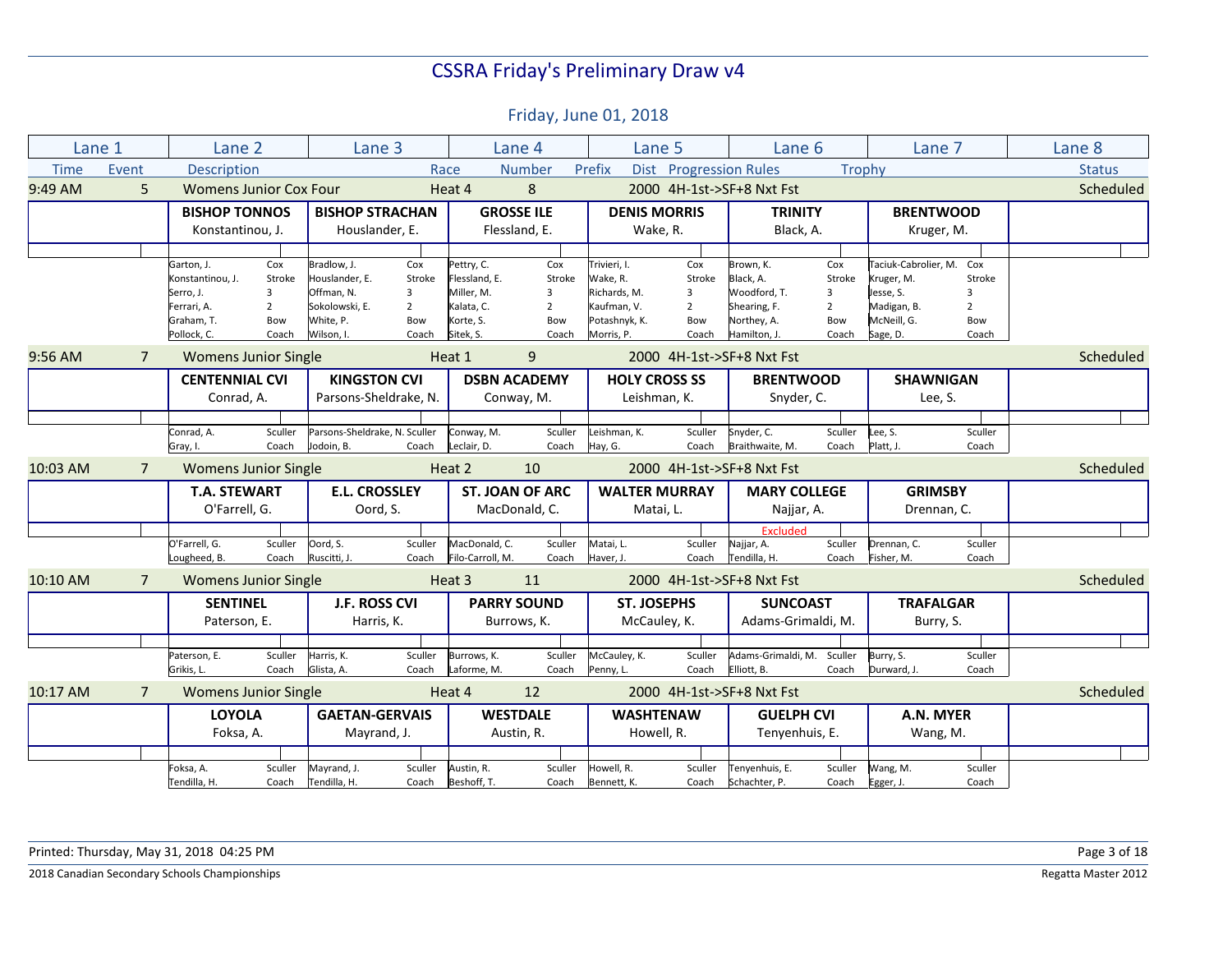|             | Lane 1 | Lane 2                           |                  | Lane 3                         |                  |                            | Lane 4                      | Lane 5                            |                          | Lane 6                              |                  | Lane 7                             |                  | Lane 8                                  |                  |
|-------------|--------|----------------------------------|------------------|--------------------------------|------------------|----------------------------|-----------------------------|-----------------------------------|--------------------------|-------------------------------------|------------------|------------------------------------|------------------|-----------------------------------------|------------------|
| <b>Time</b> | Event  | <b>Description</b>               |                  |                                | Race             |                            | Number                      | Prefix<br><b>Dist</b>             | <b>Progression Rules</b> |                                     | Trophy           |                                    |                  |                                         | <b>Status</b>    |
| 10:24 AM    | 13     | <b>Mens Senior Single</b>        |                  |                                |                  | Heat 1                     | 13                          |                                   |                          | 2000 5H-1st-SF+7 Nxt Fst            |                  |                                    |                  |                                         | Scheduled        |
|             |        | <b>FRONTENAC</b><br>Hay, C.      |                  | <b>ROTHESAY</b><br>Hickman, C. |                  |                            | <b>NEPEAN</b><br>Duncan, F. | <b>NANAIMO CS</b><br>Rogers, I.   |                          | <b>PORT CREDIT</b><br>Pirie, W.     |                  | <b>J.F. ROSS CVI</b><br>Harris, S. |                  | <b>CLAREMONT</b><br>Walkey, J.          |                  |
|             |        | Hay, C.                          | Sculler          | Hickman, C.                    | Sculler          | Duncan, F.                 | Sculler                     | Rogers, I.                        | Sculler                  | Pirie, W.                           | Sculler          | Harris, S.                         | Sculler          | Walkey, J.                              | Sculler          |
|             |        | Hay, G.                          | Coach            | Young, D.                      | Coach            | Hay, G.                    | Coach                       | Rutherford, C.                    | Coach                    | Tendilla. H.                        | Coach            | Barker, D.                         | Coach            | De Leeuw, D.                            | Coach            |
| 10:31 AM    | 13     | <b>Mens Senior Single</b>        |                  |                                |                  | Heat 2                     | 14                          |                                   |                          | 2000 5H-1st-SF+7 Nxt Fst            |                  |                                    |                  |                                         | Scheduled        |
|             |        | <b>PÈRE-RENÉ</b>                 |                  | <b>BISHOP TONNOS</b>           |                  |                            | <b>JEAN-VANIER</b>          | <b>CRESTWOOD</b>                  |                          | <b>E.L. CROSSLEY</b>                |                  | <b>ST MICHAEL'S</b>                |                  |                                         |                  |
|             |        | Chaux, F.                        |                  | Mongeon, D.                    |                  |                            | White, L.                   | Maktari, U.                       |                          | Jastremski, A.                      |                  | Kypreos, T.                        |                  |                                         |                  |
|             |        |                                  |                  |                                |                  |                            |                             |                                   |                          |                                     |                  |                                    |                  |                                         |                  |
|             |        | Chaux, F.<br>Weinhardt, R.       | Sculler<br>Coach | Mongeon, D.<br>Pollock, C.     | Sculler<br>Coach | White, L.<br>Plamondon, E. | Sculler<br>Coach            | Maktari, U.<br>Milewski, M.       | Sculler<br>Coach         | Jastremski, A.<br>Ruscitti, J.      | Sculler<br>Coach | Kypreos, T.<br>Miller, M.          | Sculler<br>Coach |                                         |                  |
| 10:38 AM    | 13     | <b>Mens Senior Single</b>        |                  |                                |                  | Heat 3                     | 15                          |                                   |                          | 2000 5H-1st-SF+7 Nxt Fst            |                  |                                    |                  |                                         | Scheduled        |
|             |        | <b>CAMPBELL</b><br>Markewich, T. |                  | <b>ROCKFORD</b><br>Neihoff, C. |                  |                            | <b>TRINITY</b><br>White, J. | <b>ST. PETER</b><br>Holmquist, I. |                          | <b>ST MARY'S PREP</b><br>Becker, E. |                  | <b>ST. GEORGE</b><br>Lee Zhang, J. |                  | <b>CRANBROOK KING</b><br>Van Houten, W. |                  |
|             |        |                                  |                  |                                |                  |                            |                             |                                   |                          |                                     |                  |                                    |                  |                                         |                  |
|             |        | Markewich, T.<br>Mathiason, G.   | Sculler<br>Coach | Neihoff. C.<br>Anderson, T.    | Sculler<br>Coach | White. J.<br>Hamilton, J.  | Sculler<br>Coach            | Holmquist, I.<br>Dyer, J.         | Sculler<br>Coach         | Becker, E.<br>Kurcz, E.             | Sculler<br>Coach | Lee Zhang, J.<br>Szybka, G.        | Sculler<br>Coach | Van Houten. W.<br>Van Houten, K.        | Sculler<br>Coach |
| 10:45 AM    | 13     | <b>Mens Senior Single</b>        |                  |                                |                  | Heat 4                     | 16                          |                                   |                          | 2000 5H-1st-SF+7 Nxt Fst            |                  |                                    |                  |                                         | Scheduled        |
|             |        | <b>BRENTWOOD</b>                 |                  | <b>CITY ACADEMY</b>            |                  |                            | <b>TC WILLIAMS</b>          | <b>WELLAND CENT</b>               |                          | <b>NOTRE DAME</b>                   |                  | <b>RIDLEY</b>                      |                  | <b>SAINT FRANCIS</b>                    |                  |
|             |        | Bell, A.                         |                  | Simpson, L.                    |                  |                            | Austin, M.                  | Law, D.                           |                          | Maidens, B.                         |                  | Schramm, N.                        |                  | Picard, D.                              |                  |
|             |        |                                  |                  |                                |                  |                            |                             |                                   |                          |                                     |                  |                                    |                  |                                         |                  |
|             |        | Bell, A.<br>Carr, B.             | Sculler<br>Coach | Simpson, L.<br>Matt. M.        | Sculler<br>Coach | Austin. M.<br>Hearding, P. | Sculler<br>Coach            | Law, D.<br>McNally, P.            | Sculler<br>Coach         | Maidens, B.<br>Henson, R.           | Sculler<br>Coach | Schramm, N.<br>Leyland, S.         | Sculler<br>Coach | Picard. D.<br>Petrychanko, M.           | Sculler<br>Coach |
| 10:52 AM    | 13     | <b>Mens Senior Single</b>        |                  |                                |                  | Heat 5                     | 17                          |                                   |                          | 2000 5H-1st-SF+7 Nxt Fst            |                  |                                    |                  |                                         | Scheduled        |
|             |        | <b>JOHN FRASER</b>               |                  | <b>ST. MARYS</b>               |                  |                            | <b>SHAWNIGAN</b>            | <b>CITY HONORS</b>                |                          | <b>GRIMSBY</b>                      |                  | <b>GLEBE</b>                       |                  |                                         |                  |
|             |        | Krol, A.                         |                  | Bresolin, J.                   |                  |                            | Wheeler, J.                 | Dimitroff, B.                     |                          | McAlpine, C.                        |                  | MacLean-Max, N.                    |                  |                                         |                  |
|             |        |                                  |                  |                                |                  |                            |                             |                                   |                          |                                     |                  |                                    |                  |                                         |                  |
|             |        | Krol, A.<br>Tendilla, H.         | Sculler<br>Coach | Bresolin. J.<br>Hanta, G.      | Sculler<br>Coach | Wheeler, J.<br>Mattock, C. | Sculler<br>Coach            | Dimitroff. B.<br>Sullivan, D.     | Sculler<br>Coach         | McAlpine, C.<br>Fisher. B.          | Sculler<br>Coach | MacLean-Max. N.<br>Hay, G.         | Sculler<br>Coach |                                         |                  |
|             |        |                                  |                  |                                |                  |                            |                             |                                   |                          |                                     |                  |                                    |                  |                                         |                  |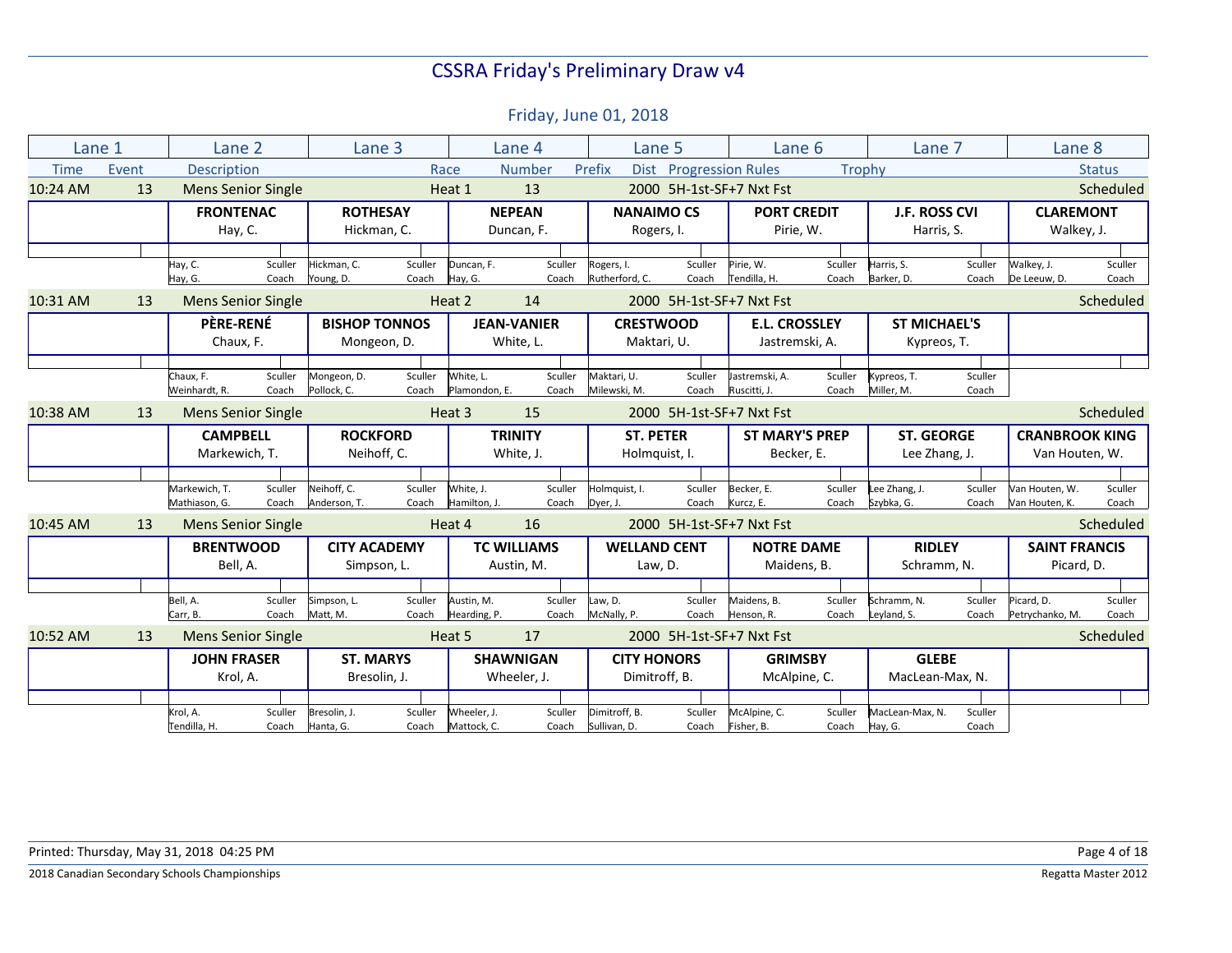| Lane 1<br>Lane <sub>3</sub><br>Lane 6<br>Lane 8<br>Lane 2<br>Lane 4<br>Lane 5<br>Lane 7<br><b>Time</b><br>Event<br><b>Description</b><br><b>Number</b><br>Prefix<br>Dist Progression Rules<br>Trophy<br><b>Status</b><br>Race<br>10:59 AM<br>14<br>18<br><b>Womens Juniors Quad</b><br>Heat 1<br>2000 4H-1st->SF+8 Nxt Fst<br><b>CARLSON</b><br><b>GULF ISLANDS</b><br><b>RIDLEY</b><br><b>E.L. CROSSLEY</b><br><b>BLESSED TRINITY</b><br><b>CLAREMONT</b><br>Gaudreau, J.<br>Hroch, S.<br>McRae, E.<br>MacLeod, D.<br>Szucs, M.<br>Stephens, E.<br>Stroke<br>Stroke<br>Hroch, S.<br>Stroke<br>McRae, E.<br>MacLeod, D.<br>Stroke<br>Gaudreau, J.<br>Szucs, M.<br>Stroke<br>Stephens, E.<br>Stroke<br>Blais, T.<br>Floutz, A.<br>Bennett-Peters, C.<br>Derinkok. I.<br>3<br>Rompain, F.<br>Barnes, S.<br>3<br>3<br>3<br>3<br>3<br>$\overline{2}$<br>Almerol, E.<br>$\overline{2}$<br>Phillips, E.<br>Sun, C.<br>$\overline{2}$<br>Green, S.<br>$\overline{2}$<br>Henry, J.<br>$\overline{2}$<br>Seanez, M.<br>$\overline{2}$<br>Osentoski, H.<br>Bow<br>Oloriz. G.<br>Bow<br>Russell, V.<br>Scott, K.<br>Bow<br>Schirru. A.<br>Beauvais, M.<br>Bow<br>Bow<br>Bow<br>Mitchell, S.<br>Taylor, J.<br>Coach<br>Masserant, W.<br>Coach<br>Coach<br>Storrs, N.<br>Coach<br>De Leeuw, D.<br>Coach<br>Ruscitti, J.<br>Coach<br>19<br>11:06 AM<br>Heat 2<br>2000 4H-1st->SF+8 Nxt Fst<br>14<br><b>Womens Juniors Quad</b><br><b>WELLAND CENT</b><br>J.F. ROSS CVI<br><b>WESTDALE</b><br><b>BRENTWOOD</b><br><b>HILLFIELD-STRAT</b><br><b>HOLY CROSS CSS</b><br>Couroux, C.<br>Sawatzky, S.<br>Valderrama, M.<br>Featherstone, N.<br>Taylor, J.<br>Burpee, R.<br>Stroke<br>Stroke<br>Couroux, C.<br>Stroke<br>Sawatzky, S.<br>Stroke<br>Valderrama, M.<br>Stroke<br>Featherstone, N.<br>Stroke<br>Taylor, J.<br>Burpee, R.<br>Smith, H.<br>Pariak, K.<br>Matsumoto, K.<br>3<br>Harris, K.<br>3<br>Boorman, C.<br>$\overline{3}$<br>3<br>Guthrie, G.<br>3<br>3<br>$\overline{2}$<br>Valle, N.<br>$\overline{2}$<br>$\overline{2}$<br>$\overline{2}$<br>$\overline{2}$<br>O'Brien, K.<br>$\overline{2}$<br>Alexander. T.<br>Rintoul, R.<br>Tarride, M.<br>Vahrmeyer, A.<br>Boc, K.<br>Contini, J.<br>Bow<br>Austin, O.<br>Bow<br>Curtis, S.<br>Bow<br>Spaan, K.<br>Bow<br>Bow<br>Rappit, M.<br>Bow<br>Griffin, S.<br>McNally, P.<br>Glista, A.<br>Beshoff, T.<br>Coach<br>Braithwaite, M.<br>Coach<br>Coach<br>Coach<br>Coach<br>Kovacs, S.<br>Coach<br>11:13 AM<br><b>Womens Juniors Quad</b><br>Heat 3<br>20<br>2000 4H-1st->SF+8 Nxt Fst<br>14<br><b>SKYLINE</b><br><b>FORT ERIE</b><br><b>NOTRE DAME</b><br>A.N. MYER<br><b>CHURCHILL</b><br>Dudley, V.<br>Goulding, C.<br>Lawrence, H.<br>Capra, T.<br>Wang, M.<br>Goulding, C.<br>Dudley, V.<br>Stroke<br>awrence, H.<br>Stroke<br>Capra, T.<br>Wang, M.<br>Stroke<br>Stroke<br>Stroke<br>Held, O.<br>Barr, O.<br>$\overline{3}$<br>Maidens, N.<br>Holder, I.<br>$\overline{3}$<br>3<br>3<br>Arsenault, M.<br>3<br>$\overline{2}$<br>$\overline{2}$<br>Faris, L.<br>$\overline{2}$<br>$\overline{2}$<br>Elson, M.<br>$\overline{2}$<br>Harle, T.<br>Leaver, J.<br>Oladipo, T.<br>Hillmeyer, M.<br>Langelaan, B.<br>Sibley, H.<br>Watson, M.<br>Bow<br>Bow<br>Augerman, M.<br>Bow<br>Bow<br>Bow<br>Coach<br>Fairgrieve, M.<br>Coach<br>Augerman, G.<br>Coach<br>Pelette, D.<br>Egger, J.<br>Coach<br>Bennett, K.<br>Coach<br>11:20 AM<br>14<br><b>Womens Juniors Quad</b><br>Heat 4<br>21<br>2000 4H-1st->SF+8 Nxt Fst<br><b>SMUS</b><br><b>BISHOP TONNOS</b><br><b>BRANKSOME</b><br><b>SAINT PAUL</b><br><b>SHAWNIGAN</b><br>Tejado, N.<br>Ettehaadieh, S.<br>Speksnyder, D.<br>lacobaccio, A.<br>Fulton, E.<br>Ettehaadieh, S.<br>Tejado, N.<br>Stroke<br>Speksnyder, D.<br>Stroke<br>lacobaccio. A.<br>Stroke<br>Fulton, E.<br>Stroke<br>Stroke<br>Cormack, L.<br>$\overline{3}$<br>Hall, G.<br>Sheehan, M.<br>Candeloro, C.<br>3<br>Groenewegen, K.<br>3<br>3<br>3<br>$\overline{2}$<br>$\overline{2}$<br>Brennan-Mccann, M. 2<br>Ettehadieh, A.<br>$\overline{2}$<br>Selwood, E.<br>Konstantinou, J.<br>$\overline{2}$<br>Hartl, O. | Scheduled<br>Scheduled<br>Scheduled<br>Scheduled<br>Bow<br>Scott, S.<br>Lavin, N.<br>Hodgson, A.<br>Jiang, K.<br>Bow<br>Cairns, K.<br>Bow<br>Bow<br>Bow |  |  |  |  |  |  |  |  |  |
|-----------------------------------------------------------------------------------------------------------------------------------------------------------------------------------------------------------------------------------------------------------------------------------------------------------------------------------------------------------------------------------------------------------------------------------------------------------------------------------------------------------------------------------------------------------------------------------------------------------------------------------------------------------------------------------------------------------------------------------------------------------------------------------------------------------------------------------------------------------------------------------------------------------------------------------------------------------------------------------------------------------------------------------------------------------------------------------------------------------------------------------------------------------------------------------------------------------------------------------------------------------------------------------------------------------------------------------------------------------------------------------------------------------------------------------------------------------------------------------------------------------------------------------------------------------------------------------------------------------------------------------------------------------------------------------------------------------------------------------------------------------------------------------------------------------------------------------------------------------------------------------------------------------------------------------------------------------------------------------------------------------------------------------------------------------------------------------------------------------------------------------------------------------------------------------------------------------------------------------------------------------------------------------------------------------------------------------------------------------------------------------------------------------------------------------------------------------------------------------------------------------------------------------------------------------------------------------------------------------------------------------------------------------------------------------------------------------------------------------------------------------------------------------------------------------------------------------------------------------------------------------------------------------------------------------------------------------------------------------------------------------------------------------------------------------------------------------------------------------------------------------------------------------------------------------------------------------------------------------------------------------------------------------------------------------------------------------------------------------------------------------------------------------------------------------------------------------------------------------------------------------------------------------------------------------------------------------------------------------------------------------------------------------------------------------------------------------------------------------------------------------------------------------------------------------------------------------------------------------------------------------------------------------------------------------------------------------------------------------------------------------------------------------------------------------------------------------|---------------------------------------------------------------------------------------------------------------------------------------------------------|--|--|--|--|--|--|--|--|--|
|                                                                                                                                                                                                                                                                                                                                                                                                                                                                                                                                                                                                                                                                                                                                                                                                                                                                                                                                                                                                                                                                                                                                                                                                                                                                                                                                                                                                                                                                                                                                                                                                                                                                                                                                                                                                                                                                                                                                                                                                                                                                                                                                                                                                                                                                                                                                                                                                                                                                                                                                                                                                                                                                                                                                                                                                                                                                                                                                                                                                                                                                                                                                                                                                                                                                                                                                                                                                                                                                                                                                                                                                                                                                                                                                                                                                                                                                                                                                                                                                                                                                                   |                                                                                                                                                         |  |  |  |  |  |  |  |  |  |
|                                                                                                                                                                                                                                                                                                                                                                                                                                                                                                                                                                                                                                                                                                                                                                                                                                                                                                                                                                                                                                                                                                                                                                                                                                                                                                                                                                                                                                                                                                                                                                                                                                                                                                                                                                                                                                                                                                                                                                                                                                                                                                                                                                                                                                                                                                                                                                                                                                                                                                                                                                                                                                                                                                                                                                                                                                                                                                                                                                                                                                                                                                                                                                                                                                                                                                                                                                                                                                                                                                                                                                                                                                                                                                                                                                                                                                                                                                                                                                                                                                                                                   |                                                                                                                                                         |  |  |  |  |  |  |  |  |  |
|                                                                                                                                                                                                                                                                                                                                                                                                                                                                                                                                                                                                                                                                                                                                                                                                                                                                                                                                                                                                                                                                                                                                                                                                                                                                                                                                                                                                                                                                                                                                                                                                                                                                                                                                                                                                                                                                                                                                                                                                                                                                                                                                                                                                                                                                                                                                                                                                                                                                                                                                                                                                                                                                                                                                                                                                                                                                                                                                                                                                                                                                                                                                                                                                                                                                                                                                                                                                                                                                                                                                                                                                                                                                                                                                                                                                                                                                                                                                                                                                                                                                                   |                                                                                                                                                         |  |  |  |  |  |  |  |  |  |
|                                                                                                                                                                                                                                                                                                                                                                                                                                                                                                                                                                                                                                                                                                                                                                                                                                                                                                                                                                                                                                                                                                                                                                                                                                                                                                                                                                                                                                                                                                                                                                                                                                                                                                                                                                                                                                                                                                                                                                                                                                                                                                                                                                                                                                                                                                                                                                                                                                                                                                                                                                                                                                                                                                                                                                                                                                                                                                                                                                                                                                                                                                                                                                                                                                                                                                                                                                                                                                                                                                                                                                                                                                                                                                                                                                                                                                                                                                                                                                                                                                                                                   |                                                                                                                                                         |  |  |  |  |  |  |  |  |  |
|                                                                                                                                                                                                                                                                                                                                                                                                                                                                                                                                                                                                                                                                                                                                                                                                                                                                                                                                                                                                                                                                                                                                                                                                                                                                                                                                                                                                                                                                                                                                                                                                                                                                                                                                                                                                                                                                                                                                                                                                                                                                                                                                                                                                                                                                                                                                                                                                                                                                                                                                                                                                                                                                                                                                                                                                                                                                                                                                                                                                                                                                                                                                                                                                                                                                                                                                                                                                                                                                                                                                                                                                                                                                                                                                                                                                                                                                                                                                                                                                                                                                                   |                                                                                                                                                         |  |  |  |  |  |  |  |  |  |
|                                                                                                                                                                                                                                                                                                                                                                                                                                                                                                                                                                                                                                                                                                                                                                                                                                                                                                                                                                                                                                                                                                                                                                                                                                                                                                                                                                                                                                                                                                                                                                                                                                                                                                                                                                                                                                                                                                                                                                                                                                                                                                                                                                                                                                                                                                                                                                                                                                                                                                                                                                                                                                                                                                                                                                                                                                                                                                                                                                                                                                                                                                                                                                                                                                                                                                                                                                                                                                                                                                                                                                                                                                                                                                                                                                                                                                                                                                                                                                                                                                                                                   |                                                                                                                                                         |  |  |  |  |  |  |  |  |  |
|                                                                                                                                                                                                                                                                                                                                                                                                                                                                                                                                                                                                                                                                                                                                                                                                                                                                                                                                                                                                                                                                                                                                                                                                                                                                                                                                                                                                                                                                                                                                                                                                                                                                                                                                                                                                                                                                                                                                                                                                                                                                                                                                                                                                                                                                                                                                                                                                                                                                                                                                                                                                                                                                                                                                                                                                                                                                                                                                                                                                                                                                                                                                                                                                                                                                                                                                                                                                                                                                                                                                                                                                                                                                                                                                                                                                                                                                                                                                                                                                                                                                                   |                                                                                                                                                         |  |  |  |  |  |  |  |  |  |
|                                                                                                                                                                                                                                                                                                                                                                                                                                                                                                                                                                                                                                                                                                                                                                                                                                                                                                                                                                                                                                                                                                                                                                                                                                                                                                                                                                                                                                                                                                                                                                                                                                                                                                                                                                                                                                                                                                                                                                                                                                                                                                                                                                                                                                                                                                                                                                                                                                                                                                                                                                                                                                                                                                                                                                                                                                                                                                                                                                                                                                                                                                                                                                                                                                                                                                                                                                                                                                                                                                                                                                                                                                                                                                                                                                                                                                                                                                                                                                                                                                                                                   |                                                                                                                                                         |  |  |  |  |  |  |  |  |  |
|                                                                                                                                                                                                                                                                                                                                                                                                                                                                                                                                                                                                                                                                                                                                                                                                                                                                                                                                                                                                                                                                                                                                                                                                                                                                                                                                                                                                                                                                                                                                                                                                                                                                                                                                                                                                                                                                                                                                                                                                                                                                                                                                                                                                                                                                                                                                                                                                                                                                                                                                                                                                                                                                                                                                                                                                                                                                                                                                                                                                                                                                                                                                                                                                                                                                                                                                                                                                                                                                                                                                                                                                                                                                                                                                                                                                                                                                                                                                                                                                                                                                                   |                                                                                                                                                         |  |  |  |  |  |  |  |  |  |
|                                                                                                                                                                                                                                                                                                                                                                                                                                                                                                                                                                                                                                                                                                                                                                                                                                                                                                                                                                                                                                                                                                                                                                                                                                                                                                                                                                                                                                                                                                                                                                                                                                                                                                                                                                                                                                                                                                                                                                                                                                                                                                                                                                                                                                                                                                                                                                                                                                                                                                                                                                                                                                                                                                                                                                                                                                                                                                                                                                                                                                                                                                                                                                                                                                                                                                                                                                                                                                                                                                                                                                                                                                                                                                                                                                                                                                                                                                                                                                                                                                                                                   |                                                                                                                                                         |  |  |  |  |  |  |  |  |  |
|                                                                                                                                                                                                                                                                                                                                                                                                                                                                                                                                                                                                                                                                                                                                                                                                                                                                                                                                                                                                                                                                                                                                                                                                                                                                                                                                                                                                                                                                                                                                                                                                                                                                                                                                                                                                                                                                                                                                                                                                                                                                                                                                                                                                                                                                                                                                                                                                                                                                                                                                                                                                                                                                                                                                                                                                                                                                                                                                                                                                                                                                                                                                                                                                                                                                                                                                                                                                                                                                                                                                                                                                                                                                                                                                                                                                                                                                                                                                                                                                                                                                                   |                                                                                                                                                         |  |  |  |  |  |  |  |  |  |
|                                                                                                                                                                                                                                                                                                                                                                                                                                                                                                                                                                                                                                                                                                                                                                                                                                                                                                                                                                                                                                                                                                                                                                                                                                                                                                                                                                                                                                                                                                                                                                                                                                                                                                                                                                                                                                                                                                                                                                                                                                                                                                                                                                                                                                                                                                                                                                                                                                                                                                                                                                                                                                                                                                                                                                                                                                                                                                                                                                                                                                                                                                                                                                                                                                                                                                                                                                                                                                                                                                                                                                                                                                                                                                                                                                                                                                                                                                                                                                                                                                                                                   |                                                                                                                                                         |  |  |  |  |  |  |  |  |  |
|                                                                                                                                                                                                                                                                                                                                                                                                                                                                                                                                                                                                                                                                                                                                                                                                                                                                                                                                                                                                                                                                                                                                                                                                                                                                                                                                                                                                                                                                                                                                                                                                                                                                                                                                                                                                                                                                                                                                                                                                                                                                                                                                                                                                                                                                                                                                                                                                                                                                                                                                                                                                                                                                                                                                                                                                                                                                                                                                                                                                                                                                                                                                                                                                                                                                                                                                                                                                                                                                                                                                                                                                                                                                                                                                                                                                                                                                                                                                                                                                                                                                                   |                                                                                                                                                         |  |  |  |  |  |  |  |  |  |
|                                                                                                                                                                                                                                                                                                                                                                                                                                                                                                                                                                                                                                                                                                                                                                                                                                                                                                                                                                                                                                                                                                                                                                                                                                                                                                                                                                                                                                                                                                                                                                                                                                                                                                                                                                                                                                                                                                                                                                                                                                                                                                                                                                                                                                                                                                                                                                                                                                                                                                                                                                                                                                                                                                                                                                                                                                                                                                                                                                                                                                                                                                                                                                                                                                                                                                                                                                                                                                                                                                                                                                                                                                                                                                                                                                                                                                                                                                                                                                                                                                                                                   |                                                                                                                                                         |  |  |  |  |  |  |  |  |  |
|                                                                                                                                                                                                                                                                                                                                                                                                                                                                                                                                                                                                                                                                                                                                                                                                                                                                                                                                                                                                                                                                                                                                                                                                                                                                                                                                                                                                                                                                                                                                                                                                                                                                                                                                                                                                                                                                                                                                                                                                                                                                                                                                                                                                                                                                                                                                                                                                                                                                                                                                                                                                                                                                                                                                                                                                                                                                                                                                                                                                                                                                                                                                                                                                                                                                                                                                                                                                                                                                                                                                                                                                                                                                                                                                                                                                                                                                                                                                                                                                                                                                                   |                                                                                                                                                         |  |  |  |  |  |  |  |  |  |
|                                                                                                                                                                                                                                                                                                                                                                                                                                                                                                                                                                                                                                                                                                                                                                                                                                                                                                                                                                                                                                                                                                                                                                                                                                                                                                                                                                                                                                                                                                                                                                                                                                                                                                                                                                                                                                                                                                                                                                                                                                                                                                                                                                                                                                                                                                                                                                                                                                                                                                                                                                                                                                                                                                                                                                                                                                                                                                                                                                                                                                                                                                                                                                                                                                                                                                                                                                                                                                                                                                                                                                                                                                                                                                                                                                                                                                                                                                                                                                                                                                                                                   |                                                                                                                                                         |  |  |  |  |  |  |  |  |  |
|                                                                                                                                                                                                                                                                                                                                                                                                                                                                                                                                                                                                                                                                                                                                                                                                                                                                                                                                                                                                                                                                                                                                                                                                                                                                                                                                                                                                                                                                                                                                                                                                                                                                                                                                                                                                                                                                                                                                                                                                                                                                                                                                                                                                                                                                                                                                                                                                                                                                                                                                                                                                                                                                                                                                                                                                                                                                                                                                                                                                                                                                                                                                                                                                                                                                                                                                                                                                                                                                                                                                                                                                                                                                                                                                                                                                                                                                                                                                                                                                                                                                                   |                                                                                                                                                         |  |  |  |  |  |  |  |  |  |
|                                                                                                                                                                                                                                                                                                                                                                                                                                                                                                                                                                                                                                                                                                                                                                                                                                                                                                                                                                                                                                                                                                                                                                                                                                                                                                                                                                                                                                                                                                                                                                                                                                                                                                                                                                                                                                                                                                                                                                                                                                                                                                                                                                                                                                                                                                                                                                                                                                                                                                                                                                                                                                                                                                                                                                                                                                                                                                                                                                                                                                                                                                                                                                                                                                                                                                                                                                                                                                                                                                                                                                                                                                                                                                                                                                                                                                                                                                                                                                                                                                                                                   |                                                                                                                                                         |  |  |  |  |  |  |  |  |  |
|                                                                                                                                                                                                                                                                                                                                                                                                                                                                                                                                                                                                                                                                                                                                                                                                                                                                                                                                                                                                                                                                                                                                                                                                                                                                                                                                                                                                                                                                                                                                                                                                                                                                                                                                                                                                                                                                                                                                                                                                                                                                                                                                                                                                                                                                                                                                                                                                                                                                                                                                                                                                                                                                                                                                                                                                                                                                                                                                                                                                                                                                                                                                                                                                                                                                                                                                                                                                                                                                                                                                                                                                                                                                                                                                                                                                                                                                                                                                                                                                                                                                                   |                                                                                                                                                         |  |  |  |  |  |  |  |  |  |
|                                                                                                                                                                                                                                                                                                                                                                                                                                                                                                                                                                                                                                                                                                                                                                                                                                                                                                                                                                                                                                                                                                                                                                                                                                                                                                                                                                                                                                                                                                                                                                                                                                                                                                                                                                                                                                                                                                                                                                                                                                                                                                                                                                                                                                                                                                                                                                                                                                                                                                                                                                                                                                                                                                                                                                                                                                                                                                                                                                                                                                                                                                                                                                                                                                                                                                                                                                                                                                                                                                                                                                                                                                                                                                                                                                                                                                                                                                                                                                                                                                                                                   |                                                                                                                                                         |  |  |  |  |  |  |  |  |  |
|                                                                                                                                                                                                                                                                                                                                                                                                                                                                                                                                                                                                                                                                                                                                                                                                                                                                                                                                                                                                                                                                                                                                                                                                                                                                                                                                                                                                                                                                                                                                                                                                                                                                                                                                                                                                                                                                                                                                                                                                                                                                                                                                                                                                                                                                                                                                                                                                                                                                                                                                                                                                                                                                                                                                                                                                                                                                                                                                                                                                                                                                                                                                                                                                                                                                                                                                                                                                                                                                                                                                                                                                                                                                                                                                                                                                                                                                                                                                                                                                                                                                                   |                                                                                                                                                         |  |  |  |  |  |  |  |  |  |
|                                                                                                                                                                                                                                                                                                                                                                                                                                                                                                                                                                                                                                                                                                                                                                                                                                                                                                                                                                                                                                                                                                                                                                                                                                                                                                                                                                                                                                                                                                                                                                                                                                                                                                                                                                                                                                                                                                                                                                                                                                                                                                                                                                                                                                                                                                                                                                                                                                                                                                                                                                                                                                                                                                                                                                                                                                                                                                                                                                                                                                                                                                                                                                                                                                                                                                                                                                                                                                                                                                                                                                                                                                                                                                                                                                                                                                                                                                                                                                                                                                                                                   |                                                                                                                                                         |  |  |  |  |  |  |  |  |  |
|                                                                                                                                                                                                                                                                                                                                                                                                                                                                                                                                                                                                                                                                                                                                                                                                                                                                                                                                                                                                                                                                                                                                                                                                                                                                                                                                                                                                                                                                                                                                                                                                                                                                                                                                                                                                                                                                                                                                                                                                                                                                                                                                                                                                                                                                                                                                                                                                                                                                                                                                                                                                                                                                                                                                                                                                                                                                                                                                                                                                                                                                                                                                                                                                                                                                                                                                                                                                                                                                                                                                                                                                                                                                                                                                                                                                                                                                                                                                                                                                                                                                                   |                                                                                                                                                         |  |  |  |  |  |  |  |  |  |
|                                                                                                                                                                                                                                                                                                                                                                                                                                                                                                                                                                                                                                                                                                                                                                                                                                                                                                                                                                                                                                                                                                                                                                                                                                                                                                                                                                                                                                                                                                                                                                                                                                                                                                                                                                                                                                                                                                                                                                                                                                                                                                                                                                                                                                                                                                                                                                                                                                                                                                                                                                                                                                                                                                                                                                                                                                                                                                                                                                                                                                                                                                                                                                                                                                                                                                                                                                                                                                                                                                                                                                                                                                                                                                                                                                                                                                                                                                                                                                                                                                                                                   |                                                                                                                                                         |  |  |  |  |  |  |  |  |  |
|                                                                                                                                                                                                                                                                                                                                                                                                                                                                                                                                                                                                                                                                                                                                                                                                                                                                                                                                                                                                                                                                                                                                                                                                                                                                                                                                                                                                                                                                                                                                                                                                                                                                                                                                                                                                                                                                                                                                                                                                                                                                                                                                                                                                                                                                                                                                                                                                                                                                                                                                                                                                                                                                                                                                                                                                                                                                                                                                                                                                                                                                                                                                                                                                                                                                                                                                                                                                                                                                                                                                                                                                                                                                                                                                                                                                                                                                                                                                                                                                                                                                                   |                                                                                                                                                         |  |  |  |  |  |  |  |  |  |
|                                                                                                                                                                                                                                                                                                                                                                                                                                                                                                                                                                                                                                                                                                                                                                                                                                                                                                                                                                                                                                                                                                                                                                                                                                                                                                                                                                                                                                                                                                                                                                                                                                                                                                                                                                                                                                                                                                                                                                                                                                                                                                                                                                                                                                                                                                                                                                                                                                                                                                                                                                                                                                                                                                                                                                                                                                                                                                                                                                                                                                                                                                                                                                                                                                                                                                                                                                                                                                                                                                                                                                                                                                                                                                                                                                                                                                                                                                                                                                                                                                                                                   |                                                                                                                                                         |  |  |  |  |  |  |  |  |  |
|                                                                                                                                                                                                                                                                                                                                                                                                                                                                                                                                                                                                                                                                                                                                                                                                                                                                                                                                                                                                                                                                                                                                                                                                                                                                                                                                                                                                                                                                                                                                                                                                                                                                                                                                                                                                                                                                                                                                                                                                                                                                                                                                                                                                                                                                                                                                                                                                                                                                                                                                                                                                                                                                                                                                                                                                                                                                                                                                                                                                                                                                                                                                                                                                                                                                                                                                                                                                                                                                                                                                                                                                                                                                                                                                                                                                                                                                                                                                                                                                                                                                                   |                                                                                                                                                         |  |  |  |  |  |  |  |  |  |
|                                                                                                                                                                                                                                                                                                                                                                                                                                                                                                                                                                                                                                                                                                                                                                                                                                                                                                                                                                                                                                                                                                                                                                                                                                                                                                                                                                                                                                                                                                                                                                                                                                                                                                                                                                                                                                                                                                                                                                                                                                                                                                                                                                                                                                                                                                                                                                                                                                                                                                                                                                                                                                                                                                                                                                                                                                                                                                                                                                                                                                                                                                                                                                                                                                                                                                                                                                                                                                                                                                                                                                                                                                                                                                                                                                                                                                                                                                                                                                                                                                                                                   |                                                                                                                                                         |  |  |  |  |  |  |  |  |  |
|                                                                                                                                                                                                                                                                                                                                                                                                                                                                                                                                                                                                                                                                                                                                                                                                                                                                                                                                                                                                                                                                                                                                                                                                                                                                                                                                                                                                                                                                                                                                                                                                                                                                                                                                                                                                                                                                                                                                                                                                                                                                                                                                                                                                                                                                                                                                                                                                                                                                                                                                                                                                                                                                                                                                                                                                                                                                                                                                                                                                                                                                                                                                                                                                                                                                                                                                                                                                                                                                                                                                                                                                                                                                                                                                                                                                                                                                                                                                                                                                                                                                                   |                                                                                                                                                         |  |  |  |  |  |  |  |  |  |
|                                                                                                                                                                                                                                                                                                                                                                                                                                                                                                                                                                                                                                                                                                                                                                                                                                                                                                                                                                                                                                                                                                                                                                                                                                                                                                                                                                                                                                                                                                                                                                                                                                                                                                                                                                                                                                                                                                                                                                                                                                                                                                                                                                                                                                                                                                                                                                                                                                                                                                                                                                                                                                                                                                                                                                                                                                                                                                                                                                                                                                                                                                                                                                                                                                                                                                                                                                                                                                                                                                                                                                                                                                                                                                                                                                                                                                                                                                                                                                                                                                                                                   |                                                                                                                                                         |  |  |  |  |  |  |  |  |  |
|                                                                                                                                                                                                                                                                                                                                                                                                                                                                                                                                                                                                                                                                                                                                                                                                                                                                                                                                                                                                                                                                                                                                                                                                                                                                                                                                                                                                                                                                                                                                                                                                                                                                                                                                                                                                                                                                                                                                                                                                                                                                                                                                                                                                                                                                                                                                                                                                                                                                                                                                                                                                                                                                                                                                                                                                                                                                                                                                                                                                                                                                                                                                                                                                                                                                                                                                                                                                                                                                                                                                                                                                                                                                                                                                                                                                                                                                                                                                                                                                                                                                                   |                                                                                                                                                         |  |  |  |  |  |  |  |  |  |
|                                                                                                                                                                                                                                                                                                                                                                                                                                                                                                                                                                                                                                                                                                                                                                                                                                                                                                                                                                                                                                                                                                                                                                                                                                                                                                                                                                                                                                                                                                                                                                                                                                                                                                                                                                                                                                                                                                                                                                                                                                                                                                                                                                                                                                                                                                                                                                                                                                                                                                                                                                                                                                                                                                                                                                                                                                                                                                                                                                                                                                                                                                                                                                                                                                                                                                                                                                                                                                                                                                                                                                                                                                                                                                                                                                                                                                                                                                                                                                                                                                                                                   |                                                                                                                                                         |  |  |  |  |  |  |  |  |  |
|                                                                                                                                                                                                                                                                                                                                                                                                                                                                                                                                                                                                                                                                                                                                                                                                                                                                                                                                                                                                                                                                                                                                                                                                                                                                                                                                                                                                                                                                                                                                                                                                                                                                                                                                                                                                                                                                                                                                                                                                                                                                                                                                                                                                                                                                                                                                                                                                                                                                                                                                                                                                                                                                                                                                                                                                                                                                                                                                                                                                                                                                                                                                                                                                                                                                                                                                                                                                                                                                                                                                                                                                                                                                                                                                                                                                                                                                                                                                                                                                                                                                                   |                                                                                                                                                         |  |  |  |  |  |  |  |  |  |
|                                                                                                                                                                                                                                                                                                                                                                                                                                                                                                                                                                                                                                                                                                                                                                                                                                                                                                                                                                                                                                                                                                                                                                                                                                                                                                                                                                                                                                                                                                                                                                                                                                                                                                                                                                                                                                                                                                                                                                                                                                                                                                                                                                                                                                                                                                                                                                                                                                                                                                                                                                                                                                                                                                                                                                                                                                                                                                                                                                                                                                                                                                                                                                                                                                                                                                                                                                                                                                                                                                                                                                                                                                                                                                                                                                                                                                                                                                                                                                                                                                                                                   |                                                                                                                                                         |  |  |  |  |  |  |  |  |  |
|                                                                                                                                                                                                                                                                                                                                                                                                                                                                                                                                                                                                                                                                                                                                                                                                                                                                                                                                                                                                                                                                                                                                                                                                                                                                                                                                                                                                                                                                                                                                                                                                                                                                                                                                                                                                                                                                                                                                                                                                                                                                                                                                                                                                                                                                                                                                                                                                                                                                                                                                                                                                                                                                                                                                                                                                                                                                                                                                                                                                                                                                                                                                                                                                                                                                                                                                                                                                                                                                                                                                                                                                                                                                                                                                                                                                                                                                                                                                                                                                                                                                                   |                                                                                                                                                         |  |  |  |  |  |  |  |  |  |
|                                                                                                                                                                                                                                                                                                                                                                                                                                                                                                                                                                                                                                                                                                                                                                                                                                                                                                                                                                                                                                                                                                                                                                                                                                                                                                                                                                                                                                                                                                                                                                                                                                                                                                                                                                                                                                                                                                                                                                                                                                                                                                                                                                                                                                                                                                                                                                                                                                                                                                                                                                                                                                                                                                                                                                                                                                                                                                                                                                                                                                                                                                                                                                                                                                                                                                                                                                                                                                                                                                                                                                                                                                                                                                                                                                                                                                                                                                                                                                                                                                                                                   |                                                                                                                                                         |  |  |  |  |  |  |  |  |  |
|                                                                                                                                                                                                                                                                                                                                                                                                                                                                                                                                                                                                                                                                                                                                                                                                                                                                                                                                                                                                                                                                                                                                                                                                                                                                                                                                                                                                                                                                                                                                                                                                                                                                                                                                                                                                                                                                                                                                                                                                                                                                                                                                                                                                                                                                                                                                                                                                                                                                                                                                                                                                                                                                                                                                                                                                                                                                                                                                                                                                                                                                                                                                                                                                                                                                                                                                                                                                                                                                                                                                                                                                                                                                                                                                                                                                                                                                                                                                                                                                                                                                                   |                                                                                                                                                         |  |  |  |  |  |  |  |  |  |
|                                                                                                                                                                                                                                                                                                                                                                                                                                                                                                                                                                                                                                                                                                                                                                                                                                                                                                                                                                                                                                                                                                                                                                                                                                                                                                                                                                                                                                                                                                                                                                                                                                                                                                                                                                                                                                                                                                                                                                                                                                                                                                                                                                                                                                                                                                                                                                                                                                                                                                                                                                                                                                                                                                                                                                                                                                                                                                                                                                                                                                                                                                                                                                                                                                                                                                                                                                                                                                                                                                                                                                                                                                                                                                                                                                                                                                                                                                                                                                                                                                                                                   |                                                                                                                                                         |  |  |  |  |  |  |  |  |  |
| Pollock, C.<br>Walker Curry, S.<br>Heard, V.<br>Platt, J.<br>Fleming, S.<br>Coach<br>Coach<br>Coach<br>Coach<br>Coach                                                                                                                                                                                                                                                                                                                                                                                                                                                                                                                                                                                                                                                                                                                                                                                                                                                                                                                                                                                                                                                                                                                                                                                                                                                                                                                                                                                                                                                                                                                                                                                                                                                                                                                                                                                                                                                                                                                                                                                                                                                                                                                                                                                                                                                                                                                                                                                                                                                                                                                                                                                                                                                                                                                                                                                                                                                                                                                                                                                                                                                                                                                                                                                                                                                                                                                                                                                                                                                                                                                                                                                                                                                                                                                                                                                                                                                                                                                                                             |                                                                                                                                                         |  |  |  |  |  |  |  |  |  |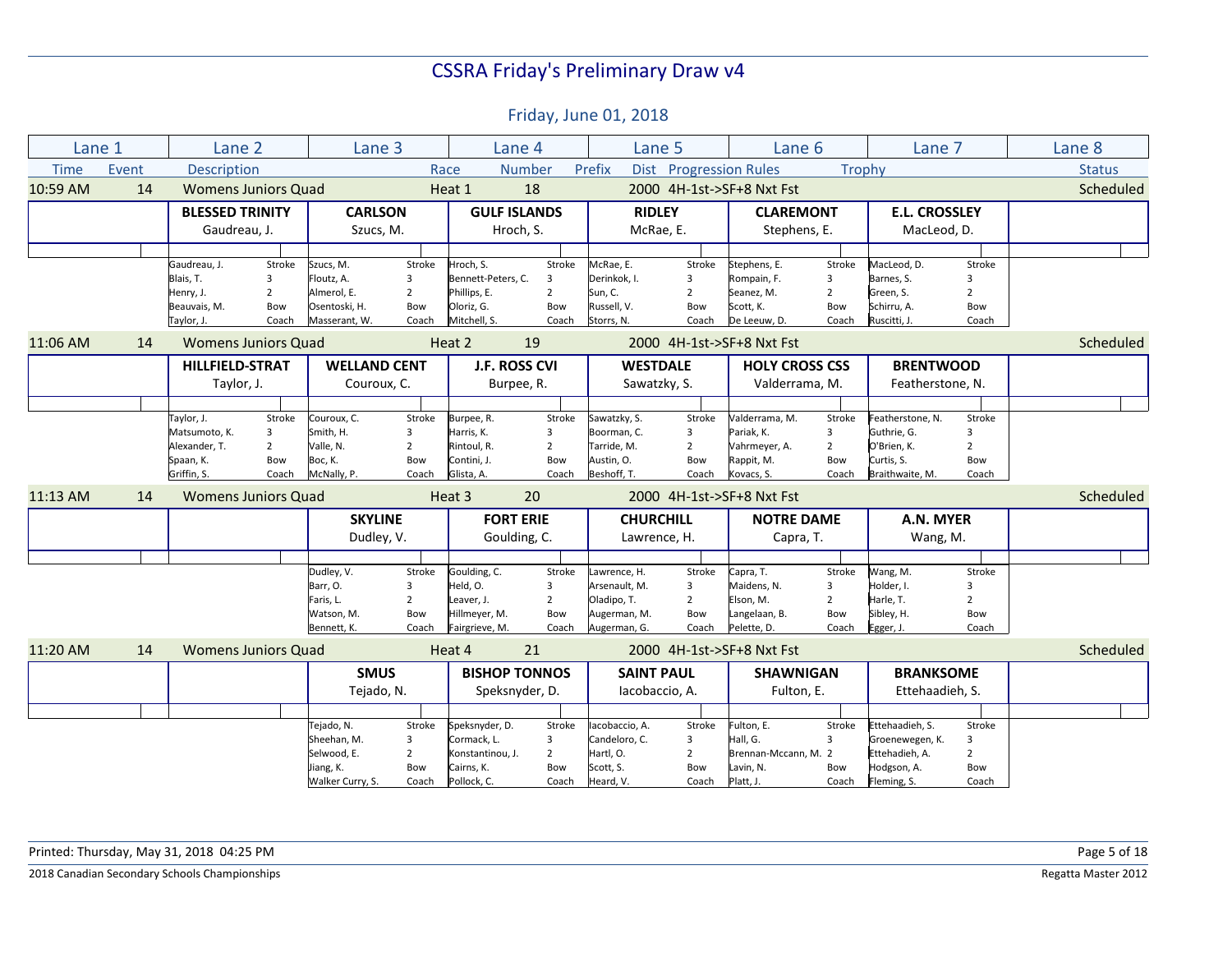| Lane 1      |       | Lane 2                    |        | Lane 3                |        |               | Lane 4            | Lane 5               |                        | Lane 6                    |        | Lane 7               |        | Lane 8              |               |
|-------------|-------|---------------------------|--------|-----------------------|--------|---------------|-------------------|----------------------|------------------------|---------------------------|--------|----------------------|--------|---------------------|---------------|
| <b>Time</b> | Event | <b>Description</b>        |        |                       | Race   |               | <b>Number</b>     | Prefix               | Dist Progression Rules |                           | Trophy |                      |        |                     | <b>Status</b> |
| 11:27 AM    | 15    | Mens Junior Double        |        |                       |        | Heat 1        | 22                |                      |                        | 2000 4H-1st->SF+8 Nxt Fst |        |                      |        |                     | Scheduled     |
|             |       | <b>CLAREMONT</b>          |        | <b>HOLY CROSS CSS</b> |        |               | <b>ST. GEORGE</b> | <b>EDEN</b>          |                        | <b>MAYFIELD</b>           |        | <b>T.A. STEWART</b>  |        | <b>ADAM SCOTT</b>   |               |
|             |       | McCleary, D.              |        | Hildebrand, T.        |        |               | Franke, A.        | Bartel, K.           |                        | Gomez, C.                 |        | Bleecker, W.         |        | Tepfenhart, N.      |               |
|             |       |                           |        |                       |        |               |                   |                      |                        |                           |        |                      |        |                     |               |
|             |       | McCleary, D.              | Stroke | Hildebrand. T.        | Stroke | Franke, A.    | Stroke            | Bartel. K.           | Stroke                 | Gomez. C.                 | Stroke | Bleecker, W.         | Stroke | Tepfenhart, N.      | Stroke        |
|             |       | Jo, J.                    | Bow    | De Luca, E.           | Bow    | Zhang, T.     | Bow               | Grigg, E.            | Bow                    | Wood, J.                  | Bow    | Luebke, T.           | Bow    | Petreman, H.        | Bow           |
|             |       | De Leeuw, D.              | Coach  | Walker. J.            | Coach  | Duncan, B.    | Coach             | Bartel, P.           | Coach                  | Wilson, C.                | Coach  | Lougheed, B.         | Coach  | Bullock, M.         | Coach         |
| 11:34 AM    | 15    | Mens Junior Double        |        |                       |        | Heat 2        | 23                |                      |                        | 2000 4H-1st->SF+8 Nxt Fst |        |                      |        |                     | Scheduled     |
|             |       | <b>GLEBE</b>              |        | <b>GULF ISLANDS</b>   |        |               | <b>SKYLINE</b>    | <b>ST. JOSEPHS</b>   |                        | <b>BLESSED TRINITY</b>    |        | <b>SAINT FRANCIS</b> |        | <b>DENIS MORRIS</b> |               |
|             |       | Watkins, E.               |        | Nordine, B.           |        |               | Dionne, B.        | Defazio, A.          |                        | Conway, J.                |        | Kartvelishvili, L.   |        | Sim, T.             |               |
|             |       |                           |        |                       |        |               |                   |                      |                        |                           |        |                      |        |                     |               |
|             |       | Watkins, E.               | Stroke | Nordine, B.           | Stroke | Dionne, B.    | Stroke            | Defazio, A.          | Stroke                 | Conway, J.                | Stroke | Kartvelishvili, L.   | Stroke | Sim, T.             | Stroke        |
|             |       | Hemphill, J.              | Bow    | Grant. H.             | Bow    | Force, N.     | Bow               | Hettinga, J.         | Bow                    | Lofaro, J.                | Bow    | Block. W.            | Bow    | Hamm, R.            | Bow           |
|             |       | Hay, G.                   | Coach  | Mitchell. S.          | Coach  | Utt, M.       | Coach             | Penny, L.            | Coach                  | Mambella, S.              | Coach  | Kessler, M.          | Coach  | Malone, W.          | Coach         |
| 11:41 AM    | 15    | <b>Mens Junior Double</b> |        |                       |        | Heat 3        | 24                |                      |                        | 2000 4H-1st->SF+8 Nxt Fst |        |                      |        |                     | Scheduled     |
|             |       | <b>PORT CREDIT</b>        |        | <b>SAINT PAUL</b>     |        |               | <b>NOTRE DAME</b> | <b>WESTDALE</b>      |                        | <b>ST. PETER</b>          |        | <b>SAINT MICHAEL</b> |        | <b>JEAN-VANIER</b>  |               |
|             |       | Seawright, E.             |        | Laliberte, A.         |        |               | Capes, W.         | Wyatt-Stoffman, M.   |                        | Bronson, K.               |        | Gauthier, P.         |        | Irvine, R.          |               |
|             |       |                           |        |                       |        |               |                   |                      |                        |                           |        |                      |        |                     |               |
|             |       | Seawright, E.             | Stroke | Laliberte, A.         | Stroke | Capes, W.     | Stroke            | Wyatt-Stoffman, M.   | Stroke                 | Brown, D.                 | Stroke | Gauthier, P.         | Stroke | Irvine, R.          | Stroke        |
|             |       | Nummi, K.                 | Bow    | Sisley, C.            | Bow    | Engel, E.     | Bow               | Johnson, O.          | Bow                    | Bronson, K.               | Bow    | Cournoyea, J.        | Bow    | Lamothe, I.         | Bow           |
|             |       | Tendilla, H.              | Coach  | Verbraeken, W.        | Coach  | Henson, R.    | Coach             | Roche, M.            | Coach                  | Dyer, J.                  | Coach  | Verbraeken, W.       | Coach  | McNally, P.         | Coach         |
| 11:48 AM    | 15    | <b>Mens Junior Double</b> |        |                       |        | Heat 4        | 25                |                      |                        | 2000 4H-1st->SF+8 Nxt Fst |        |                      |        |                     | Scheduled     |
|             |       | <b>ROCKFORD</b>           |        | <b>JH LECLERC</b>     |        |               | <b>CHURCHILL</b>  | <b>E.L. CROSSLEY</b> |                        | <b>BRENTWOOD</b>          |        | <b>BEAMVILLE</b>     |        | <b>SHAWNIGAN</b>    |               |
|             |       | Werner, M.                |        | Veillette, E.         |        |               | Comvalius, D.     | Darling, O.          |                        | Draper, K.                |        | Niemi, B.            |        | MacKay, R.          |               |
|             |       |                           |        |                       |        |               |                   |                      |                        |                           |        |                      |        |                     |               |
|             |       | Werner, M.                | Stroke | Veillette, E.         | Stroke | Comvalius, D. | Stroke            | Darling, O.          | Stroke                 | Draper, K.                | Stroke | Niemi, B.            | Stroke | MacKay, R.          | Stroke        |
|             |       | Baker, D.                 | Bow    | Brunelle, V.          | Bow    | Armstrong, C. | Bow               | Kuhn. Z.             | Bow                    | Lapsley, T.               | Bow    | Felsbourg, K.        | Bow    | Addison, S.         | Bow           |
|             |       | Anderson, T.              | Coach  | Veillette, M.         | Coach  | Rao, M.       | Coach             | Ruscitti, J.         | Coach                  | Wismer, M.                | Coach  | Niemi, K.            | Coach  | Bomans, J.          | Coach         |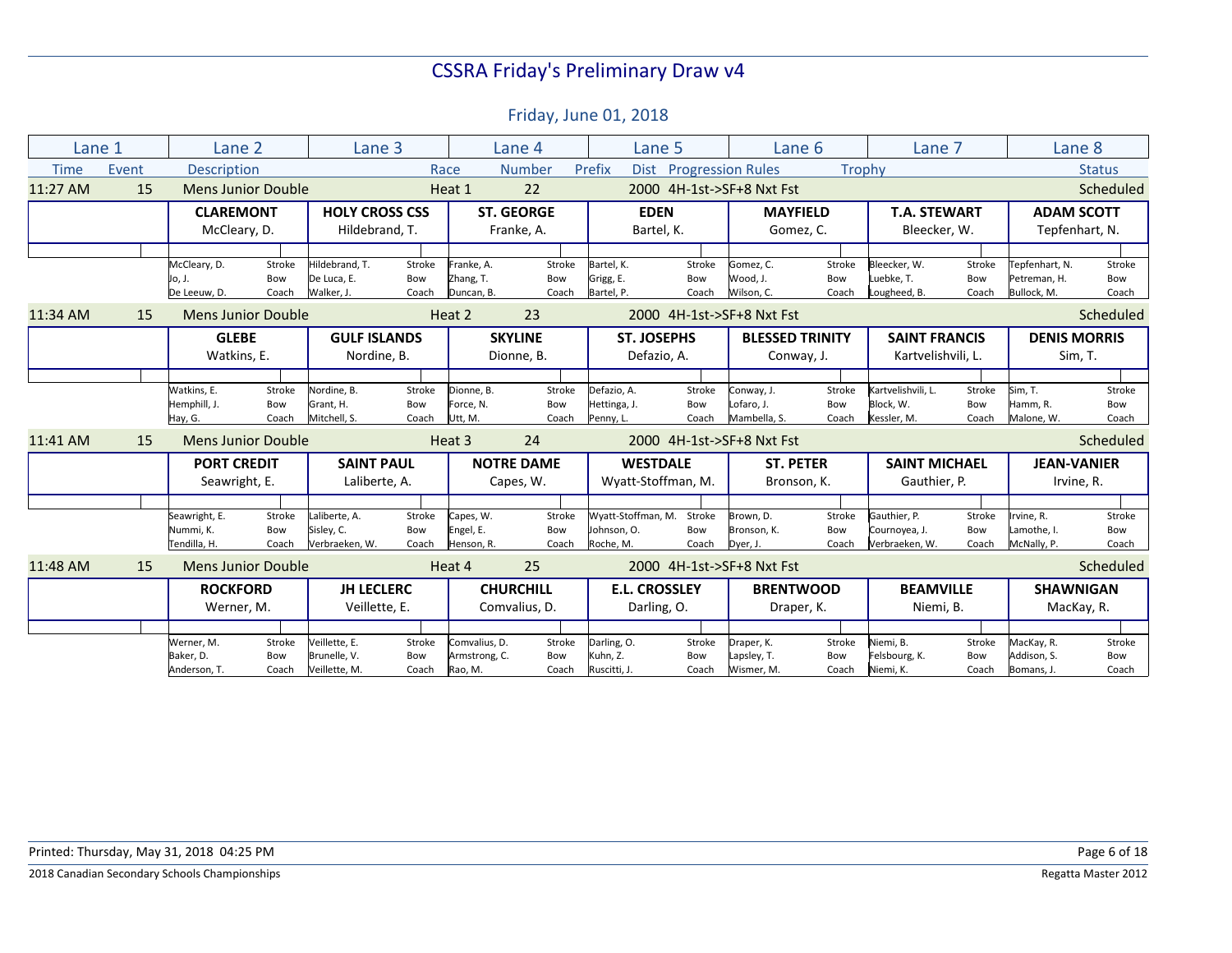Time Event Description The Race Number Prefix Dist Progression Rules Trophy Status Status Lane 1 Lane 2 Lane 3 Lane 4 Lane 5 Lane 6 Lane 7 Lane 8 11:55 AM 16 Womens Senior Cox Four Heat 1 26 2000 5H-1st-SF+7 Nxt Fst Scheduled **NARDIN ACADEMY**  Dietrich, L. Sabio, E. Cox<br>Dietrich, L. Stroke Dietrich, L. Bauer, K. 3<br>Dwyer, C. 3 Dwyer, C. 2<br>Stoll, J. 2 Bow Stoll, J. Bow<br>McNamara, A. Coach McNamara, A. **ADAM SCOTT**  Peters, N. Stalteri-Roberts, J. Cox Peters, N. Stroke Hickie-Bentzen, K. 3 Harris, A. 2 Austin, A. Bow Bullock, M. **SMUS**  White, E. Considine, A. Cox<br>White, E. Stroke White, E. Meadows, O. 3 Rolfe, S. 2 Raina, R. Bow<br>Walker Curry. S. Coach Walker Curry, S. **ST. MARYS**  Corradini, S. Leppinen, S. Cox<br>Corradini, S. Stroke Corradini, S. Kuder, C. 3 Lazenby, E. 2<br>Murphy, N. 2000 Murphy, N. Bow<br>Morrison, N. Coach Morrison, N. **ROCKFORD**  Loveless, E. Gannon, M. Cox<br>Loveless, E. Stroke Loveless, E. Cisco, L. 3 Lassig, E. 2 Powers, H. Bow<br>Itter. D. Coach Itter, D. **HOLY CROSS CSS**  Wiley, A. Nash, P.<br>Wiley, A. Stroke Wiley, A. Hemphill, A. 3 Bowron, M. 2 Moses, N. Bow Sirotnik, M. 12:02 PM 16 Womens Senior Cox Four Heat 2 27 2000 5H-1st-SF+7 Nxt Fst Scheduled **BRANKSOME**  Aston-Waldoch, H. Waldie, C. Cox<br>Aston-Waldoch, H. Stroke Aston-Waldoch, H. Otton, M. 3 Butterworth, R. 2 Johnson, F. Bow Heder, J. Coach **BRENTWOOD**  Christensen, A. De Asis Chan, E. Cox Christensen, A. Stroke McDougall, Z. 3 Humphries, E. 2 Collins, A. Bow Braithwaite, M. Coach **E.L. CROSSLEY**  Zucco, K. Campbell, A. Cox<br>Zucco. K. Stroke Zucco, K. Curtis-Masse, K. 3 Leavens, E. 2 Chmay, T. Bow Ruscitti, J. Coach **CITY HONORS**  Lettieri, L. Murphy, H. Cox Lettieri, L. Stroke Connolly, K. Mahoney, K. 2 Fuller, M. Bow Sullivan, D. Coach **KINGSTON CVI**  Danby, J. Flake, E. Cox<br>Danby. J. Stroke Danby, J. Jackson, G. 3 Whitehead, S. 2 MacK-Keyte, A. Bow Kane, M. Coach **DAWSON**  Troquet, L. Aladas, J. Cox Troquet, L. Percoco, A. 3 Sutton, A. 2 McDougall-Vick, G. Bow Rochon, J. Coach 12:09 PM 16 Womens Senior Cox Four Heat 3 28 2000 5H-1st-SF+7 Nxt Fst Scheduled **SHAWNIGAN**  Doig, P. Tsang, I. Cox Doig, P. Stroke Gladstone, T. 3 Bailes, N. 2 Milne, A. Bow Montgomery, M. Coach **MOUNT MERCY**  Freedenberg, C. Bergmann, K. Cox Freedenberg, C. Stroke Jackson, E. 3 Redmond, N. 2 Conway, T. Bow Lonas, K. Coach **ST. JOSEPHS**  Harrison, T. Penny, J. Cox Harrison, T. Stroke Defazio, C. 3 Grube. E. 2 Fletcher, E. Bow Penny, L. Coach **RIVERVIEW**  Luzac, M. Duty, A. Cox Luzac, M. Stroke Dillon, F. 3 Peters, R. 2 Mandernach, A. Bow Kesor, R. Coach **ST. MARY'S**  Severn, D. Sullivan, K. Cox Severn, D. Stroke Lipiarz, J. 3 Sacco, G. 2 Haxton, G. Bow Lonas, K. Coach **MERCYHURST PREP**  Swanson, R. Talbot, B. Cox Swanson, R. Stroke Lytle, A. 3 Palo, A. 2 Schimp, L. Bow Schroeck, R. Coach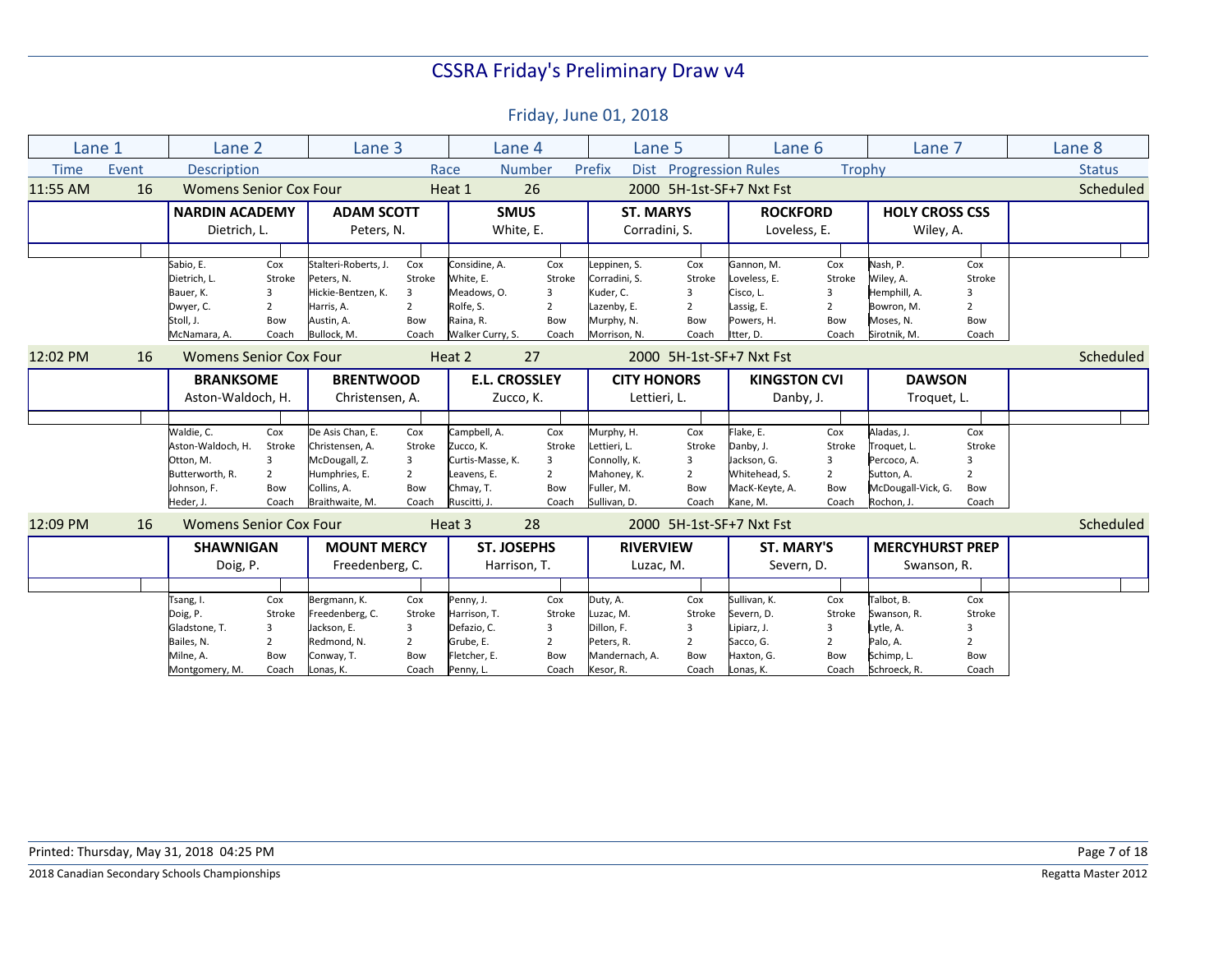| Lane 1      |       | Lane 2                 |                               | Lane 3              |                | Lane 4               |                | Lane 5            |                               | Lane 6                   |                | Lane 7             |                | Lane 8        |
|-------------|-------|------------------------|-------------------------------|---------------------|----------------|----------------------|----------------|-------------------|-------------------------------|--------------------------|----------------|--------------------|----------------|---------------|
| <b>Time</b> | Event | <b>Description</b>     |                               |                     | Race           |                      | <b>Number</b>  | Prefix            | <b>Dist</b> Progression Rules |                          | Trophy         |                    |                | <b>Status</b> |
| 12:16 PM    | 16    |                        | <b>Womens Senior Cox Four</b> |                     |                | Heat 4               | 29             |                   |                               | 2000 5H-1st-SF+7 Nxt Fst |                |                    |                | Scheduled     |
|             |       | <b>GROSSE ILE</b>      |                               | <b>TRENTON</b>      |                | <b>T. ROOSEVELT</b>  |                | <b>TRINITY</b>    |                               | <b>SIMCOE</b>            |                | <b>FH NORTHERN</b> |                |               |
|             |       | Blanzy, A.             |                               | Kettler, A.         |                | Saff, A.             |                | Paddock, H.       |                               | Parkin, H.               |                | Greshak, T.        |                |               |
|             |       |                        |                               |                     |                |                      |                |                   |                               |                          |                |                    |                |               |
|             |       | Pettry, C.             | Cox                           | Delisen, G.         | Cox            | Doute, H.            | Cox            | Miller, L.        | Cox                           | Sengsouriya, M.          | Cox            | Cole, J.           | Cox            |               |
|             |       | Blanzy, A.             | Stroke                        | Kettler, A.         | Stroke         | Saff, A.             | Stroke         | Paddock, H.       | Stroke                        | Parkin, H.               | Stroke         | Greshak, T.        | Stroke         |               |
|             |       | Krohn. M.              | 3                             | Vanevery, C.        | $\overline{3}$ | Tertel. A.           | 3              | Little, V.        | 3                             | Van Helvert. G.          | 3              | Schaible, M.       | 3              |               |
|             |       | Gunter, L.             | $\overline{2}$                | Schultz, N.         | $\overline{2}$ | Gutierrez, G.        | 2              | Pattison, O.      | $\overline{2}$                | Segato, E.               | $\overline{2}$ | Purdue, G.         | $\overline{2}$ |               |
|             |       | Wise, N.               | Bow                           | Spaulding, S.       | Bow            | McKenzie, M.         | Bow            | Moorcroft, L.     | Bow                           | Schellenberg, G.         | Bow            | Loehfelm, A.       | Bow            |               |
|             |       | Sitek, S.              | Coach                         | Lively, R.          | Coach          | Hickey, P.           | Coach          | Hamilton, J.      | Coach                         | Carr. A.                 | Coach          | Mankins. C.        | Coach          |               |
| 12:23 PM    | 16    |                        | <b>Womens Senior Cox Four</b> |                     |                | Heat 5               | 30             |                   |                               | 2000 5H-1st-SF+7 Nxt Fst |                |                    |                | Scheduled     |
|             |       | <b>WASHINGTON-LEE</b>  |                               | <b>DENIS MORRIS</b> |                | <b>HAVERGAL</b>      |                | <b>AA PIONEER</b> |                               | <b>MOUNT ST. MARY</b>    |                | <b>FH CENTRAL</b>  |                |               |
|             |       | Aguirre, S.            |                               | Wake, R.            |                | Shields-Mclean, T.   |                | Roy, L.           |                               | Treanor, I.              |                | North, S.          |                |               |
|             |       |                        |                               |                     |                |                      |                |                   |                               |                          |                |                    |                |               |
|             |       | Bailey, A.             | Cox                           | Trivieri, I.        | Cox            | Lee, F.              | Cox            | Jenkins, I.       | Cox                           | Lojacono, M.             | Cox            | Wordhouse, S.      | Cox            |               |
|             |       | Aguirre, S.            | Stroke                        | Wake, R.            | Stroke         | Shields-Mclean. T.   | Stroke         | Roy, L.           | Stroke                        | Treanor. I.              | Stroke         | North. S.          | Stroke         |               |
|             |       | Panfil. C.             | 3                             | Richards, M.        | 3              | Johnson, E.          | 3              | Hollenbeck. K.    | 3                             | Rogers, C.               | 3              | Williams, J.       | $\mathbf{a}$   |               |
|             |       | Cobey, K.              | $\overline{2}$                | Kaufman, V.         | $\overline{2}$ | Samuel, L.           | $\overline{2}$ | Maloy, M.         | $\overline{2}$                | Librock, K.              | $\overline{2}$ | Hier, A.           | $\overline{2}$ |               |
|             |       | Low, A.                | Bow                           | Potashnyk, K.       | Bow            | Newsome. J.          | Bow            | Yambrick, H.      | Bow                           | Conrad. P.               | Bow            | Johnson, K.        | Bow            |               |
|             |       | Underwood, D.          | Coach                         | Morris, P.          | Coach          | Azarcon, M.          | Coach          | Griffith, R.      | Coach                         | Nugent, K.               | Coach          | Fischer, T.        | Coach          |               |
| 12:30 PM    | 18    |                        | Womens Senior 63kg Single     |                     |                | Heat 1               | 31             |                   |                               | 2000 5H-1st-SF+7 Nxt Fst |                |                    |                | Scheduled     |
|             |       | <b>BISHOP STRACHAN</b> |                               | <b>OXBRIDGE</b>     |                | <b>LAKESHORE CHS</b> |                | <b>GRIMSBY</b>    |                               | <b>SENTINEL</b>          |                | <b>CHURCHILL</b>   |                |               |
|             |       | Freeman, A.            |                               | Ramsey, A.          |                | O Neill, R.          |                | Mercuri, H.       |                               | Paterson, E.             |                | Beaulne, E.        |                |               |
|             |       |                        |                               |                     |                |                      |                |                   |                               |                          |                |                    |                |               |
|             |       | Freeman, A.            | Sculler                       | Ramsey, A.          | Sculler        | O Neill, R.          | Sculler        | Mercuri, H.       | Sculler                       | Paterson, E.             | Sculler        | Beaulne, E.        | Sculler        |               |
|             |       | Wilson, I.             | Coach                         | Paxson, R.          | Coach          | Lenahan, T.          | Coach          | Fisher, M.        | Coach                         | Grikis. L.               | Coach          | Augerman, G.       | Coach          |               |
| 12:37 PM    | 18    |                        | Womens Senior 63kg Single     |                     |                | Heat 2               | 32             |                   |                               | 2000 5H-1st-SF+7 Nxt Fst |                |                    |                | Scheduled     |
|             |       | <b>CATHOLIC CENT</b>   |                               | <b>T.A. STEWART</b> |                | <b>RIDLEY</b>        |                | <b>ST. MARYS</b>  |                               | <b>CANTON</b>            |                | <b>GLEBE</b>       |                |               |
|             |       | Flaherty, K.           |                               | Shepherd, R.        |                | Cook, G.             |                | Maillet, A.       |                               | Mancusco, A.             |                | Bernst, J.         |                |               |
|             |       |                        |                               |                     |                |                      |                |                   |                               |                          |                |                    |                |               |
|             |       | Flaherty, K.           | Sculler                       | Shepherd, R.        | Sculler        | Cook, G.             | Sculler        | Maillet, A.       | Sculler                       | Mancusco, A.             | Sculler        | Bernst, J.         | Sculler        |               |
|             |       | Ross, S.               | Coach                         | Lougheed, B.        | Coach          | Preston, S.          | Coach          | Hanta, G.         | Coach                         | Bennett, K.              | Coach          | Hay, G.            | Coach          |               |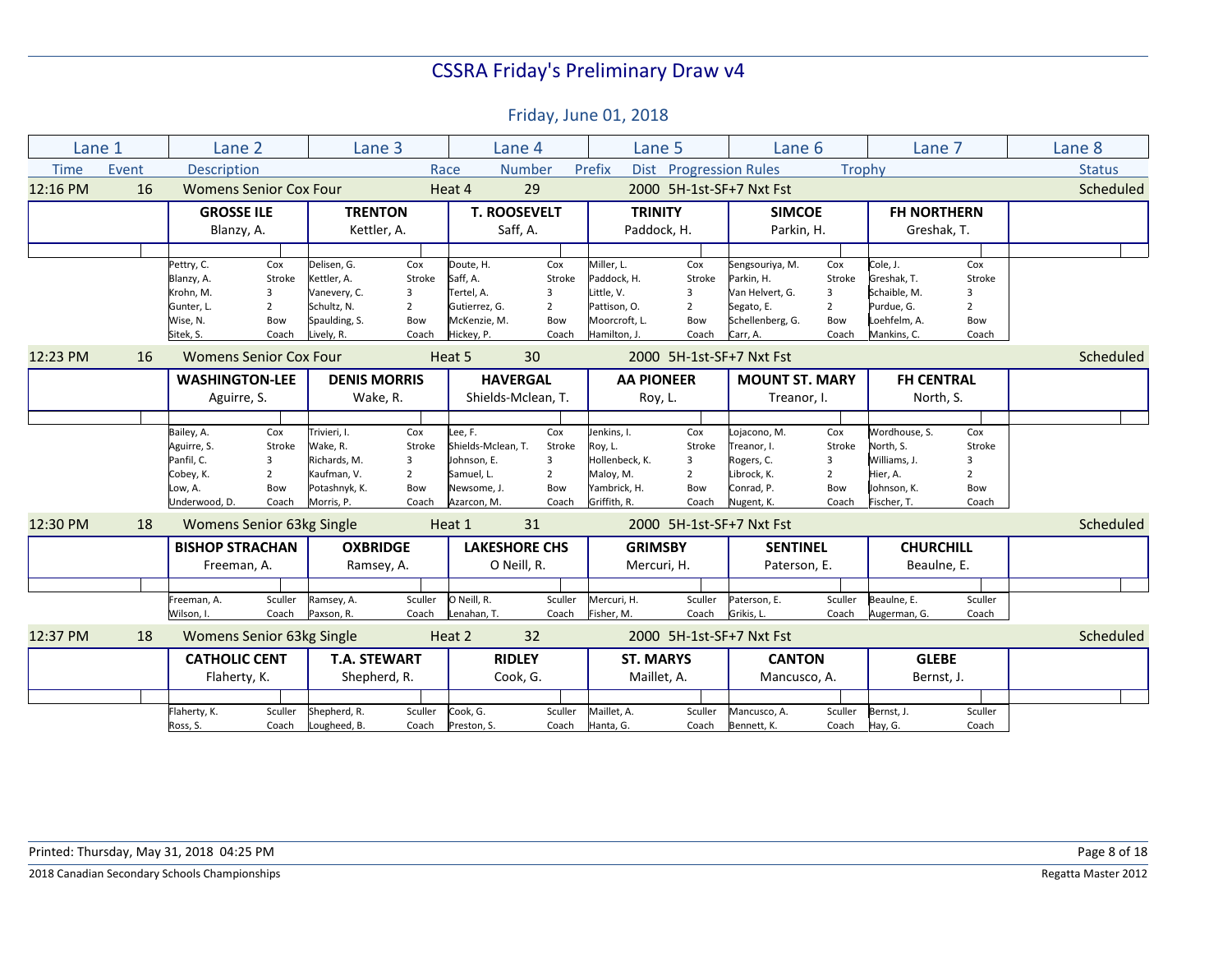| Lane 1<br>Lane 2<br>Lane 3<br>Lane 4<br>Lane 5<br>Lane 6<br>Lane 7<br><b>Number</b><br>Dist Progression Rules<br><b>Time</b><br>Event<br><b>Description</b><br>Prefix<br>Trophy<br>Race<br>12:44 PM<br>18<br>33<br>2000 5H-1st-SF+7 Nxt Fst<br>Womens Senior 63kg Single<br>Heat 3<br><b>CRESTWOOD</b><br><b>MARION GRAHAM</b><br><b>CAMPBELL</b><br><b>BRACEBRIDGE</b><br><b>NOTRE DAME</b><br><b>MAYFIELD</b><br>Mahmood, W.<br>Wellman, K.<br>Baker, L.<br>Waldeck, C.<br>Gimik, V.<br>Gelineau, E.<br>Waldeck, C.<br>Sculler<br>Sculler<br>Gimik, V.<br>Sculler<br>Gelineau, E.<br>Sculler<br>Mahmood, W.<br>Sculler<br>Wellman, K.<br>Sculler<br>Baker, L.<br>Milewski, M.<br>Wilson, C.<br>Rusak, C.<br>Coach<br>Burgoyne, B.<br>Coach<br>Coach<br>Haver, J.<br>Coach<br>Mathiason, G.<br>Coach<br>Coach<br>12:51 PM<br><b>Womens Senior 63kg Single</b><br>Heat 4<br>34<br>2000 5H-1st-SF+7 Nxt Fst<br>18<br><b>EDEN</b><br><b>HOLY CROSS CSS</b><br><b>DE MORTAGNE</b><br><b>COLLEGE DE MONT</b><br><b>DAWSON</b><br><b>PARRY SOUND</b><br>Botbyl, C.<br>Ouellet, C.<br>Cuoci, S.<br>Hingston, M.<br>Burrows, K.<br>Saito, A.<br>Ouellet, C.<br>Sculler<br>Sculler<br>Cuoci, S.<br>Botbyl, C.<br>Sculler<br>Hingston, M.<br>Sculler<br>Burrows, K.<br>Sculler<br>Saito, A.<br>Sculler<br>Sirotnik. M.<br>Hardy-Cardinal, C.<br>Laforme, M.<br>Rochon. J.<br>Bartel, P.<br>Coach<br>Coach<br>Coach<br>Coach<br>Rochon. J.<br>Coach<br>Coach<br>12:58 PM<br>Womens Senior 63kg Single<br>Heat 5<br>35<br>2000 5H-1st-SF+7 Nxt Fst<br>18<br><b>MAISONNEUVE</b><br><b>DENIS MORRIS</b><br><b>GULF ISLANDS</b><br><b>WALTER MURRAY</b><br><b>JEAN-VANIER</b><br>Reynolds, B.<br>Heyworth, E.<br>Morin, F.<br>Matai, L.<br>Bilotta, A.<br>Sculler<br>Morin, F.<br>Sculler<br>Reynolds, B.<br>Sculler<br>Matai, L.<br>Sculler<br>Bilotta, A.<br>Sculler<br>Heyworth, E.<br>Morris, P.<br>Hardy-Cardinal, C.<br>Mitchell, S.<br>Coach<br>Haver, J.<br>McNally, P.<br>Coach<br>Coach<br>Coach<br>Coach<br>36<br>1:05 PM<br>20<br><b>Womens Junior Double</b><br>Heat 1<br>2000 4H-1st->SF+8 Nxt Fst<br><b>HOLY CROSS CSS</b><br><b>ELMWOOD</b><br><b>WELLAND CENT</b><br><b>WESTDALE</b><br><b>MAYFIELD</b><br><b>GRIMSBY</b><br>McCloskey, I.<br>Drennan, C.<br>De Groot, I.<br>Iles, E.<br>Deathe, S.<br>Law, R.<br>Stroke<br>Iles, E.<br>Stroke<br>Stroke<br>Deathe, S.<br>McCloskey, I.<br>Stroke<br>Drennan, C.<br>De Groot, I.<br>Stroke<br>Law, R.<br>Stroke<br>Rice Hui, O.<br>Dockray, R.<br>Baraniuk, C.<br>Bow<br>McReynolds, A.<br>Bow<br>Sawatzky, S.<br>Bow<br>Brooks, M.<br>Bow<br>Bow<br>Bow<br>O'Farrell. D.<br>Wilson, C.<br>Coach<br>McNally, P.<br>Beshoff. T.<br>Lancaster. J.<br>Kovacs. S.<br>Coach<br>Coach<br>Coach<br>Coach<br>Coach<br>1:12 PM<br>Heat 2<br>20<br><b>Womens Junior Double</b><br>37<br>2000 4H-1st->SF+8 Nxt Fst<br><b>NOTRE DAME</b><br><b>GUELPH CVI</b><br><b>GULF ISLANDS</b><br><b>SAINT PAUL</b><br><b>CARLSON</b><br><b>SHAWNIGAN</b><br>Johnson, Z.<br>Hare, N.<br>Dogra, V.<br>lacobaccio, A.<br>Szucs, M.<br>Gillmore, M.<br>Johnson, Z.<br>Stroke<br>Dogra, V.<br>Stroke<br>Stroke<br>lacobaccio, A.<br>Stroke<br>Szucs, M.<br>Stroke<br>Gillmore. M.<br>Stroke<br>Hare, N.<br>Sawchuk, C.<br>Jansen, G.<br>Lew, M.<br>Bow<br>Bow<br>Scott, S.<br>Bow<br>Osentoski, H.<br>Bow<br>Lu, C.<br>Bow<br>Bow |               |       |           |       |               |       |            |       |              |       |               |       |             |  |  |
|------------------------------------------------------------------------------------------------------------------------------------------------------------------------------------------------------------------------------------------------------------------------------------------------------------------------------------------------------------------------------------------------------------------------------------------------------------------------------------------------------------------------------------------------------------------------------------------------------------------------------------------------------------------------------------------------------------------------------------------------------------------------------------------------------------------------------------------------------------------------------------------------------------------------------------------------------------------------------------------------------------------------------------------------------------------------------------------------------------------------------------------------------------------------------------------------------------------------------------------------------------------------------------------------------------------------------------------------------------------------------------------------------------------------------------------------------------------------------------------------------------------------------------------------------------------------------------------------------------------------------------------------------------------------------------------------------------------------------------------------------------------------------------------------------------------------------------------------------------------------------------------------------------------------------------------------------------------------------------------------------------------------------------------------------------------------------------------------------------------------------------------------------------------------------------------------------------------------------------------------------------------------------------------------------------------------------------------------------------------------------------------------------------------------------------------------------------------------------------------------------------------------------------------------------------------------------------------------------------------------------------------------------------------------------------------------------------------------------------------------------------------------------------------------------------------------------------------------------------------------------------------------------------------------------------------------------------------------------------------------------------------------------------------------------------------------------------------------------------------------------------------------------------------------------------------------------------------------------------------------------------------------------------------------------------------------------------------------------------|---------------|-------|-----------|-------|---------------|-------|------------|-------|--------------|-------|---------------|-------|-------------|--|--|
|                                                                                                                                                                                                                                                                                                                                                                                                                                                                                                                                                                                                                                                                                                                                                                                                                                                                                                                                                                                                                                                                                                                                                                                                                                                                                                                                                                                                                                                                                                                                                                                                                                                                                                                                                                                                                                                                                                                                                                                                                                                                                                                                                                                                                                                                                                                                                                                                                                                                                                                                                                                                                                                                                                                                                                                                                                                                                                                                                                                                                                                                                                                                                                                                                                                                                                                                                            | Lane 8        |       |           |       |               |       |            |       |              |       |               |       |             |  |  |
|                                                                                                                                                                                                                                                                                                                                                                                                                                                                                                                                                                                                                                                                                                                                                                                                                                                                                                                                                                                                                                                                                                                                                                                                                                                                                                                                                                                                                                                                                                                                                                                                                                                                                                                                                                                                                                                                                                                                                                                                                                                                                                                                                                                                                                                                                                                                                                                                                                                                                                                                                                                                                                                                                                                                                                                                                                                                                                                                                                                                                                                                                                                                                                                                                                                                                                                                                            | <b>Status</b> |       |           |       |               |       |            |       |              |       |               |       |             |  |  |
|                                                                                                                                                                                                                                                                                                                                                                                                                                                                                                                                                                                                                                                                                                                                                                                                                                                                                                                                                                                                                                                                                                                                                                                                                                                                                                                                                                                                                                                                                                                                                                                                                                                                                                                                                                                                                                                                                                                                                                                                                                                                                                                                                                                                                                                                                                                                                                                                                                                                                                                                                                                                                                                                                                                                                                                                                                                                                                                                                                                                                                                                                                                                                                                                                                                                                                                                                            | Scheduled     |       |           |       |               |       |            |       |              |       |               |       |             |  |  |
|                                                                                                                                                                                                                                                                                                                                                                                                                                                                                                                                                                                                                                                                                                                                                                                                                                                                                                                                                                                                                                                                                                                                                                                                                                                                                                                                                                                                                                                                                                                                                                                                                                                                                                                                                                                                                                                                                                                                                                                                                                                                                                                                                                                                                                                                                                                                                                                                                                                                                                                                                                                                                                                                                                                                                                                                                                                                                                                                                                                                                                                                                                                                                                                                                                                                                                                                                            |               |       |           |       |               |       |            |       |              |       |               |       |             |  |  |
|                                                                                                                                                                                                                                                                                                                                                                                                                                                                                                                                                                                                                                                                                                                                                                                                                                                                                                                                                                                                                                                                                                                                                                                                                                                                                                                                                                                                                                                                                                                                                                                                                                                                                                                                                                                                                                                                                                                                                                                                                                                                                                                                                                                                                                                                                                                                                                                                                                                                                                                                                                                                                                                                                                                                                                                                                                                                                                                                                                                                                                                                                                                                                                                                                                                                                                                                                            |               |       |           |       |               |       |            |       |              |       |               |       |             |  |  |
|                                                                                                                                                                                                                                                                                                                                                                                                                                                                                                                                                                                                                                                                                                                                                                                                                                                                                                                                                                                                                                                                                                                                                                                                                                                                                                                                                                                                                                                                                                                                                                                                                                                                                                                                                                                                                                                                                                                                                                                                                                                                                                                                                                                                                                                                                                                                                                                                                                                                                                                                                                                                                                                                                                                                                                                                                                                                                                                                                                                                                                                                                                                                                                                                                                                                                                                                                            |               |       |           |       |               |       |            |       |              |       |               |       |             |  |  |
|                                                                                                                                                                                                                                                                                                                                                                                                                                                                                                                                                                                                                                                                                                                                                                                                                                                                                                                                                                                                                                                                                                                                                                                                                                                                                                                                                                                                                                                                                                                                                                                                                                                                                                                                                                                                                                                                                                                                                                                                                                                                                                                                                                                                                                                                                                                                                                                                                                                                                                                                                                                                                                                                                                                                                                                                                                                                                                                                                                                                                                                                                                                                                                                                                                                                                                                                                            | Scheduled     |       |           |       |               |       |            |       |              |       |               |       |             |  |  |
|                                                                                                                                                                                                                                                                                                                                                                                                                                                                                                                                                                                                                                                                                                                                                                                                                                                                                                                                                                                                                                                                                                                                                                                                                                                                                                                                                                                                                                                                                                                                                                                                                                                                                                                                                                                                                                                                                                                                                                                                                                                                                                                                                                                                                                                                                                                                                                                                                                                                                                                                                                                                                                                                                                                                                                                                                                                                                                                                                                                                                                                                                                                                                                                                                                                                                                                                                            |               |       |           |       |               |       |            |       |              |       |               |       |             |  |  |
|                                                                                                                                                                                                                                                                                                                                                                                                                                                                                                                                                                                                                                                                                                                                                                                                                                                                                                                                                                                                                                                                                                                                                                                                                                                                                                                                                                                                                                                                                                                                                                                                                                                                                                                                                                                                                                                                                                                                                                                                                                                                                                                                                                                                                                                                                                                                                                                                                                                                                                                                                                                                                                                                                                                                                                                                                                                                                                                                                                                                                                                                                                                                                                                                                                                                                                                                                            |               |       |           |       |               |       |            |       |              |       |               |       |             |  |  |
|                                                                                                                                                                                                                                                                                                                                                                                                                                                                                                                                                                                                                                                                                                                                                                                                                                                                                                                                                                                                                                                                                                                                                                                                                                                                                                                                                                                                                                                                                                                                                                                                                                                                                                                                                                                                                                                                                                                                                                                                                                                                                                                                                                                                                                                                                                                                                                                                                                                                                                                                                                                                                                                                                                                                                                                                                                                                                                                                                                                                                                                                                                                                                                                                                                                                                                                                                            |               |       |           |       |               |       |            |       |              |       |               |       |             |  |  |
|                                                                                                                                                                                                                                                                                                                                                                                                                                                                                                                                                                                                                                                                                                                                                                                                                                                                                                                                                                                                                                                                                                                                                                                                                                                                                                                                                                                                                                                                                                                                                                                                                                                                                                                                                                                                                                                                                                                                                                                                                                                                                                                                                                                                                                                                                                                                                                                                                                                                                                                                                                                                                                                                                                                                                                                                                                                                                                                                                                                                                                                                                                                                                                                                                                                                                                                                                            | Scheduled     |       |           |       |               |       |            |       |              |       |               |       |             |  |  |
|                                                                                                                                                                                                                                                                                                                                                                                                                                                                                                                                                                                                                                                                                                                                                                                                                                                                                                                                                                                                                                                                                                                                                                                                                                                                                                                                                                                                                                                                                                                                                                                                                                                                                                                                                                                                                                                                                                                                                                                                                                                                                                                                                                                                                                                                                                                                                                                                                                                                                                                                                                                                                                                                                                                                                                                                                                                                                                                                                                                                                                                                                                                                                                                                                                                                                                                                                            |               |       |           |       |               |       |            |       |              |       |               |       |             |  |  |
|                                                                                                                                                                                                                                                                                                                                                                                                                                                                                                                                                                                                                                                                                                                                                                                                                                                                                                                                                                                                                                                                                                                                                                                                                                                                                                                                                                                                                                                                                                                                                                                                                                                                                                                                                                                                                                                                                                                                                                                                                                                                                                                                                                                                                                                                                                                                                                                                                                                                                                                                                                                                                                                                                                                                                                                                                                                                                                                                                                                                                                                                                                                                                                                                                                                                                                                                                            |               |       |           |       |               |       |            |       |              |       |               |       |             |  |  |
|                                                                                                                                                                                                                                                                                                                                                                                                                                                                                                                                                                                                                                                                                                                                                                                                                                                                                                                                                                                                                                                                                                                                                                                                                                                                                                                                                                                                                                                                                                                                                                                                                                                                                                                                                                                                                                                                                                                                                                                                                                                                                                                                                                                                                                                                                                                                                                                                                                                                                                                                                                                                                                                                                                                                                                                                                                                                                                                                                                                                                                                                                                                                                                                                                                                                                                                                                            |               |       |           |       |               |       |            |       |              |       |               |       |             |  |  |
|                                                                                                                                                                                                                                                                                                                                                                                                                                                                                                                                                                                                                                                                                                                                                                                                                                                                                                                                                                                                                                                                                                                                                                                                                                                                                                                                                                                                                                                                                                                                                                                                                                                                                                                                                                                                                                                                                                                                                                                                                                                                                                                                                                                                                                                                                                                                                                                                                                                                                                                                                                                                                                                                                                                                                                                                                                                                                                                                                                                                                                                                                                                                                                                                                                                                                                                                                            | Scheduled     |       |           |       |               |       |            |       |              |       |               |       |             |  |  |
|                                                                                                                                                                                                                                                                                                                                                                                                                                                                                                                                                                                                                                                                                                                                                                                                                                                                                                                                                                                                                                                                                                                                                                                                                                                                                                                                                                                                                                                                                                                                                                                                                                                                                                                                                                                                                                                                                                                                                                                                                                                                                                                                                                                                                                                                                                                                                                                                                                                                                                                                                                                                                                                                                                                                                                                                                                                                                                                                                                                                                                                                                                                                                                                                                                                                                                                                                            |               |       |           |       |               |       |            |       |              |       |               |       |             |  |  |
|                                                                                                                                                                                                                                                                                                                                                                                                                                                                                                                                                                                                                                                                                                                                                                                                                                                                                                                                                                                                                                                                                                                                                                                                                                                                                                                                                                                                                                                                                                                                                                                                                                                                                                                                                                                                                                                                                                                                                                                                                                                                                                                                                                                                                                                                                                                                                                                                                                                                                                                                                                                                                                                                                                                                                                                                                                                                                                                                                                                                                                                                                                                                                                                                                                                                                                                                                            |               |       |           |       |               |       |            |       |              |       |               |       |             |  |  |
|                                                                                                                                                                                                                                                                                                                                                                                                                                                                                                                                                                                                                                                                                                                                                                                                                                                                                                                                                                                                                                                                                                                                                                                                                                                                                                                                                                                                                                                                                                                                                                                                                                                                                                                                                                                                                                                                                                                                                                                                                                                                                                                                                                                                                                                                                                                                                                                                                                                                                                                                                                                                                                                                                                                                                                                                                                                                                                                                                                                                                                                                                                                                                                                                                                                                                                                                                            | Scheduled     |       |           |       |               |       |            |       |              |       |               |       |             |  |  |
|                                                                                                                                                                                                                                                                                                                                                                                                                                                                                                                                                                                                                                                                                                                                                                                                                                                                                                                                                                                                                                                                                                                                                                                                                                                                                                                                                                                                                                                                                                                                                                                                                                                                                                                                                                                                                                                                                                                                                                                                                                                                                                                                                                                                                                                                                                                                                                                                                                                                                                                                                                                                                                                                                                                                                                                                                                                                                                                                                                                                                                                                                                                                                                                                                                                                                                                                                            |               |       |           |       |               |       |            |       |              |       |               |       |             |  |  |
|                                                                                                                                                                                                                                                                                                                                                                                                                                                                                                                                                                                                                                                                                                                                                                                                                                                                                                                                                                                                                                                                                                                                                                                                                                                                                                                                                                                                                                                                                                                                                                                                                                                                                                                                                                                                                                                                                                                                                                                                                                                                                                                                                                                                                                                                                                                                                                                                                                                                                                                                                                                                                                                                                                                                                                                                                                                                                                                                                                                                                                                                                                                                                                                                                                                                                                                                                            |               |       |           |       |               |       |            |       |              |       |               |       |             |  |  |
|                                                                                                                                                                                                                                                                                                                                                                                                                                                                                                                                                                                                                                                                                                                                                                                                                                                                                                                                                                                                                                                                                                                                                                                                                                                                                                                                                                                                                                                                                                                                                                                                                                                                                                                                                                                                                                                                                                                                                                                                                                                                                                                                                                                                                                                                                                                                                                                                                                                                                                                                                                                                                                                                                                                                                                                                                                                                                                                                                                                                                                                                                                                                                                                                                                                                                                                                                            |               | Coach | Platt, J. | Coach | Masserant, W. | Coach | Arcuri, A. | Coach | Mitchell, S. | Coach | Schachter, P. | Coach | Pelette, D. |  |  |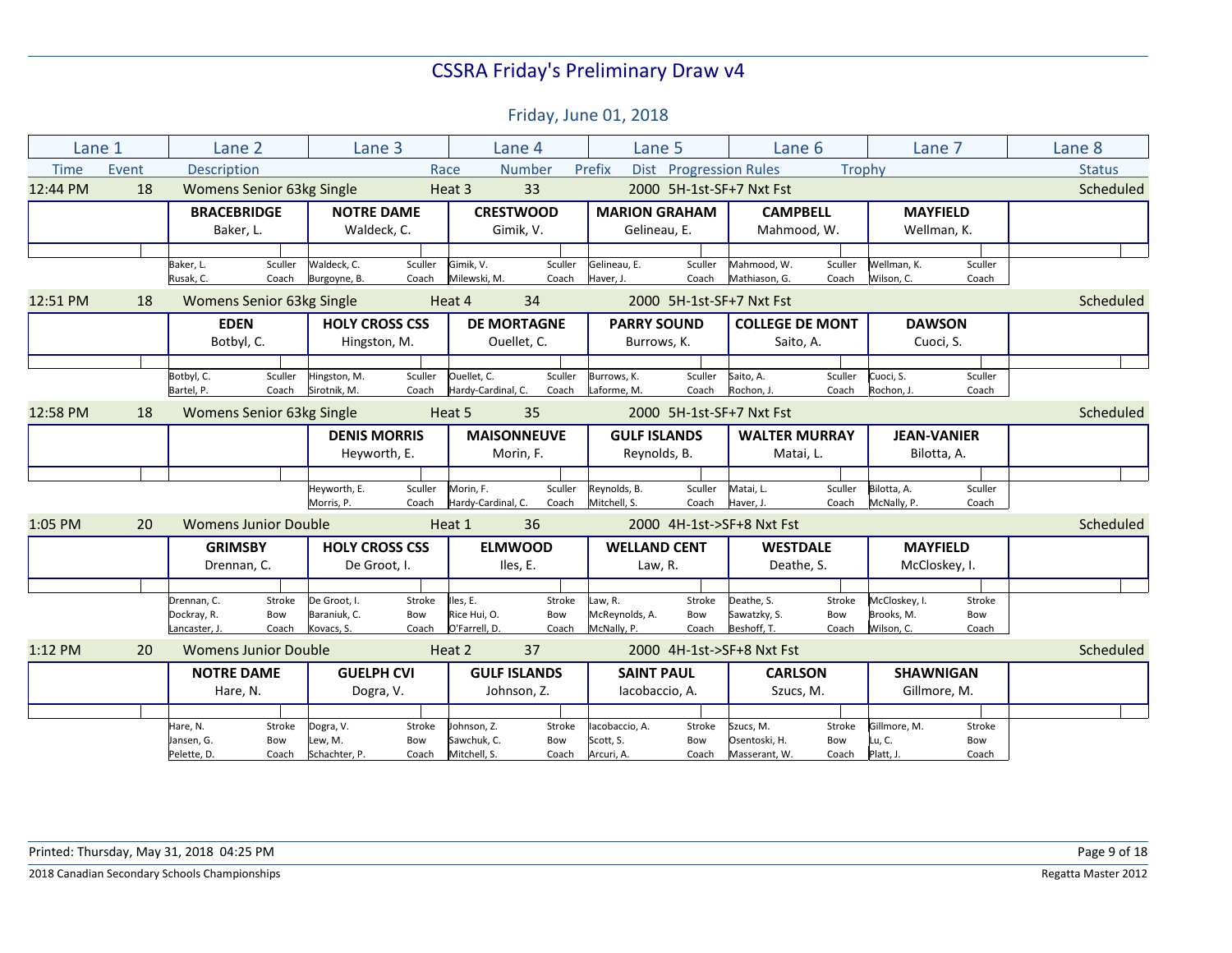Friday, June 01, 2018

|             | Lane 1 | Lane 2                      |                | Lane 3                            |                |                | Lane 4           | Lane 5                |                | Lane 6                    |                | Lane 7             |                | Lane 8               |                |
|-------------|--------|-----------------------------|----------------|-----------------------------------|----------------|----------------|------------------|-----------------------|----------------|---------------------------|----------------|--------------------|----------------|----------------------|----------------|
| <b>Time</b> | Event  | Description                 |                |                                   | Race           |                | Number           | Prefix<br><b>Dist</b> |                | <b>Progression Rules</b>  | Trophy         |                    |                |                      | <b>Status</b>  |
| 1:19 PM     | 20     | <b>Womens Junior Double</b> |                |                                   |                | Heat 3         | 38               |                       |                | 2000 4H-1st->SF+8 Nxt Fst |                |                    |                |                      | Scheduled      |
|             |        | <b>T.A. STEWART</b>         |                | <b>CLAREMONT</b>                  |                |                | J.F. ROSS CVI    | <b>E.L. CROSSLEY</b>  |                | A.N. MYER                 |                | <b>GLEBE</b>       |                |                      |                |
|             |        | Patterson, K.               |                | Stephens, E.                      |                |                | Burpee, R.       | Oord, S.              |                | Holder, I.                |                | Weber, R.          |                |                      |                |
|             |        |                             |                |                                   |                |                |                  |                       |                |                           |                |                    |                |                      |                |
|             |        | Patterson, K.               | Stroke         | Stephens, E.                      | Stroke         | Burpee, R.     | Stroke           | Oord, S.              | Stroke         | Holder, I.                | Stroke         | Weber, R.          | Stroke         |                      |                |
|             |        | O'Farrell, G.               | Bow            | Rompain, F.                       | Bow            | Contini, J.    | Bow              | Barnes, S.            | Bow            | Sibley, H.                | Bow            | Mihorean, M.       | Bow            |                      |                |
|             |        | Lougheed, B.                | Coach          | De Leeuw, D.                      | Coach          | Glista, A.     | Coach            | Ruscitti, J.          | Coach          | Egger, J.                 | Coach          | Hay, G.            | Coach          |                      |                |
| 1:26 PM     | 20     | <b>Womens Junior Double</b> |                |                                   |                | Heat 4         | 39               |                       |                | 2000 4H-1st->SF+8 Nxt Fst |                |                    |                |                      | Scheduled      |
|             |        | <b>BISHOP TONNOS</b>        |                | <b>SAINT MICHAEL</b>              |                |                | <b>FORT ERIE</b> | <b>ST. PETER</b>      |                | <b>CITY HONORS</b>        |                | <b>ORANGEVILLE</b> |                |                      |                |
|             |        | Speksnyder, D.              |                | Piergentili, E.                   |                |                | Hillmeyer, M.    | Cooke, B.             |                | Graney, G.                |                | Welsh, A.          |                |                      |                |
|             |        |                             |                |                                   |                |                |                  |                       |                |                           |                |                    |                |                      |                |
|             |        | Speksnyder, D.              | Stroke         | Piergentili, E.                   | Stroke         | Hillmeyer, M.  | Stroke           | Miller, J.            | Stroke         | Graney, G.                | Stroke         | Welsh, A.          | Stroke         |                      |                |
|             |        | Cairns, K.                  | Bow            | Berardi, K.                       | Bow            | Goulding, C.   | Bow              | Cooke. B.             | Bow            | Lonas, S.                 | Bow            | Szabo, E.          | Bow            |                      |                |
|             |        | Pollock, C.                 | Coach          | Nguyen, K.                        | Coach          | Fairgrieve, M. | Coach            | Dyer, J.              | Coach          | Lonas, K.                 | Coach          | Stone, B.          | Coach          |                      |                |
| 1:33 PM     | 21     | <b>Mens Senior Cox Four</b> |                |                                   |                | Heat 1         | 40               |                       |                | 2000 4H-1st->SF+8 Nxt Fst |                |                    |                |                      | Scheduled      |
|             |        | <b>DENIS MORRIS</b>         |                | <b>TC WILLIAMS</b>                |                | <b>CARLSON</b> |                  | <b>SIMCOE</b>         |                | <b>SMUS</b>               |                | <b>VANCOUVER</b>   |                | <b>HUMBERSIDE CI</b> |                |
|             |        | Lawr, A.                    |                | Psaltis-Ivanis, S.                |                |                | Cantu, J.        | Rodgers, M.           |                | Cormie, M.                |                | MacDonald, J.      |                | Grenville, I.        |                |
|             |        |                             |                |                                   |                |                |                  |                       |                |                           |                |                    |                |                      |                |
|             |        |                             |                |                                   |                |                |                  |                       |                |                           |                |                    |                |                      |                |
|             |        | Edwards, M.                 | Cox            |                                   | Cox            | Almerol, E.    | Cox              | Murray-Coplen, N.     | Cox            | Considine. A.             | Cox            | Leong, R.          | Cox            | Cooper-Squires, E.   | Cox            |
|             |        | Lawr, A.                    | Stroke         | Gleeson, M.<br>Psaltis-Ivanis, S. | Stroke         | Cantu, J.      | Stroke           | Rodgers, M.           | Stroke         | Cormie, M.                | Stroke         | MacDonald, J.      | Stroke         | Grenville. I.        | Stroke         |
|             |        | Hamm, R.                    | 3              | McGivern, C.                      | 3              | Ferrell, J.    | 3                | Barry, A.             | 3              | Jaffey, M.                | 3              | Kwok, O.           | $\overline{3}$ | Pejovic, A.          | 3              |
|             |        | Sim, T.                     | $\overline{2}$ | Souza, J.                         | $\overline{2}$ | Hendertilo, B. | $\overline{2}$   | Harris, L.            | $\overline{2}$ | Pryce-Baff, S.            | $\overline{2}$ | Rener, B.          | $\overline{2}$ | Trottier, R.         | $\overline{2}$ |
|             |        | Hunt, J.                    | Bow            | Willmore, I.                      | Bow            | Batchev, M.    | Bow              | Banner, A.            | Bow            | Yang, N.                  | Bow            | Labrie, Z.         | Bow            | Vukasinovic, L.      | Bow            |
|             |        | Morris, P.                  | Coach          | Hearding, P.                      | Coach          | Masserant, W.  | Coach            | Fisher, M.            | Coach          | Walker Curry, S.          | Coach          | Knorr, A.          | Coach          | Miller, M.           | Coach          |
| 1:40 PM     | 21     | <b>Mens Senior Cox Four</b> |                |                                   |                | Heat 2         | 41               |                       |                | 2000 4H-1st->SF+8 Nxt Fst |                |                    |                |                      | Scheduled      |
|             |        | <b>ST MARY'S PREP</b>       |                | <b>GROSSE ILE</b>                 |                |                | <b>SKYLINE</b>   | <b>TRENTON</b>        |                | <b>GLEBE</b>              |                | <b>FH CENTRAL</b>  |                | <b>FH NORTHERN</b>   |                |
|             |        | Milani, A.                  |                | O'Connor, K.                      |                |                | Wang, O.         | Ford, T.              |                | Mollot Hill, J.           |                | Purcell, E.        |                | Vanvalkenburg, E.    |                |
|             |        |                             |                |                                   |                |                |                  |                       |                |                           |                |                    |                |                      |                |
|             |        | Walker, T.                  | Cox            | Morabito, R.                      | Cox            | Hendricks, H.  | Cox              | Miles, S.             | Cox            | Hopkins, S.               | Cox            | Lee, D.            | Cox            | Farbarzhevich, S.    | Cox            |
|             |        | Milani, A.                  | Stroke         | O'Connor, K.                      | Stroke         | Wang, O.       | Stroke           | Ford, T.              | Stroke         | Mollot Hill, J.           | Stroke         | Purcell. E.        | Stroke         | Vanvalkenburg, E.    | Stroke         |
|             |        | Hutter, R.                  | 3              | Cavrell, A.                       | 3              | Schrag, C.     | 3                | Dolence, C.           | 3              | Van Eyk, H.               | 3              | Tomsheck, T.       | 3              | O'Kane, C.           | 3              |
|             |        | Brzozowski, D.              | $\overline{2}$ | Stofcheck, P.                     | $\overline{2}$ | Rinvelt, B.    | $\overline{2}$   | Christopher, N.       | $\overline{2}$ | MacLean-Max, N.           | $\overline{2}$ | Finkelstein, B.    | $\overline{2}$ | Christensen, N.      | $\overline{2}$ |
|             |        | Strzelewicz, J.             | Bow            | Kaiser, B.                        | Bow            | Debacker, M.   | Bow              | Matusik, B.           | Bow            | Watkins, E.               | Bow            | Montuoro, J.       | Bow            | Doyle, M.            | Bow            |

**2018 Canadian Secondary Schools Championships** Regatta Master 2012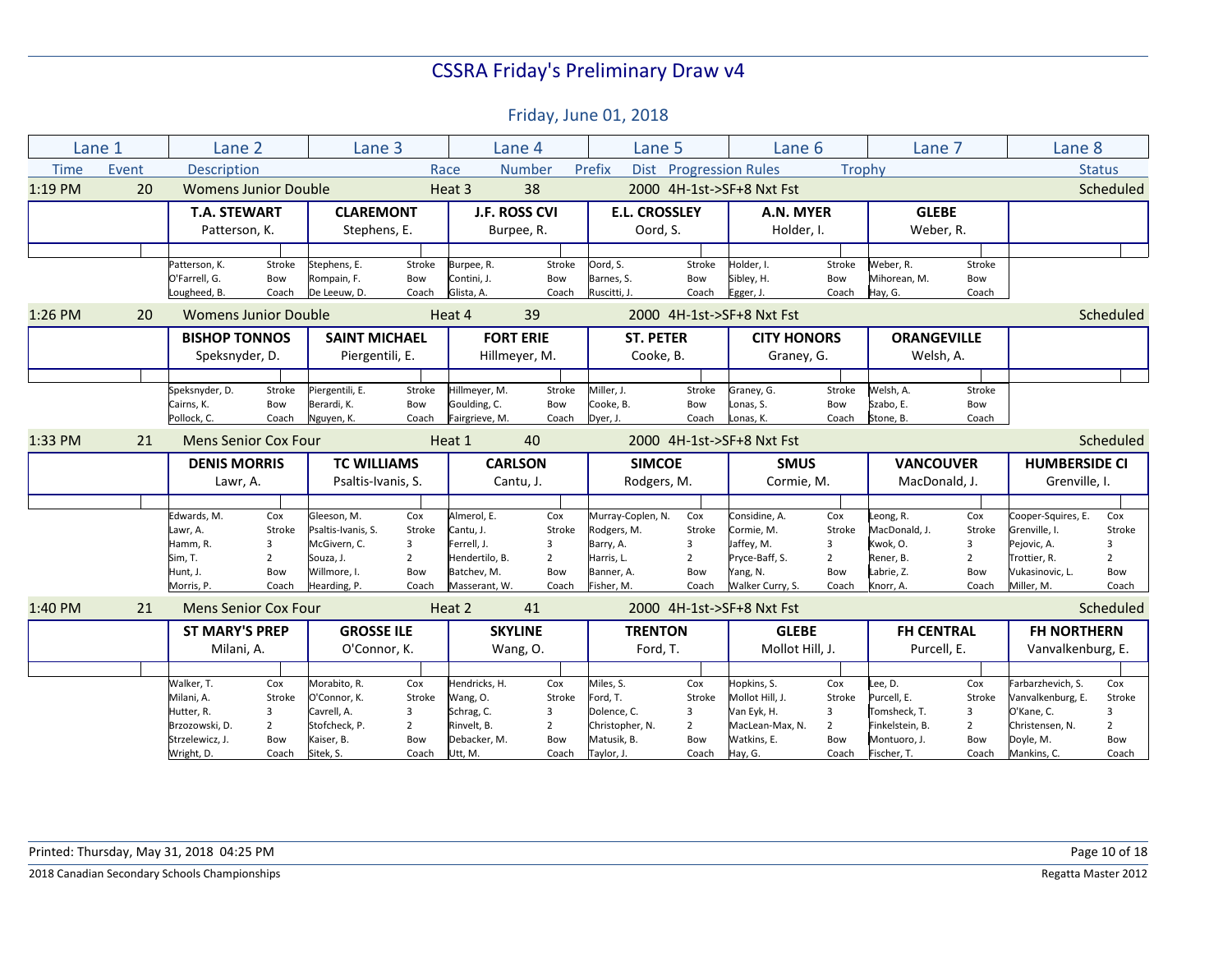|             | Lane 1 | Lane 2                                                                                |                                                      | Lane 3                                                                                       |                                                      |                                                                                          | Lane 4                                               | Lane 5                                                                               |                                                      | Lane 6                                                                               |                                                                   | Lane 7                                                                                  |                                                      |                                                                                   | Lane 8                                               |
|-------------|--------|---------------------------------------------------------------------------------------|------------------------------------------------------|----------------------------------------------------------------------------------------------|------------------------------------------------------|------------------------------------------------------------------------------------------|------------------------------------------------------|--------------------------------------------------------------------------------------|------------------------------------------------------|--------------------------------------------------------------------------------------|-------------------------------------------------------------------|-----------------------------------------------------------------------------------------|------------------------------------------------------|-----------------------------------------------------------------------------------|------------------------------------------------------|
| <b>Time</b> | Event  | <b>Description</b>                                                                    |                                                      |                                                                                              |                                                      | Race                                                                                     | <b>Number</b>                                        | Prefix<br><b>Dist</b>                                                                | <b>Progression Rules</b>                             |                                                                                      | Trophy                                                            |                                                                                         |                                                      |                                                                                   | <b>Status</b>                                        |
| 1:47 PM     | 21     | <b>Mens Senior Cox Four</b>                                                           |                                                      |                                                                                              |                                                      | Heat 3                                                                                   | 42                                                   |                                                                                      |                                                      | 2000 4H-1st->SF+8 Nxt Fst                                                            |                                                                   |                                                                                         |                                                      |                                                                                   | Scheduled                                            |
|             |        | <b>AA PIONEER</b><br>Joyce, J.                                                        |                                                      | <b>BRENTWOOD</b><br>Layton, B.                                                               |                                                      |                                                                                          | <b>TRINITY</b><br>Korobkin, N.                       | <b>ST. JOSEPHS</b><br>Gallant, M.                                                    |                                                      | <b>MERCYHURST PREP</b><br>Copfer, J.                                                 |                                                                   | <b>MT. LEBANON</b><br>Dieterle, L.                                                      |                                                      | <b>RIVERVIEW</b><br>Mullins, A.                                                   |                                                      |
|             |        | Williams, E.<br>Joyce, J.<br>Wishart. J.<br>Segal, J.<br>Bayer, M.<br>Griffith, R.    | Cox<br>Stroke<br>3<br>$\overline{2}$<br>Bow<br>Coach | Holmes, E.<br>Layton, B.<br>Phillips, J.<br>Poseley, L.<br>Toporowski, R.<br>Braithwaite, M. | Cox<br>Stroke<br>3<br>$\overline{2}$<br>Bow<br>Coach | Gyaltsen, G.<br>Korobkin, N.<br>Glover, S.<br>Urabe, R.<br>Sylvester, N.<br>Hamilton, J. | Cox<br>Stroke<br>3<br>$\overline{2}$<br>Bow<br>Coach | Truong, T.<br>Gallant. M.<br>Simon, S.<br>Nicoletta, A.<br>Lovett. J.<br>Gatrell, J. | Cox<br>Stroke<br>3<br>$\overline{2}$<br>Bow<br>Coach | Warzynak, T.<br>Copfer, J.<br>Gu, G.<br>Spaulding, N.<br>Rosenthal, B.<br>Geiger, D. | Cox<br>Stroke<br>$\overline{3}$<br>$\overline{2}$<br>Bow<br>Coach | Talarico, J.<br>Dieterle. L.<br>Mustian, N.<br>Menk, S.<br>Giles. L.<br>Engel, A.       | Cox<br>Stroke<br>3<br>$\overline{2}$<br>Bow<br>Coach | Tedone, J.<br>Mullins. A.<br>Demare, J.<br>Vineski, G.<br>Brozek. R.<br>Kesor, R. | Cox<br>Stroke<br>3<br>$\overline{2}$<br>Bow<br>Coach |
| 1:54 PM     | 21     | <b>Mens Senior Cox Four</b>                                                           |                                                      |                                                                                              |                                                      | Heat 4                                                                                   | 43                                                   |                                                                                      |                                                      | 2000 4H-1st->SF+8 Nxt Fst                                                            |                                                                   |                                                                                         |                                                      |                                                                                   | Scheduled                                            |
|             |        | <b>CANISIUS</b>                                                                       |                                                      | <b>GRIMSBY</b>                                                                               |                                                      |                                                                                          | <b>T. ROOSEVELT</b>                                  | <b>ROCKFORD</b>                                                                      |                                                      | <b>RIDLEY</b>                                                                        |                                                                   | <b>CITY HONORS</b>                                                                      |                                                      | <b>ST. GEORGE</b>                                                                 |                                                      |
|             |        | Long, C.                                                                              |                                                      | Krick, A.                                                                                    |                                                      |                                                                                          | Sanchez, L.                                          | Neihoff, C.                                                                          |                                                      | Epperson, C.                                                                         |                                                                   | Dimitroff, B.                                                                           |                                                      |                                                                                   | Li, W.                                               |
|             |        |                                                                                       |                                                      |                                                                                              |                                                      |                                                                                          |                                                      |                                                                                      |                                                      |                                                                                      |                                                                   |                                                                                         |                                                      |                                                                                   |                                                      |
|             |        | Sullivan, S.<br>Long, C.<br>Feeney, T.<br>Sinatra, N.<br>Sinatra, L.<br>Krakowiak, J. | Cox<br>Stroke<br>3<br>$\overline{2}$<br>Bow<br>Coach | Hansford, H.<br>Krick, A.<br>Estabrooks, C.<br>Urban. M.<br>Boles, J.<br>Fisher, B.          | Cox<br>Stroke<br>3<br>$\overline{2}$<br>Bow<br>Coach | Bearden. M.<br>Sanchez, L.<br>Larue, D.<br>Miller. S.<br>Greene, M.<br>Hickey, P.        | Cox<br>Stroke<br>3<br>$\overline{2}$<br>Bow<br>Coach | Crall, G.<br>Neihoff, C.<br>Sundman, S.<br>Janssen, J.<br>Lehman, E.<br>Anderson, T. | Cox<br>Stroke<br>3<br>$\overline{2}$<br>Bow<br>Coach | Brown. N.<br>Epperson, C.<br>Kozak, D.<br>Zhukov. S.<br>Mohammed, R.<br>Schwandt, D. | Cox<br>Stroke<br>3<br>$\overline{2}$<br>Bow<br>Coach              | Lakamp, R.<br>Dimitroff. B.<br>Cannavo, M.<br>Eagan, J.<br>Forgette, O.<br>Spragins, G. | Cox<br>Stroke<br>3<br>$\overline{2}$<br>Bow<br>Coach | Han, A.<br>Li. W.<br>Alca, E.<br>Smith, S.<br>Liu, S.<br>Szybka, G.               | Cox<br>Stroke<br>3<br>$\overline{2}$<br>Bow<br>Coach |
| $2:01$ PM   | 22     | <b>Womens Senior Single</b>                                                           |                                                      |                                                                                              |                                                      | Heat 1                                                                                   | 44                                                   |                                                                                      |                                                      | 2000 5H-1st-SF+7 Nxt Fst                                                             |                                                                   |                                                                                         |                                                      |                                                                                   | Scheduled                                            |
|             |        | <b>DE MORTAGNE</b><br>Noël, S.                                                        |                                                      | <b>DE LA SALLE</b><br>Papillon, L.                                                           |                                                      |                                                                                          | <b>FREDERICTON</b><br>Black, L.                      | <b>SUNCOAST</b><br>Adams-Grimaldi, M.                                                |                                                      | <b>AHUNTSIC</b><br>Hage, K.                                                          |                                                                   | <b>T.A. STEWART</b><br>Tombs, B.                                                        |                                                      | <b>TRAFALGAR</b><br>Burry, S.                                                     |                                                      |
|             |        | Noël. S.<br>Hardy-Cardinal, C.                                                        | Sculler<br>Coach                                     | Papillon, L.<br>Brimmell, C.                                                                 | Sculler<br>Coach                                     | Black, L.<br>Hanley, C.                                                                  | Sculler<br>Coach                                     | Adams-Grimaldi. M.<br>Elliott, B.                                                    | Sculler<br>Coach                                     | Hage, K.<br>Rochon, J.                                                               | Sculler<br>Coach                                                  | Tombs, B.<br>Lougheed, B.                                                               | Sculler<br>Coach                                     | Burry, S.<br>Durward, J.                                                          | Sculler<br>Coach                                     |
| 2:08 PM     | 22     | <b>Womens Senior Single</b>                                                           |                                                      |                                                                                              |                                                      | Heat 2                                                                                   | 45                                                   |                                                                                      |                                                      | 2000 5H-1st-SF+7 Nxt Fst                                                             |                                                                   |                                                                                         |                                                      |                                                                                   | Scheduled                                            |
|             |        | <b>BRIGHTON</b><br>Dean, A.<br>Scratch<br>Dean, A.                                    | Sculler                                              | <b>COLLINGWOOD</b><br>Finnie, A.<br>Finnie, A.                                               | Sculler                                              | Broski, E.                                                                               | <b>RIDLEY</b><br>Broski, E.<br>Sculler               | <b>NOTRE DAME</b><br>Zahorchak, R.<br>Zahorchak, R.                                  | Sculler                                              | <b>EARL MARRIOTT</b><br>Stephens, K.<br>Stephens, K.                                 | Sculler                                                           | <b>CLARKSON</b><br>Breen, K.<br>Breen, K.                                               | Sculler                                              | <b>CHURCHILL</b><br>Arsenault, T.                                                 | Arsenault, T.<br>Sculler                             |
|             |        | Bennett, K.                                                                           | Coach                                                | Ewton, C.                                                                                    | Coach                                                | Preston, S.                                                                              | Coach                                                | Burgoyne, B.                                                                         | Coach                                                | Richards, R.                                                                         | Coach                                                             | Tendilla Rocha, H.                                                                      | Coach                                                | Finley, J.                                                                        | Coach                                                |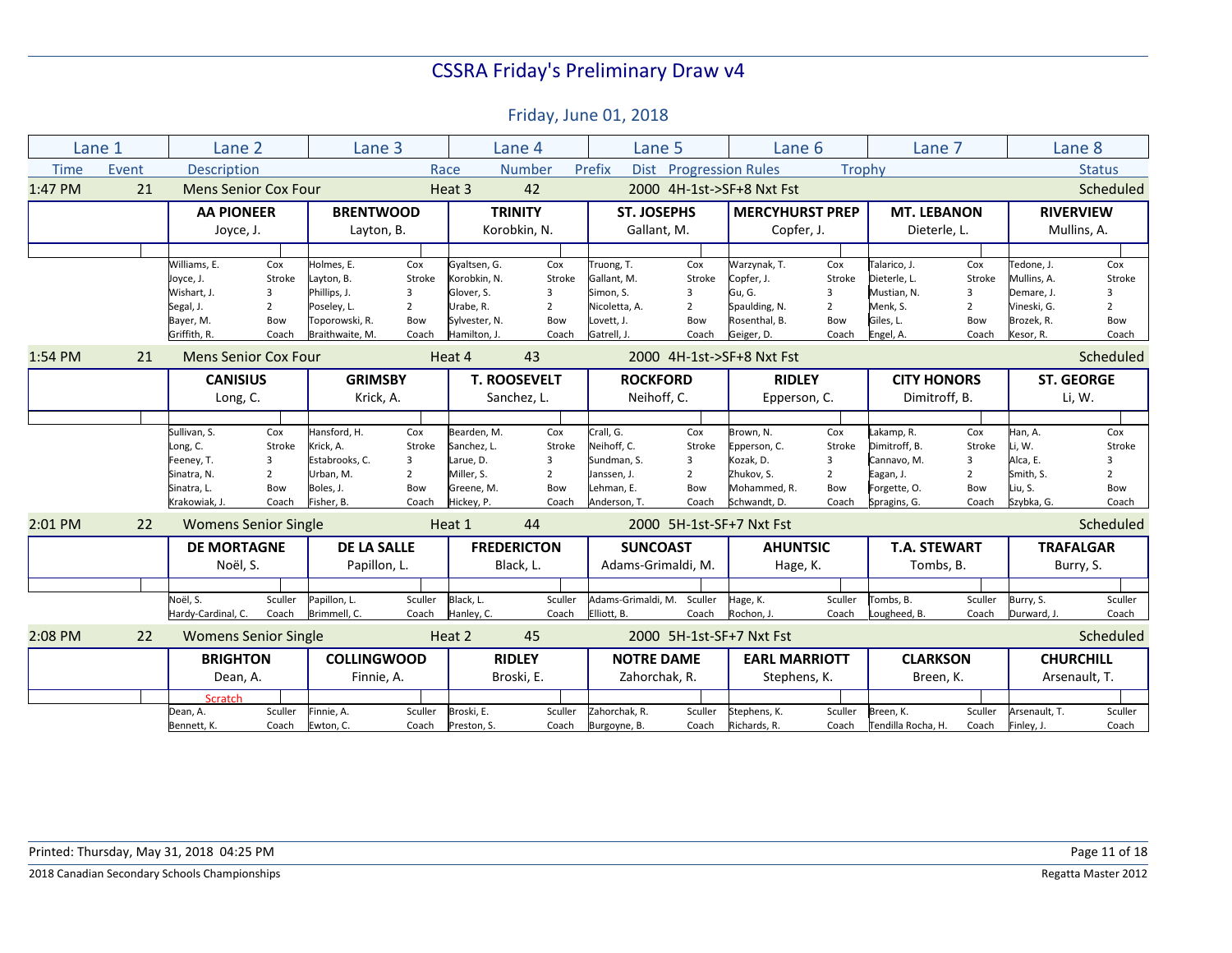|             | Lane 1 | Lane 2                              |                             | Lane 3                              |                  |                            | Lane 4                       | Lane 5                       |                        |                                   | Lane 6           | Lane 7                          |                  | Lane 8                       |                  |
|-------------|--------|-------------------------------------|-----------------------------|-------------------------------------|------------------|----------------------------|------------------------------|------------------------------|------------------------|-----------------------------------|------------------|---------------------------------|------------------|------------------------------|------------------|
| <b>Time</b> | Event  | <b>Description</b>                  |                             |                                     |                  | Race                       | Number                       | Prefix                       | Dist Progression Rules |                                   | Trophy           |                                 |                  |                              | <b>Status</b>    |
| 2:15 PM     | 22     |                                     | <b>Womens Senior Single</b> |                                     |                  | Heat 3                     | 46                           |                              |                        | 2000 5H-1st-SF+7 Nxt Fst          |                  |                                 |                  |                              | Scheduled        |
|             |        | <b>E.L. CROSSLEY</b>                |                             | <b>SIMCOE</b>                       |                  |                            | <b>PORT CREDIT</b>           | <b>CAMPBELL</b>              |                        | <b>TRINITY</b>                    |                  | <b>BLESSED TRINITY</b>          |                  | <b>RUDOLF STEINER</b>        |                  |
|             |        | Veerman, J.                         |                             | MacClean, R.                        |                  |                            | Poot, M.                     | Mahmood, W.                  |                        | Dymarski, M.                      |                  | Kelly, L.                       |                  |                              | Hallstrom, A.    |
|             |        |                                     |                             |                                     |                  |                            |                              |                              |                        |                                   |                  |                                 |                  |                              |                  |
|             |        | Veerman, J.<br>Ruscitti, J.         | Sculler<br>Coach            | MacClean, R.<br>Tope, T.            | Sculler<br>Coach | Poot, M.<br>Tendilla, H.   | Sculler<br>Coach             | Mahmood, W.<br>Mathiason, G. | Sculler<br>Coach       | Dymarski, M.<br>Hamilton, J.      | Sculler<br>Coach | Kelly, L.<br>Fisher, M.         | Sculler<br>Coach | Hallstrom, A.<br>Bennett, K. | Sculler<br>Coach |
| 2:22 PM     | 22     |                                     | <b>Womens Senior Single</b> |                                     |                  | Heat 4                     | 47                           |                              |                        | 2000 5H-1st-SF+7 Nxt Fst          |                  |                                 |                  |                              | Scheduled        |
|             |        | <b>HOLY CROSS CSS</b><br>Bowron, M. |                             | <b>ST. PETER</b><br>Vandenbroek, G. |                  |                            | <b>CLAREMONT</b><br>Ames, S. | <b>EDEN</b><br>Botbyl, C.    |                        | <b>ST JOAN OF ARC</b><br>Hill, B. |                  | <b>ELMWOOD</b><br>McNally, G.   |                  |                              |                  |
|             |        |                                     |                             |                                     |                  |                            |                              |                              |                        |                                   |                  |                                 |                  |                              |                  |
|             |        | Bowron, M.                          | Sculler                     | Vandenbroek, G.                     | Sculler          | Ames, S.                   | Sculler                      | Botbyl, C.                   | Sculler                | Hill, B.                          | Sculler          | McNally, G.                     | Sculler          |                              |                  |
|             |        | Sirotnik, M.                        | Coach                       | Dyer, J.                            | Coach            | Peacock. J.                | Coach                        | Bartel, P.                   | Coach                  | Tendilla, H.                      | Coach            | O'Farrell, D.                   | Coach            |                              |                  |
| 2:29 PM     | 22     |                                     | <b>Womens Senior Single</b> |                                     |                  | Heat 5                     | 48                           |                              |                        | 2000 5H-1st-SF+7 Nxt Fst          |                  |                                 |                  |                              | Scheduled        |
|             |        | <b>GLEBE</b>                        |                             | <b>SEMINOLE RIDGE</b>               |                  |                            | <b>MARION GRAHAM</b>         | A.N. MYER                    |                        | <b>BROCKVILLE</b>                 |                  | <b>MAISONNEUVE</b>              |                  |                              |                  |
|             |        | Hemphill, M.                        |                             | Leon, G.                            |                  |                            | Gelineau, E.                 | Lavecchia, A.                |                        | Geraghty, L.                      |                  | Morin, F.                       |                  |                              |                  |
|             |        |                                     |                             |                                     |                  |                            |                              |                              |                        |                                   |                  |                                 |                  |                              |                  |
|             |        | Hemphill, M.<br>Hay, G.             | Sculler<br>Coach            | Leon, G.<br>Elliott, B.             | Sculler<br>Coach | Gelineau, E.<br>Haver, J.  | Sculler<br>Coach             | Lavecchia, A.<br>Egger, J.   | Sculler<br>Coach       | Geraghty, L.<br>Boyd, D.          | Sculler<br>Coach | Morin, F.<br>Hardy-Cardinal, C. | Sculler<br>Coach |                              |                  |
| 2:36 PM     | 25     |                                     | <b>Mens Senior Double</b>   |                                     |                  | Heat 1                     | 49                           |                              |                        | 2000 5H-1st-SF+7 Nxt Fst          |                  |                                 |                  |                              | Scheduled        |
|             |        |                                     |                             |                                     |                  |                            |                              |                              |                        |                                   |                  |                                 |                  |                              |                  |
|             |        | <b>GROSSE ILE</b>                   |                             | <b>ST. MARYS</b>                    |                  |                            | <b>CLAREMONT</b>             | <b>CANISIUS</b>              |                        | <b>HOLY CROSS CSS</b>             |                  | <b>HUMBERSIDE CI</b>            |                  |                              |                  |
|             |        | Shannon, J.                         |                             | Corradini, J.                       |                  |                            | Mittig, L.                   | Difilippo, G.                |                        |                                   | Tyrer, J.        | Guerra, C.                      |                  |                              |                  |
|             |        |                                     |                             |                                     |                  |                            |                              |                              |                        |                                   |                  |                                 |                  |                              |                  |
|             |        | Shannon, J.<br>Pettry, A.           | Stroke<br>Bow               | Corradini, J.<br>Greener, N.        | Stroke<br>Bow    | Mittig, L.<br>Donnecke. L. | Stroke<br>Bow                | Sinatra, N.<br>Ezquerro, W.  | Stroke<br>Bow          | Tyrer, J.<br>Saranchuk, J.        | Stroke<br>Bow    | Guerra, C.<br>Harker, S.        | Stroke<br>Bow    |                              |                  |
|             |        | Sitek, S.                           | Coach                       | Hanta, G.                           | Coach            | De Leeuw, D.               | Coach                        | Flaherty, T.                 | Coach                  | Kovacs, S.                        | Coach            | Miller, M.                      | Coach            |                              |                  |
| $2:43$ PM   | 25     | <b>Mens Senior Double</b>           |                             |                                     |                  | Heat 2                     | 50                           |                              |                        | 2000 5H-1st-SF+7 Nxt Fst          |                  |                                 |                  |                              | Scheduled        |
|             |        | <b>BROCKVILLE</b>                   |                             | <b>TRINITY</b>                      |                  |                            | <b>UPPER CANADA</b>          | <b>SHAWNIGAN</b>             |                        | <b>UXBRIDGE</b>                   |                  | <b>J.F. ROSS CVI</b>            |                  |                              |                  |
|             |        | Nichols, J.                         |                             | Gallagher, P.                       |                  |                            | Power, J.                    | Annandale, D.                |                        | Cross, N.                         |                  | Jones, A.                       |                  |                              |                  |
|             |        |                                     |                             |                                     |                  |                            |                              |                              |                        |                                   |                  |                                 |                  |                              |                  |
|             |        | Nichols, J.                         | Stroke                      | Gallagher, P.                       | Stroke           | Power, J.                  | Stroke                       | Annandale, D.                | Stroke                 | Cross, N.                         | Stroke           | Jones, A.                       | Stroke           |                              |                  |
|             |        | Gordon, T.<br>Boyd, D.              | Bow<br>Coach                | Labranche, J.<br>Hamilton, J.       | Bow<br>Coach     | Cleghorn, J.<br>Boyes, S.  | Bow<br>Coach                 | Heck, B.<br>Mattock, C.      | Bow<br>Coach           | Clark, W.<br>Winkel, M.           | Bow<br>Coach     | James, E.<br>Gray, I            | Bow<br>Coach     |                              |                  |
|             |        |                                     |                             |                                     |                  |                            |                              |                              |                        |                                   |                  |                                 |                  |                              |                  |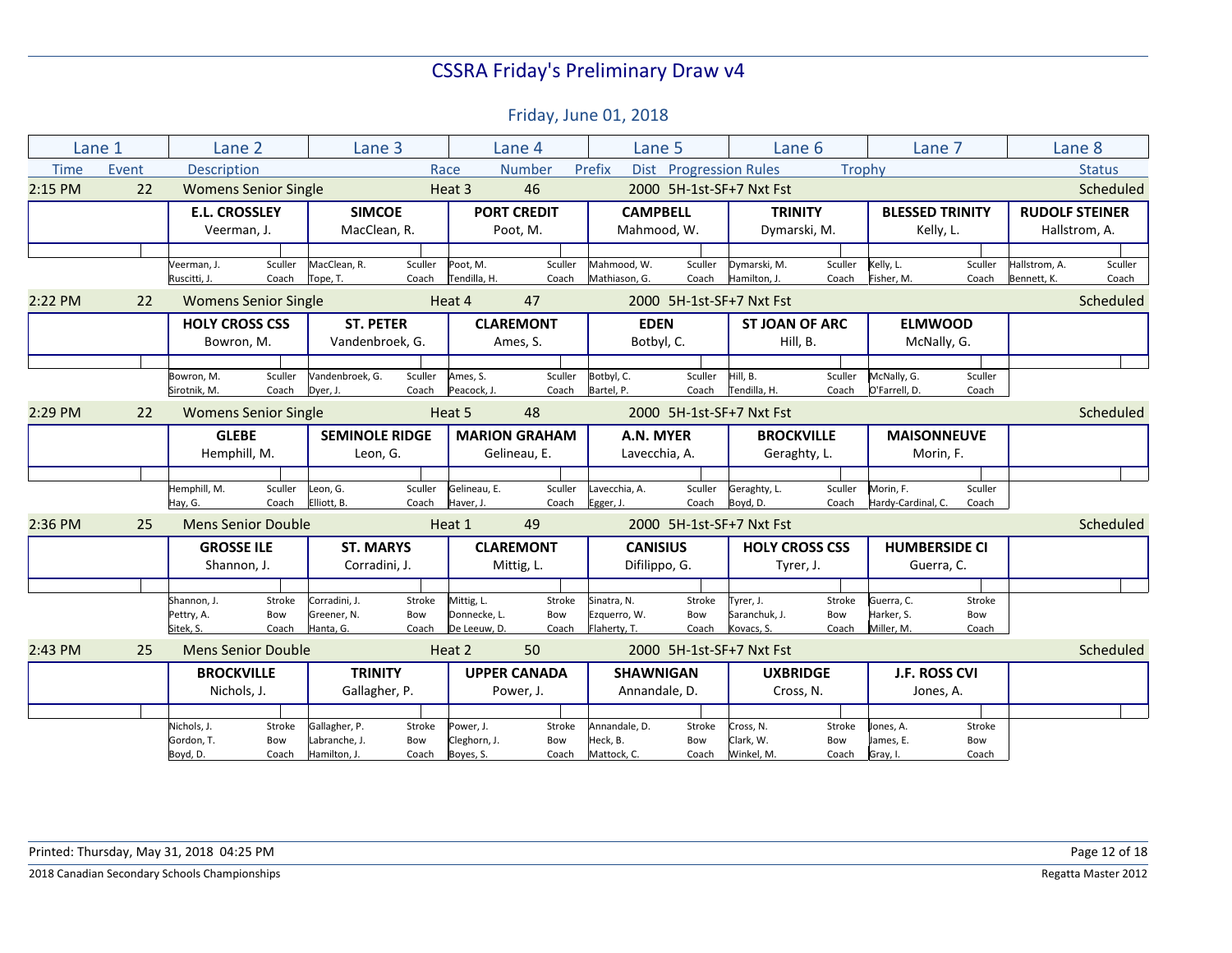|             | Lane 1 | Lane 2                     |                | Lane 3            |                |                | Lane 4                | Lane 5                |                          | Lane 6                    |                | Lane 7               |                | Lane 8        |
|-------------|--------|----------------------------|----------------|-------------------|----------------|----------------|-----------------------|-----------------------|--------------------------|---------------------------|----------------|----------------------|----------------|---------------|
| <b>Time</b> | Event  | Description                |                |                   |                | Race           | <b>Number</b>         | Prefix<br><b>Dist</b> | <b>Progression Rules</b> |                           | Trophy         |                      |                | <b>Status</b> |
| 2:50 PM     | 25     | <b>Mens Senior Double</b>  |                |                   |                | Heat 3         | 51                    |                       |                          | 2000 5H-1st-SF+7 Nxt Fst  |                |                      |                | Scheduled     |
|             |        | <b>BRENTWOOD</b>           |                | <b>DAWSON</b>     |                |                | <b>ST MARY'S PREP</b> | <b>GULF ISLANDS</b>   |                          | <b>ROTHESAY</b>           |                | <b>NANAIMO DSS</b>   |                |               |
|             |        | Harold, J.                 |                | Fisher, B.        |                |                | Whalen, D.            | St-Gelais, Z.         |                          | Bessey, R.                |                | Watchorn, E.         |                |               |
|             |        |                            |                |                   |                |                |                       |                       |                          |                           |                |                      |                |               |
|             |        | Harold, J.                 | Stroke         | Fisher, B.        | Stroke         | Whalen, D.     | Stroke                | St-Gelais, Z.         | Stroke                   | Bessey, R.                | Stroke         | Watchorn. E.         | Stroke         |               |
|             |        | Handler, Y.                | Bow            | Genier, E.        | Bow            | Thacker, V.    | Bow                   | Bisnar, A.            | Bow                      | Oxley, A.                 | Bow            | Van Der Minne, C.    | Bow            |               |
|             |        | Carr, B.                   | Coach          | Rochon, J.        | Coach          | Czarnecki, C.  | Coach                 | Mitchell, S.          | Coach                    | Young, D.                 | Coach          | Rutherford, C.       | Coach          |               |
| 2:57 PM     | 25     | <b>Mens Senior Double</b>  |                |                   |                | Heat 4         | 52                    |                       |                          | 2000 5H-1st-SF+7 Nxt Fst  |                |                      |                | Scheduled     |
|             |        | <b>FH CENTRAL</b>          |                | <b>NOTRE DAME</b> |                |                | <b>OAKRIDGE</b>       | <b>LONDON CENTRAL</b> |                          | <b>BLESSED TRINITY</b>    |                | <b>E.L. CROSSLEY</b> |                |               |
|             |        | Fors, M.                   |                | Hunt, C.          |                |                | Stewart, S.           | Cinquina, J.          |                          | Ditomasso, M.             |                | Kennedy, N.          |                |               |
|             |        |                            |                |                   |                |                |                       |                       |                          |                           |                |                      |                |               |
|             |        | Fors, M.                   | Stroke         | Hunt, C.          | Stroke         | Stewart, S.    | Stroke                | Cinguina, J.          | Stroke                   | Ditomasso, M.             | Stroke         | Kennedy, N.          | Stroke         |               |
|             |        | Buquicchio, S.             | Bow            | McGuire, M.       | Bow            | Veenstra, D.   | Bow                   | Griffiths, B.         | Bow                      | Felker, J.                | Bow            | Eller, C.            | Bow            |               |
|             |        | Fischer, T.                | Coach          | Henson, R.        | Coach          | Bullen. M.     | Coach                 | Haines, T.            | Coach                    | Sobkowich. K.             | Coach          | Ruscitti, J.         | Coach          |               |
| 3:04 PM     | 25     | <b>Mens Senior Double</b>  |                |                   |                | Heat 5         | 53                    |                       |                          | 2000 5H-1st-SF+7 Nxt Fst  |                |                      |                | Scheduled     |
|             |        |                            |                | <b>NANAIMO CS</b> |                |                | <b>WELLAND CENT</b>   | <b>CHURCHILL</b>      |                          | <b>ADAM SCOTT</b>         |                | <b>SAINT FRANCIS</b> |                |               |
|             |        |                            |                | Rogers, I.        |                |                | Yioldassis, N.        | Makson, D.            |                          | Campbell, O.              |                | Duemo, L.            |                |               |
|             |        |                            |                |                   |                |                |                       |                       |                          |                           |                |                      |                |               |
|             |        |                            |                | Rogers, I.        | Stroke         | Yioldassis, N. | Stroke                | Makson, D.            | Stroke                   | Campbell, O.              | Stroke         | Duemo, L.            | Stroke         |               |
|             |        |                            |                | Gall. M.          | Bow            | Lemay, C.      | Bow                   | Manning, Z.           | Bow                      | Maeng, Y.                 | Bow            | Adamczyk Jr., M.     | Bow            |               |
|             |        |                            |                | Rutherford, C.    | Coach          | McNally, P.    | Coach                 | Augerman, G.          | Coach                    | Bullock, M.               | Coach          | Wittig, J.           | Coach          |               |
| 3:11 PM     | 28     | <b>Womens Junior Eight</b> |                |                   |                | Heat 1         | 54                    |                       |                          | 2000 4H-1st->SF+8 Nxt Fst |                |                      |                | Scheduled     |
|             |        | <b>RIDLEY</b>              |                | <b>EDEN</b>       |                |                | <b>GLEBE</b>          | <b>MOUNT ST. MARY</b> |                          | <b>FH CENTRAL</b>         |                | <b>TRENTON</b>       |                |               |
|             |        | Wang, Z.                   |                | Willerton, K.     |                |                | Mihorean, M.          | Johnston, T.          |                          | Briggs, A.                |                | Stapleton, R.        |                |               |
|             |        |                            |                |                   |                |                |                       |                       |                          |                           |                |                      |                |               |
|             |        | Sharpe, S.                 | Cox            | Suggett, E.       | Cox            | Barr, A.       | Cox                   | St.onge, M.           | Cox                      | Cushman, M.               | Cox            | Delisen, G.          | Cox            |               |
|             |        | Wang, Z.                   | Stroke         | Willerton, K.     | Stroke         | Mihorean, M.   | Stroke                | Johnston, T.          | Stroke                   | Briggs, A.                | Stroke         | Stapleton, R.        | Stroke         |               |
|             |        | Rivero Alvarez, X.         | $\overline{7}$ | Campbell, D.      | $\overline{7}$ | Elson, S.      | $\overline{7}$        | McNamara, E.          | $\overline{7}$           | Pointer, A.               | $\overline{7}$ | Dolence, R.          | $\overline{7}$ |               |
|             |        | McRae, E.                  | 6              | Schilstra, P.     | 6              | Loj, I.        | 6                     | Hertz, A.             | 6                        | Greenwood, V.             | 6              | Schultz, N.          | 6              |               |
|             |        | Zeng, S.                   | 5              | Mullett Koop, E.  | 5              | Geoffrion, E.  | 5                     | Zajac, K.             | 5                        | Kistler, D.               | 5              | Vanevery, C.         | 5              |               |
|             |        | Ferriera, V.               | $\overline{4}$ | Esau, B.          |                | Jones, E.      | $\overline{4}$        | Bellanti, A.          | $\overline{a}$           | Niswonger, D.             | $\overline{4}$ | Truitt, K.           |                |               |
|             |        | Bokhari, N.                | 3              | Nichols, M.       | 3              | Norman, M.     | 3                     | Conrad, T.            | 3                        | Cooper, R.                | 3              | Cullen, M.           | 3              |               |
|             |        | Zheng, X.                  | $\overline{2}$ | Smith. S.         | $\overline{2}$ | James, Z.      | $\overline{2}$        | McNamara, E.          | $\overline{2}$           | Cool, A.                  | $\overline{2}$ | Howey, L.            | $\overline{2}$ |               |
|             |        | Vaillant, N.               | Bow            | Chivers, A.       | Bow            | Wang, C.       | Bow                   | Slachciak, A.         | Bow                      | Woodend, H.               | Bow            | Allstead, A.         | Bow            |               |
|             |        | Storrs, N.                 | Coach          | Bartel, P.        | Coach          | Hay, G.        | Coach                 | Nugent, K.            | Coach                    | Fischer, T.               | Coach          | Lively, R.           | Coach          |               |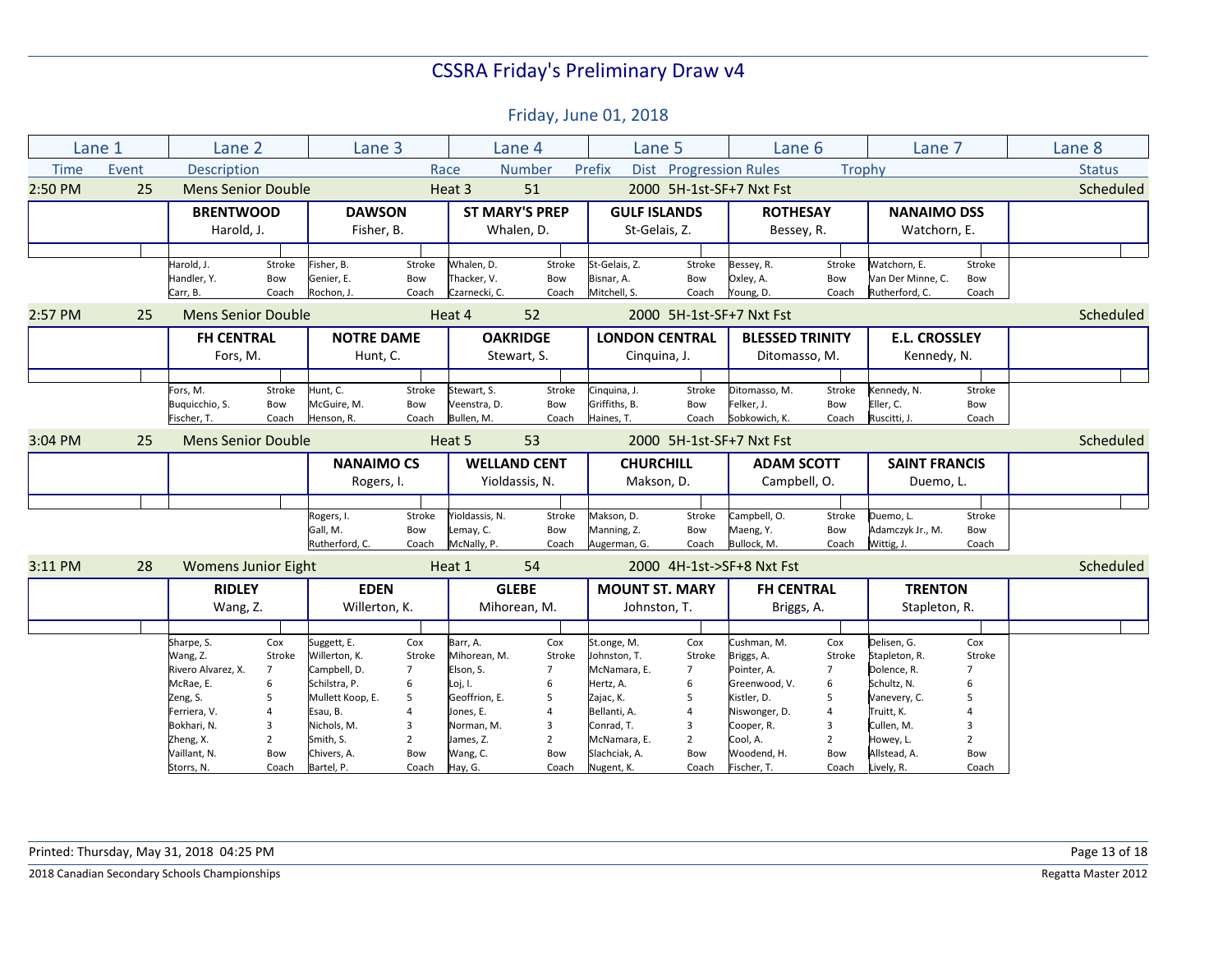|             | Lane 1                       | Lane 2                     |                                     | Lane 3           |                |                                                              | Lane 4                    | Lane 5                   |                | Lane 6                       |                | Lane 7                               |                | Lane 8        |
|-------------|------------------------------|----------------------------|-------------------------------------|------------------|----------------|--------------------------------------------------------------|---------------------------|--------------------------|----------------|------------------------------|----------------|--------------------------------------|----------------|---------------|
| <b>Time</b> | Event                        | <b>Description</b>         |                                     |                  |                | Dist Progression Rules<br>Number<br>Prefix<br>Trophy<br>Race |                           |                          |                |                              |                |                                      |                | <b>Status</b> |
| 3:18 PM     | 28                           | <b>Womens Junior Eight</b> |                                     |                  | Heat 2         | 55                                                           | 2000 4H-1st->SF+8 Nxt Fst |                          |                |                              |                |                                      | Scheduled      |               |
|             | <b>ROCKFORD</b><br>Myers, D. |                            | <b>NARDIN ACADEMY</b><br>Belter, E. |                  |                | <b>T. ROOSEVELT</b><br>Wiejacha, M.                          |                           | <b>SMUS</b><br>Rolfe, F. |                | <b>SIMCOE</b><br>Burgess, O. |                | <b>BRENTWOOD</b><br>Featherstone, N. |                |               |
|             |                              |                            |                                     |                  |                |                                                              |                           |                          |                |                              |                |                                      |                |               |
|             |                              |                            |                                     |                  |                |                                                              |                           |                          |                |                              |                |                                      |                |               |
|             |                              | Gaynor, E.                 | Cox                                 | Korn, K.         | Cox            | Clark, M.                                                    | Cox                       | Chow, J.                 | Cox            | Clark, B.                    | Cox            | Taciuk-Cabrolier, M. Cox             |                |               |
|             |                              | Myers, D.                  | Stroke                              | Belter, E.       | Stroke         | Wiejacha, M.                                                 | Stroke                    | Rolfe, F.                | Stroke         | Burgess, O.                  | Stroke         | Featherstone, N.                     | Stroke         |               |
|             |                              | Burmania, H.               |                                     | Bauer, E.        |                | Simpson, A.                                                  |                           | Couchman, G.             |                | Bartel, K.                   |                | Guthrie, G.                          | $\overline{7}$ |               |
|             |                              | Cocuzza, C.                |                                     | Smith, S.        | 6              | Moline, S.                                                   | 6                         | ook, H.                  | 6              | Parkin, E.                   | 6              | O'Brien, K.                          | 6              |               |
|             |                              | Laplante, E.               |                                     | Jones, T.        | 5              | Stathakis, S.                                                | 5                         | Knesevic, B.             | 5              | Shute, L.                    | 5              | Curtis, S.                           |                |               |
|             |                              | Bray, E.                   |                                     | Oneill. K.       | 4              | Gutierrez, J.                                                | $\overline{4}$            | Selwood. E.              | $\overline{a}$ | Rimmington, K.               |                | Snyder, C.                           |                |               |
|             |                              | Sageman, R.                | $\overline{3}$                      | Anthony, S.      | 3              | Bitner. H.                                                   | 3                         | Sheehan. M.              | 3              | Gamboa. E.                   | 3              | Jesse, S.                            |                |               |
|             |                              | Turley, E.                 | $\overline{2}$                      | Boyd, G.         | $\overline{2}$ | Stevens. E.                                                  | $\overline{2}$            | Tejado, N.               | $\overline{2}$ | Didomenico, A.               | $\overline{2}$ | Kruger, M.                           | $\overline{2}$ |               |
|             |                              | McMahon, R.                | Bow                                 | Beyer, M.        | Bow            | Schroeder, J.                                                | Bow                       | iang, K.                 | Bow            | Olsen, A.                    | Bow            | McNeill, G.                          | Bow            |               |
|             |                              | Itter, D.                  | Coach                               | McNamara, A.     | Coach          | Hickey, P.                                                   | Coach                     | Walker Curry, S.         | Coach          | Tope, T.                     | Coach          | Sage, D.                             | Coach          |               |
| 3:25 PM     | 28                           | <b>Womens Junior Eight</b> |                                     |                  |                | Heat 3                                                       | 56                        |                          |                | 2000 4H-1st->SF+8 Nxt Fst    |                |                                      |                | Scheduled     |
|             |                              | <b>SKYLINE</b>             |                                     | <b>CHURCHILL</b> |                | <b>FH NORTHERN</b>                                           |                           | <b>GROSSE ILE</b>        |                | <b>WASHINGTON-LEE</b>        |                | <b>WELLAND CENT</b>                  |                |               |
|             |                              |                            |                                     |                  |                |                                                              |                           |                          |                |                              |                | Mulholland, N.                       |                |               |
|             |                              | Dudley, V.                 |                                     | Weasner, A.      |                |                                                              | Poltrock, M.              |                          | Flessland, E.  |                              | Slater, C.     |                                      |                |               |
|             |                              |                            |                                     |                  |                |                                                              |                           |                          |                |                              |                |                                      |                |               |
|             |                              | Hill, E.                   | Cox                                 | Irwin. E.        | Cox            | Shuster. M.                                                  | Cox                       | Dishon, A.               | Cox            | Ursitti, J.                  | Cox            | Goodbrand, C.                        | Cox            |               |
|             |                              | Dudley, V.                 | Stroke                              | Weasner, A.      | Stroke         | Poltrock, M.                                                 | Stroke                    | lessland, E.             | Stroke         | Slater, C.                   | Stroke         | Mulholland, N.                       | Stroke         |               |
|             |                              | Barr, O.                   |                                     | Vickers, T.      |                | Loehfelm, H.                                                 | $\overline{7}$            | Korte, S.                |                | Demsey, S.                   |                | Couroux, C.                          |                |               |
|             |                              | Stevens, L.                | 6                                   | Janecek, A.      | 6              | Gruchow, S.                                                  | 6                         | Miller, M.               | 6              | Walsh, E.                    | 6              | Charlebois, L.                       | 6              |               |
|             |                              | Faris, L.                  |                                     | Oladipo, T.      | 5              | Anastasiu, K.                                                | 5                         | Woods, H.                | 5              | Wheeler, P.                  | 5              | Smith, H.                            |                |               |
|             |                              | Watson, M.                 |                                     | Arsenault, M.    | $\overline{A}$ | Bruinius, E.                                                 | $\overline{a}$            | Moskall, L               | $\overline{a}$ | Mondshine, I.                |                | Swick, A.                            |                |               |
|             |                              | Plotner, C.                | 3                                   | Broderick, H.    | $\overline{3}$ | Glashouwer, L.                                               | 3                         | oftus, S.                | 3              | Schulte, C.                  | $\mathbf{a}$   | Dekker, A.                           |                |               |
|             |                              | Corriere, A.               | $\overline{2}$                      | Wiley, B.        | $\mathcal{P}$  | Martin, S.                                                   | $\overline{2}$            | Kalata, C.               | $\overline{2}$ | Canfield. A.                 | $\mathcal{P}$  | Campigotto, A.                       | $\overline{2}$ |               |
|             |                              | Courtright, L              | Bow                                 | Williams, J.     | Bow            | O'Kane, B.                                                   | Bow                       | Murphy, T.               | Bow            | Loughney, L.                 | Bow            | Schellenberg, K.                     | Bow            |               |
|             |                              | Boisvert, M.               | Coach                               | Scott, M.        | Coach          | Mankins, C.                                                  | Coach                     | Sitek, S.                | Coach          | Underwood, D.                | Coach          | McNally, P.                          | Coach          |               |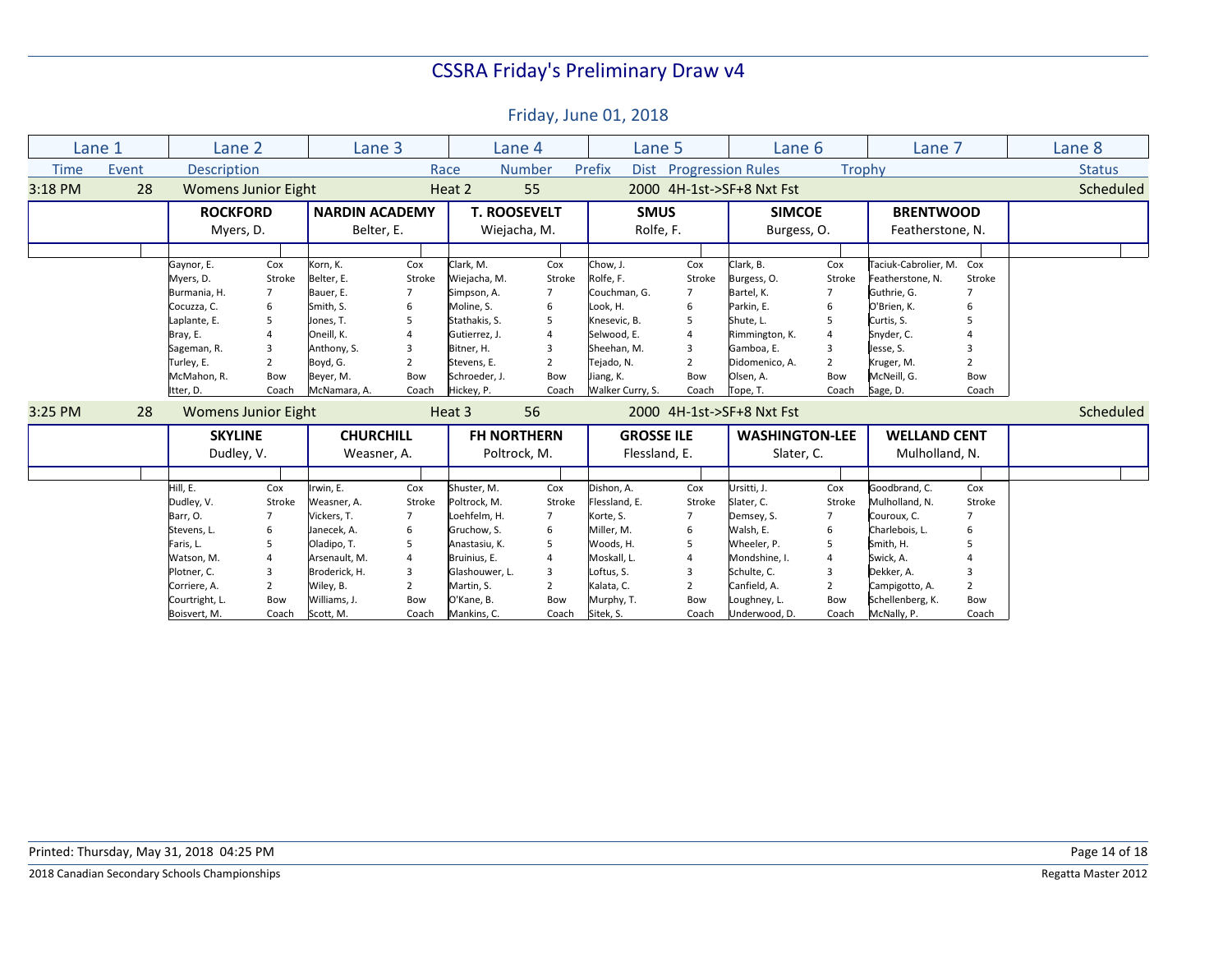|             | Lane 1 | Lane 2                     |                                       | Lane <sub>3</sub>  |                |                      | Lane 4            | Lane 5               |                        | Lane 6                    |                | Lane 7               |                | Lane 8              |               |
|-------------|--------|----------------------------|---------------------------------------|--------------------|----------------|----------------------|-------------------|----------------------|------------------------|---------------------------|----------------|----------------------|----------------|---------------------|---------------|
| <b>Time</b> | Event  | Description                |                                       |                    | Race           |                      | <b>Number</b>     | Prefix               | Dist Progression Rules |                           | Trophy         |                      |                |                     | <b>Status</b> |
| 3:32 PM     | 28     | <b>Womens Junior Eight</b> |                                       |                    |                | Heat 4               | 57                |                      |                        | 2000 4H-1st->SF+8 Nxt Fst |                |                      |                |                     | Scheduled     |
|             |        | <b>BRANKSOME</b>           |                                       | <b>CITY HONORS</b> |                |                      | <b>GRIMSBY</b>    | <b>AA PIONEER</b>    |                        | <b>TC WILLIAMS</b>        |                | <b>HAVERGAL</b>      |                |                     |               |
|             |        | Wu, J.                     |                                       | Ilecki, A.         |                |                      | Lopes, J.         | Sun, A.              |                        | Bucholz, R.               |                | Guy, O.              |                |                     |               |
|             |        |                            |                                       |                    |                |                      |                   |                      |                        |                           |                |                      |                |                     |               |
|             |        | Rao, P.                    | Cox                                   | Hassett, K.        | Cox            | Bozich, L.           | Cox               | Zakalik. T.          | Cox                    | Miles, C.                 | Cox            | Copeland, C.         | Cox            |                     |               |
|             |        | Wu, J.                     | Stroke                                | Ilecki, A.         | Stroke         | Lopes, J.            | Stroke            | Sun, A.              | Stroke                 | Bucholz, R.               | Stroke         | Guy, O.              | Stroke         |                     |               |
|             |        | Peters, E.                 |                                       | Vealey, K.         | $\overline{7}$ | Weaver, G.           |                   | Ai, T.               |                        | Padilla, E.               | $\overline{7}$ | Andersons. E.        |                |                     |               |
|             |        | Prince, M.                 | 6                                     | Vealey, I.         | 6              | Lewis, B.            | 6                 | Hesseltine, H.       | 6                      | Allen, M.                 | 6              | Shen, A.             |                |                     |               |
|             |        | Kosche, K.                 | 5                                     | Kaderbeck, E.      | 5              | Irish, M.            | 5                 | Akey, L.             | 5                      | Dennis, K.                | 5              | Elliott, A.          | 5              |                     |               |
|             |        | Shanahan, M.               | $\overline{4}$                        | Perez, A.          | $\Delta$       | Mercuri, K.          | 4                 | Bose Partridge, J.   | $\overline{4}$         | Snyder, W.                | $\overline{A}$ | Ferguson, T.         |                |                     |               |
|             |        | Broer, E.                  | $\overline{3}$                        | Bartlett, R.       | 3              | Batiste, N.          | 3                 | Taylor, R.           | 3                      | Yokitis, G.               | 3              | McMillan, K.         | 3              |                     |               |
|             |        | Rea, E.                    | $\overline{2}$                        | Portman. C.        | $\overline{2}$ | Mercuri, K.          | $\overline{2}$    | Koepp, P.            | $\overline{2}$         | Carter, A.                | $\overline{2}$ | Atacan, E.           | $\overline{2}$ |                     |               |
|             |        | Mortimer. C.               | Bow                                   | Ferguson, E.       | Bow            | Lawrie, M.           | Bow               | Burns, E.            | Bow                    | Reinholtz, H.             | Bow            | Rana, J.             | Bow            |                     |               |
|             |        | Fleming, S.                | Coach                                 | Wiles, K.          | Coach          | Fisher, B.           | Coach             | Griffith, R.         | Coach                  | Hearding, P.              | Coach          | Azarcon, M.          | Coach          |                     |               |
| 3:39 PM     | 29     | Mens Senior 72kg Single    |                                       |                    |                | Heat 1               | 58                |                      |                        | 2000 5H-1st-SF+7 Nxt Fst  |                |                      |                |                     | Scheduled     |
|             |        |                            | <b>SIMCOE</b><br><b>LAKESHORE CHS</b> |                    |                | <b>E.L. CROSSLEY</b> |                   | <b>BRENTWOOD</b>     |                        | <b>CHURCHILL</b>          |                | <b>HOLY CROSS SK</b> |                | <b>JH LECLERC</b>   |               |
|             |        | Climenhaga, J.             |                                       | Coughler, J.       |                | Combe, J.            |                   | Hillier, Y.          |                        | May, J.                   |                | Johner, M.           |                | Brunelle, V.        |               |
|             |        |                            |                                       |                    |                |                      |                   |                      |                        |                           |                |                      |                |                     |               |
|             |        | Climenhaga, J.             | Sculler                               | Coughler, J.       | Sculler        | Combe, J.            | Sculler           | Hillier, Y.          | Sculler                | May, J.                   | Sculler        | Johner, M.           | Sculler        | Brunelle, V.        | Sculler       |
|             |        | Lenahan, T.                | Coach                                 | Fisher, M.         | Coach          | Ruscitti, J.         | Coach             | Carr, B.             | Coach                  | May, G.                   | Coach          | Haver, J.            | Coach          | Veillette, M.       | Coach         |
| 3:46 PM     | 29     | Mens Senior 72kg Single    |                                       |                    |                | Heat 2               | 59                |                      |                        | 2000 5H-1st-SF+7 Nxt Fst  |                |                      |                |                     | Scheduled     |
|             |        | <b>ORANGEVILLE</b>         |                                       | <b>ROCKFORD</b>    |                |                      | <b>SAINT PAUL</b> | <b>RIDLEY</b>        |                        | <b>LAURIER</b>            |                | A.N. MYER            |                | <b>DENIS MORRIS</b> |               |
|             |        | Everett, Q.                |                                       | Lehman, E.         |                |                      | Pozzobon, A.      | Moyer, S.            |                        | Stiles, A.                |                | MacRae, E.           |                | Bagozzi, D.         |               |
|             |        |                            |                                       |                    |                |                      |                   |                      |                        |                           |                |                      |                |                     |               |
|             |        |                            |                                       |                    |                |                      |                   |                      |                        |                           |                |                      |                |                     |               |
|             |        | Everett, Q.                | Sculler                               | Lehman, E.         | Sculler        | Pozzobon, A.         | Sculler           | Moyer, S.            | Sculler                | Stiles, A.                | Sculler        | MacRae, E.           | Sculler        | Bagozzi, D.         | Sculler       |
|             |        | Stone, B.                  | Coach                                 | Anderson, T.       | Coach          | Heard, V.            | Coach             | Schwandt, D.         | Coach                  | Stiles, P.                | Coach          | McLaughlin, M.       | Coach          | Kerr, A.            | Coach         |
| 3:53 PM     | 29     | Mens Senior 72kg Single    |                                       |                    |                | Heat 3               | 60                |                      |                        | 2000 5H-1st-SF+7 Nxt Fst  |                |                      |                |                     | Scheduled     |
|             |        | <b>UXBRIDGE</b>            |                                       | <b>ST. PETER</b>   |                |                      | <b>CLAREMONT</b>  | <b>J.F. ROSS CVI</b> |                        | <b>KINGSTON CVI</b>       |                | <b>JEAN-VANIER</b>   |                | <b>OXBRIDGE</b>     |               |
|             |        | Barucha, J.                |                                       | Cowie, T.          |                |                      | Plater, J.        | Kielar, S.           |                        | Jodoin, E.                |                | Noel, O.             |                | Paxson, K.          |               |
|             |        |                            |                                       |                    |                |                      |                   |                      |                        |                           |                |                      |                |                     |               |
|             |        | Barucha, J.                | Sculler                               | Cowie, T.          | Sculler        | Plater, J.           | Sculler           | Kielar, S.           | Sculler                | Iodoin, E.                | Sculler        | Noel, O.             | Sculler        | Paxson, K.          | Sculler       |
|             |        | Winkel, M.                 | Coach                                 | Dyer, J.           | Coach          | De Leeuw, D.         | Coach             | Barker, D.           | Coach                  | Horne, M.                 | Coach          | Plamondon, E.        | Coach          | Paxson, R.          | Coach         |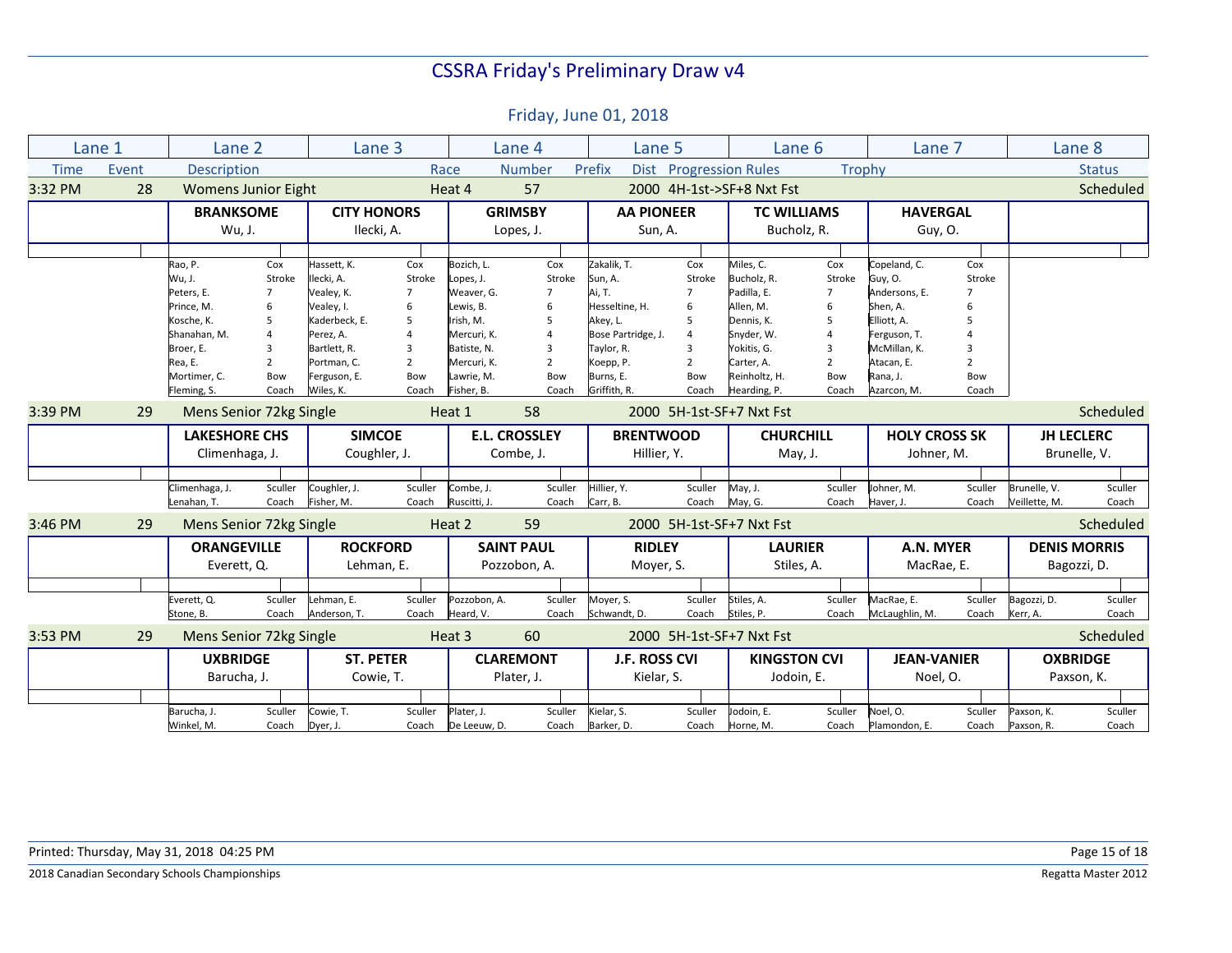|             | Lane 1                            | Lane 2                                 |                  |                            | Lane 3                |                             | Lane 4               | Lane 5                            |                        | Lane 6                         |                  | Lane 7                         |                     |                            | Lane 8           |
|-------------|-----------------------------------|----------------------------------------|------------------|----------------------------|-----------------------|-----------------------------|----------------------|-----------------------------------|------------------------|--------------------------------|------------------|--------------------------------|---------------------|----------------------------|------------------|
| <b>Time</b> | Event                             | <b>Description</b>                     |                  |                            | Race                  |                             | <b>Number</b>        | Prefix                            | Dist Progression Rules |                                | <b>Trophy</b>    |                                |                     |                            | <b>Status</b>    |
| 4:00 PM     | 29                                | Mens Senior 72kg Single                |                  |                            |                       | Heat 4                      | 61                   |                                   |                        | 2000 5H-1st-SF+7 Nxt Fst       |                  |                                |                     |                            | Scheduled        |
|             |                                   | <b>NANAIMO CS</b><br><b>ADAM SCOTT</b> |                  |                            |                       | <b>ST. GEORGE</b>           | <b>NORTH TORONTO</b> |                                   | <b>CAMPBELL</b>        |                                | <b>VANCOUVER</b> |                                | <b>HARBOUR VIEW</b> |                            |                  |
|             |                                   | Maeng, Y.                              |                  |                            | Gall, M.              |                             | Lee Zhang, J.        | MacAuley, M.                      |                        | Markewich, T.                  |                  | Luteijn, M.                    |                     |                            | Lawrence, T.     |
|             |                                   |                                        |                  |                            |                       |                             |                      |                                   |                        |                                |                  |                                |                     |                            |                  |
|             |                                   | Maeng, Y.<br>Bullock, M.               | Sculler<br>Coach | Gall, M.<br>Rutherford, C. | Sculler<br>Coach      | Lee Zhang, J.<br>Szybka, G. | Sculler<br>Coach     | MacAuley, M.<br>MacAuley, P.      | Sculler<br>Coach       | Markewich, T.<br>Mathiason, G. | Sculler<br>Coach | Luteijn, M.<br>Knorr, A.       | Sculler<br>Coach    | Lawrence, T.<br>Hanley, C. | Sculler<br>Coach |
| 4:07 PM     | 29                                | Mens Senior 72kg Single                |                  |                            |                       | Heat 5                      | 62                   |                                   |                        | 2000 5H-1st-SF+7 Nxt Fst       |                  |                                |                     |                            | Scheduled        |
|             |                                   | <b>DAWSON</b>                          |                  |                            | <b>LONDON CENTRAL</b> | <b>CENTENNIAL CVI</b>       |                      | <b>ST. MARYS</b>                  |                        | <b>T.A. STEWART</b>            |                  | <b>DUROCHE</b>                 |                     |                            |                  |
|             |                                   | Genier, E.                             |                  |                            | Cinquina, J.          |                             | Perry, R.            | Wood, Z.                          |                        | Edmondson, A.                  |                  | Vincent, L.                    |                     |                            |                  |
|             |                                   |                                        |                  |                            |                       |                             |                      |                                   |                        |                                |                  |                                |                     |                            |                  |
|             |                                   | Genier, E.                             | Sculler          | Cinquina, J.               | Sculler               | Perry, R.                   | Sculler              | Wood, Z.                          | Sculler                | Edmondson, A.                  | Sculler          | Vincent, L.                    | Sculler             |                            |                  |
|             |                                   | Rochon, J                              | Coach            | Haines, T.                 | Coach                 | Glista, A.                  | Coach                | Hanta, G.                         | Coach                  | Lougheed, B.                   | Coach            | Hardy-Cardinal, C.             | Coach               |                            |                  |
| 4:14 PM     | <b>Womens Senior Double</b><br>32 |                                        |                  | Heat 1                     | 63                    |                             |                      | 2000 5H-1st-SF+7 Nxt Fst          |                        |                                |                  |                                | Scheduled           |                            |                  |
|             |                                   | <b>DAWSON</b>                          |                  |                            |                       | <b>CHURCHILL</b>            |                      | <b>DE MORTAGNE</b>                |                        | <b>WESTDALE</b>                |                  | <b>LISGAR CI</b>               |                     | <b>DE LA SALLE</b>         |                  |
|             |                                   | Cuoci, S.                              |                  |                            |                       | Kathiresan, K.              |                      | Noël, S.                          |                        | Reda, F.                       |                  | O'Brien, R.                    |                     | Papillon, L.               |                  |
|             |                                   | Cuoci, S.                              | Stroke           |                            |                       | Kathiresan. K.              | Stroke               | Noël, S.                          | Stroke                 | Reda, F.                       | Stroke           | O'Brien. R.                    | Stroke              | Papillon, L.               | Stroke           |
|             |                                   | Yildez, J.                             | Bow              |                            |                       | Beaulne, E.                 | Bow                  | Ouellet, C.                       | Bow                    | Crossley, M.                   | Bow              | Blume, L.                      | Bow                 | Rodgers, E.                | Bow              |
|             |                                   | Rochon, J.                             | Coach            |                            |                       | Augerman, G.                | Coach                | Hardy-Cardinal, C.                | Coach                  | Beshoff, T.                    | Coach            | Hay, G.                        | Coach               | Brimmell, C.               | Coach            |
| 4:21 PM     | 32                                | <b>Womens Senior Double</b>            |                  |                            |                       | Heat 2                      | 64                   |                                   |                        | 2000 5H-1st-SF+7 Nxt Fst       |                  |                                |                     |                            | Scheduled        |
|             |                                   | <b>ST. MARYS</b>                       |                  |                            | <b>CITY HONORS</b>    | <b>KINGSTON CVI</b>         |                      | <b>LORNE PARK</b>                 |                        | <b>LONDON CENTRAL</b>          |                  | <b>SAINT FRANCIS</b>           |                     | <b>ST. THOMAS</b>          |                  |
|             |                                   | Tukpeyi, E.                            |                  |                            | Grieco, M.            |                             | Danby, J.            | Caromicoli, A.                    |                        | Plat-Dekoter, A.               |                  | Miele, K.                      |                     | Rusin, E.                  |                  |
|             |                                   |                                        |                  |                            |                       |                             |                      |                                   |                        |                                |                  |                                |                     |                            |                  |
|             |                                   | Tukpeyi, E.<br>Woolfe, G.              | Stroke<br>Bow    | Grieco, M.<br>Quigley, S.  | Stroke<br>Bow         | Danby, J.<br>Jackson, G.    | Stroke<br>Bow        | Caromicoli, A.<br>Meschkuleit, M. | Stroke<br>Bow          | Plat-Dekoter, A.<br>Haines, R. | Stroke<br>Bow    | Miele. K.<br>Diaz L'hoeste, T. | Stroke<br>Bow       | Rusin, E.<br>Aswald, J.    | Stroke<br>Bow    |
|             |                                   | Morrison, N.                           | Coach            | Sullivan, D.               | Coach                 | Whitehead, J.               | Coach                | Tendilla Rocha, H.                | Coach                  | Haines, T.                     | Coach            | Harold. L.                     | Coach               | Stiles, P.                 | Coach            |
|             |                                   |                                        |                  |                            |                       | Linton, S.                  | Coach                |                                   |                        |                                |                  |                                |                     |                            |                  |
| 4:28 PM     | 32                                | <b>Womens Senior Double</b>            |                  |                            |                       | Heat 3                      | 65                   |                                   |                        | 2000 5H-1st-SF+7 Nxt Fst       |                  |                                |                     |                            | Scheduled        |
|             |                                   | <b>DENIS MORRIS</b>                    |                  |                            | <b>CROFTON HOUSE</b>  |                             | <b>T.A. STEWART</b>  | <b>BANTING</b>                    |                        | <b>GRIMSBY</b>                 |                  | <b>SAINT MICHAEL</b>           |                     |                            |                  |
|             |                                   | Merritt, B.                            |                  |                            | Douville, G.          |                             | Shepherd, R.         |                                   | Byers, K.              |                                | Frolick, I.      |                                | Verbraeken, K.      |                            |                  |
|             |                                   |                                        |                  |                            |                       |                             |                      |                                   |                        |                                |                  |                                |                     |                            |                  |
|             |                                   | Merritt, B.<br>Orlando, D.             | Stroke<br>Bow    | Douville, G.<br>Luo. E.    | Stroke<br>Bow         | Shepherd, R.<br>Tombs. B.   | Stroke<br>Bow        | Byers, K.<br>Blaha. L.            | Stroke<br>Bow          | Frolick, I.<br>Humphrey, G.    | Stroke<br>Bow    | Verbraeken, K.<br>Bray, H.     | Stroke<br>Bow       |                            |                  |
|             |                                   | Morris, P.                             | Coach            | Ewton, C.                  | Coach                 | Lougheed, B.                | Coach                | Morrow, J                         | Coach                  | Fisher, M.                     | Coach            | Verbraeken, W.                 | Coach               |                            |                  |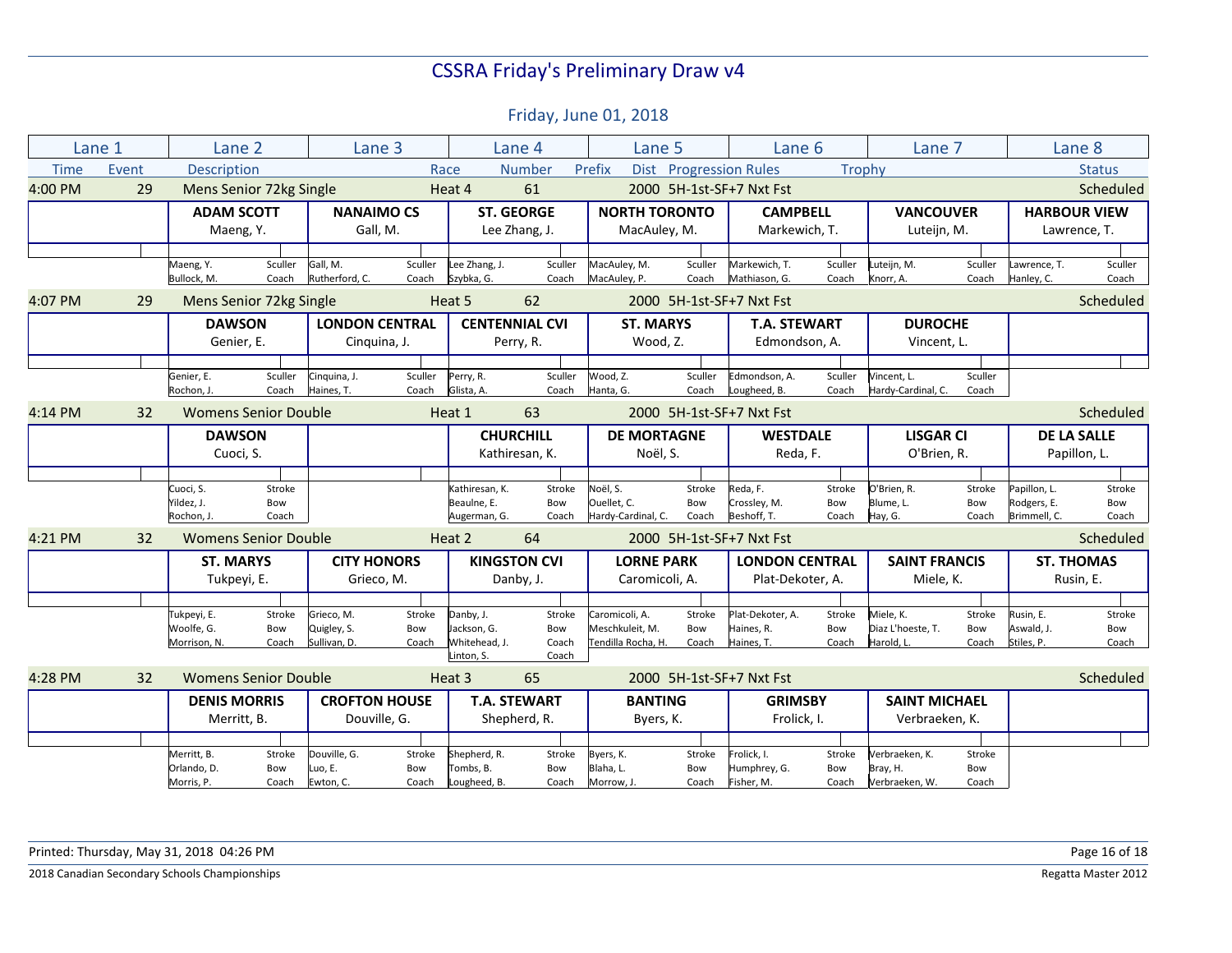|             | Lane 1 | Lane 2                      |                        | Lane 3                    |                                        |                             | Lane 4              | Lane 5                        |                          | Lane 6                        |                 | Lane 7                       |                       | Lane 8                    |               |
|-------------|--------|-----------------------------|------------------------|---------------------------|----------------------------------------|-----------------------------|---------------------|-------------------------------|--------------------------|-------------------------------|-----------------|------------------------------|-----------------------|---------------------------|---------------|
| <b>Time</b> | Event  | <b>Description</b>          |                        |                           | Race                                   |                             | Number              | Prefix<br><b>Dist</b>         |                          | <b>Progression Rules</b>      | Trophy          |                              |                       |                           | <b>Status</b> |
| 4:35 PM     | 32     | <b>Womens Senior Double</b> |                        |                           |                                        | Heat 4                      | 66                  |                               |                          | 2000 5H-1st-SF+7 Nxt Fst      |                 |                              |                       |                           | Scheduled     |
|             |        | <b>CENTENNIAL CVI</b>       |                        | J.F. ROSS CVI             |                                        |                             | <b>TRINITY</b>      | <b>E.L. CROSSLEY</b>          |                          | <b>NOTRE DAME</b>             |                 | <b>HILLFIELD-STRAT</b>       |                       | <b>GLEBE</b>              |               |
|             |        | Ridpath, J.                 |                        | Tomblin, A.               |                                        |                             | Dymarski, M.        | Lenson, S.                    |                          | McKee, J.                     |                 | Heddle, J.                   |                       | Steel, S.                 |               |
|             |        |                             |                        |                           |                                        |                             |                     |                               |                          |                               |                 |                              |                       |                           |               |
|             |        | Ridpath, J.                 | Stroke                 | Tomblin. A.               | Stroke                                 | Dymarski, M.                | Stroke              | Lenson. S.                    | Stroke                   | McKee. J.                     | Stroke          | Heddle, J.                   | Stroke                | Weber, R.                 | Stroke        |
|             |        | Worden, L.<br>Glista, A.    | Bow<br>Coach           | Nelson, B.<br>Gray, I.    | Bow<br>Coach                           | Thebeau, D.<br>Paddock, J.  | Bow<br>Coach        | Partridge, K.<br>Ruscitti, J. | Bow<br>Coach             | Zahorchak, R.<br>Burgoyne, B. | Bow<br>Coach    | Reinhardt, L.<br>Griffin, S. | Bow<br>Coach          | Hemphill, M.<br>Hay, G.   | Bow<br>Coach  |
|             |        |                             |                        |                           |                                        |                             |                     |                               |                          |                               |                 |                              |                       |                           |               |
| 4:42 PM     | 32     | <b>Womens Senior Double</b> |                        |                           | Heat 5                                 | 67                          |                     |                               | 2000 5H-1st-SF+7 Nxt Fst |                               |                 |                              | Scheduled             |                           |               |
|             |        | <b>SIMCOE</b>               |                        | <b>ALBEMARLE</b>          |                                        | <b>CARLSON</b>              |                     | <b>EDEN</b>                   |                          | <b>HUMBERSIDE CI</b>          |                 | <b>WELLAND CENT</b>          |                       | <b>BLESSED TRINITY</b>    |               |
|             |        | Parkin, H.                  |                        | Wuensch, E.               |                                        | Locke, H.                   |                     | Paul, M.                      |                          | Tintor, A.                    |                 | Dellavalle, R.               |                       | Chambers, M.              |               |
|             |        |                             |                        |                           |                                        |                             |                     |                               |                          |                               |                 |                              |                       |                           |               |
|             |        | Parkin, H.                  | Stroke                 | Wuensch, E.               | Stroke                                 | Locke, H.                   | Stroke              | Paul, M.                      | Stroke                   | Tintor, A.                    | Stroke          | Dellavalle, R.               | Stroke                | Chambers, M.              | Stroke        |
|             |        | Van Helvert, G.<br>Tope, T. | Bow<br>Coach           | Knight, B.<br>Coffman, C. | Bow<br>Coach                           | Floutz. A.<br>Masserant, W. | Bow<br>Coach        | Boldt, A.<br>Bartel, P.       | Bow<br>Coach             | Steen. C.<br>Miller, M.       | Bow<br>Coach    | Thomas. M.<br>Young, B.      | Bow<br>Coach          | Mojeski, S.<br>Taylor, J. | Bow<br>Coach  |
|             |        |                             |                        |                           |                                        |                             |                     |                               |                          |                               |                 |                              |                       |                           |               |
| 4:49 PM     | 34     | <b>Mens Junior Single</b>   |                        |                           |                                        | Heat 1                      | 68                  |                               |                          | 2000 4H-1st->SF+8 Nxt Fst     |                 |                              |                       |                           | Scheduled     |
|             |        | <b>T.A. STEWART</b>         |                        | <b>LAKESHORE CHS</b>      |                                        |                             | <b>KINGSTON CVI</b> |                               | <b>KINGS CHRISTIAN</b>   |                               | <b>WESTDALE</b> |                              | <b>ST MARY'S PREP</b> |                           |               |
|             |        | Woodcock, H.                |                        | Janzen, J.                |                                        |                             | Haberer, J.         | Goff, C.                      |                          | Foese, L.                     |                 | Kerrigan, J.                 |                       |                           |               |
|             |        |                             |                        |                           |                                        |                             |                     |                               |                          |                               |                 |                              |                       |                           |               |
|             |        | Woodcock, H.                | Sculler                | Janzen, J.                | Sculler                                | Haberer, J.                 | Sculler             | Goff, C.                      | Sculler                  | Foese, L.                     | Sculler         | Kerrigan, J.                 | Sculler               |                           |               |
|             |        | Lougheed, B.                | Coach                  | Lenahan, T.               | Coach                                  | Horne, M.                   | Coach               | Tendilla, H.                  | Coach                    | Roche, M.                     | Coach           | Dekhne, A.                   | Coach                 |                           |               |
| 4:56 PM     | 34     | <b>Mens Junior Single</b>   |                        |                           |                                        | Heat 2                      | 69                  |                               |                          | 2000 4H-1st->SF+8 Nxt Fst     |                 |                              |                       |                           | Scheduled     |
|             |        | <b>CLAREMONT</b>            |                        | <b>E.L. CROSSLEY</b>      |                                        |                             | <b>ST. THOMAS</b>   | <b>CAMPBELL</b>               |                          | <b>T.A. BLAKELOCK</b>         |                 | <b>COLLÈGE TRINITÉ</b>       |                       |                           |               |
|             |        | Breitenfeldt, F.            |                        | Lachnit, T.               |                                        |                             | Malaiu, V.          | Noble, R.                     |                          | Appleton, J.                  |                 | Payette, T.                  |                       |                           |               |
|             |        |                             |                        |                           |                                        |                             |                     |                               |                          |                               |                 |                              |                       |                           |               |
|             |        | Breitenfeldt, F.            | Sculler                | Lachnit, T.               | Sculler                                | Malaiu, V.                  | Sculler             | Noble, R.                     | Sculler                  | Appleton, J.                  | Sculler         | Payette, T.                  | Sculler               |                           |               |
|             |        | De Leeuw, D.                | Coach                  | Ruscitti, J.              | Coach                                  | Stiles, P.                  | Coach               | Mathiason, G.                 | Coach                    | Tendilla, H.                  | Coach           | Hardy-Cardinal, C.           | Coach                 |                           |               |
| 5:03 PM     | 34     | <b>Mens Junior Single</b>   |                        |                           |                                        | Heat 3                      | 70                  |                               |                          | 2000 4H-1st->SF+8 Nxt Fst     |                 |                              |                       |                           | Scheduled     |
|             |        |                             | <b>NOUVELLES FRONT</b> |                           | <b>ST. MARYS</b><br><b>PORT CREDIT</b> |                             |                     | <b>ADAM SCOTT</b>             |                          | <b>JH LECLERC</b>             |                 | A.N. MYER                    |                       |                           |               |
|             |        | Johnson, D.                 |                        | MacPherson, R.            |                                        | Seawright, E.               |                     | Campbell, O.                  |                          | Veillette, E.                 |                 | Walters, L.                  |                       |                           |               |
|             |        |                             |                        |                           |                                        |                             |                     |                               |                          |                               |                 |                              |                       |                           |               |
|             |        | Johnson, D.                 | Sculler                | MacPherson, R.            | Sculler                                | Seawright, E.               | Sculler             | Campbell, O.                  | Sculler                  | Veillette, E.                 | Sculler         | Walters, L.                  | Sculler               |                           |               |
|             |        | Hay, G.                     | Coach                  | Hanta, G.                 | Coach                                  | Tendilla, H.                | Coach               | Bullock, M.                   | Coach                    | Veillette, M.                 | Coach           | Egger, J.                    | Coach                 |                           |               |